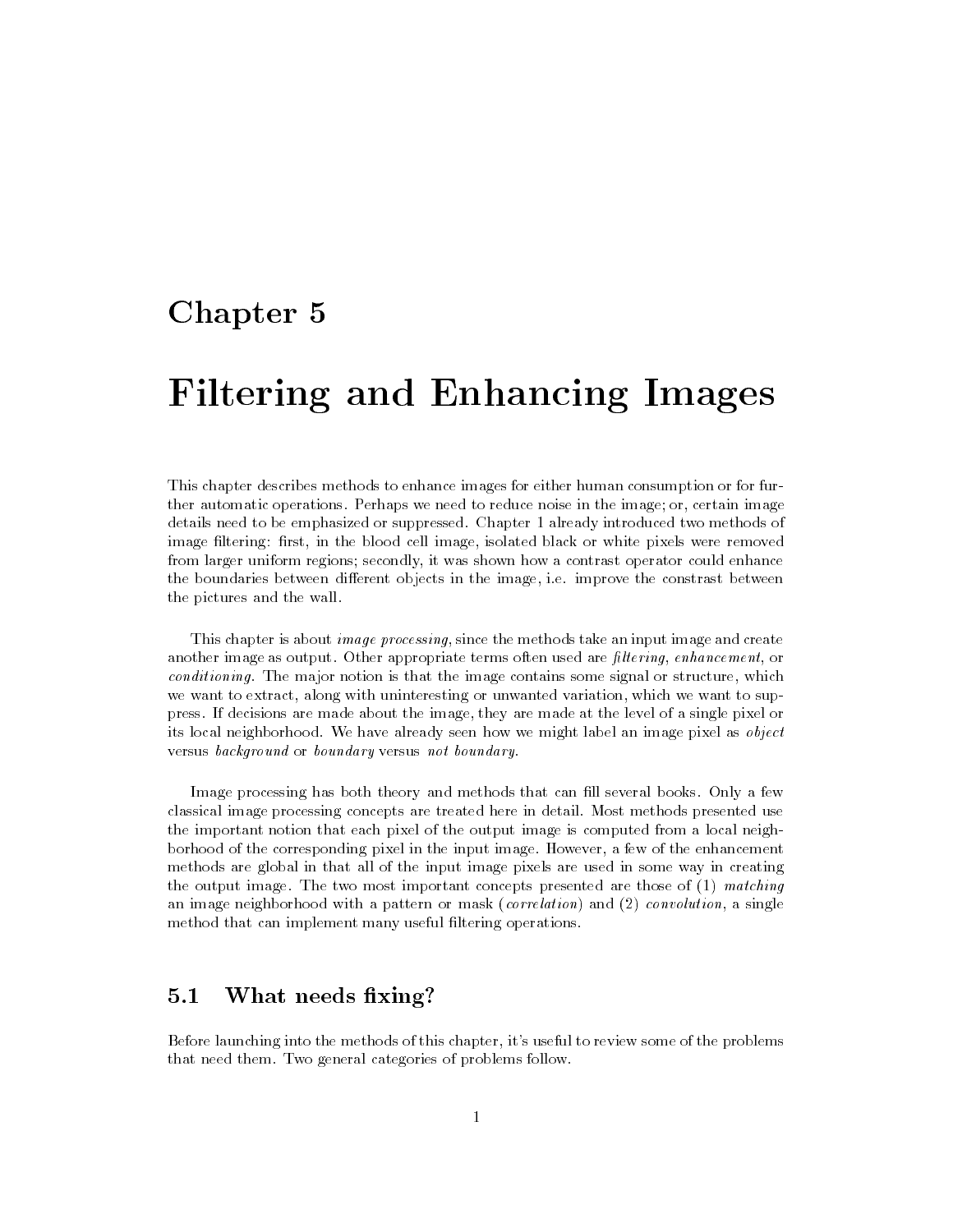

Figure 5.1: (Left) Scratches from original photo of San Juan are removed; (center) intensities of house photo with dark areas are rescaled to show better detail in some regions; (right) image of airplane part has edges enhanced to support automatic recognition and measurement

#### 5.1.1 An Image needs Improvement  $5.1.1$

- On safari in Africa you got a shot of a lion chasing an antelope. Unfortunately, the sun was behind your main actor and much of your picture is too dark. The picture can be enhanced by boosting the lower intensities and not the higher ones.
- An old photo has a long bright scratch, but is otherwise fine. The photo can be digitized and the scratch removed.
- A paper document needs to be scanned and converted into a text file. Before applying character recognition, noise pixels need to be cleaned from the background and dropouts in the characters need to be filled.

### Low-level features must be detected

- 0.12 inch diameter wire is made by a process that requires (closed loop) feedback from a vision sensor that constantly measures the wire diameter. The two sides of the wire can be located using an edge operator which accurately identifies the boundary between the wire and its background.
- An automatic pilot system for a car can steer by constantly monitoring the white lines on the highway. The white lines can be found in frames of a forward-looking video camera by finding two edges with opposite contrast and similar direction.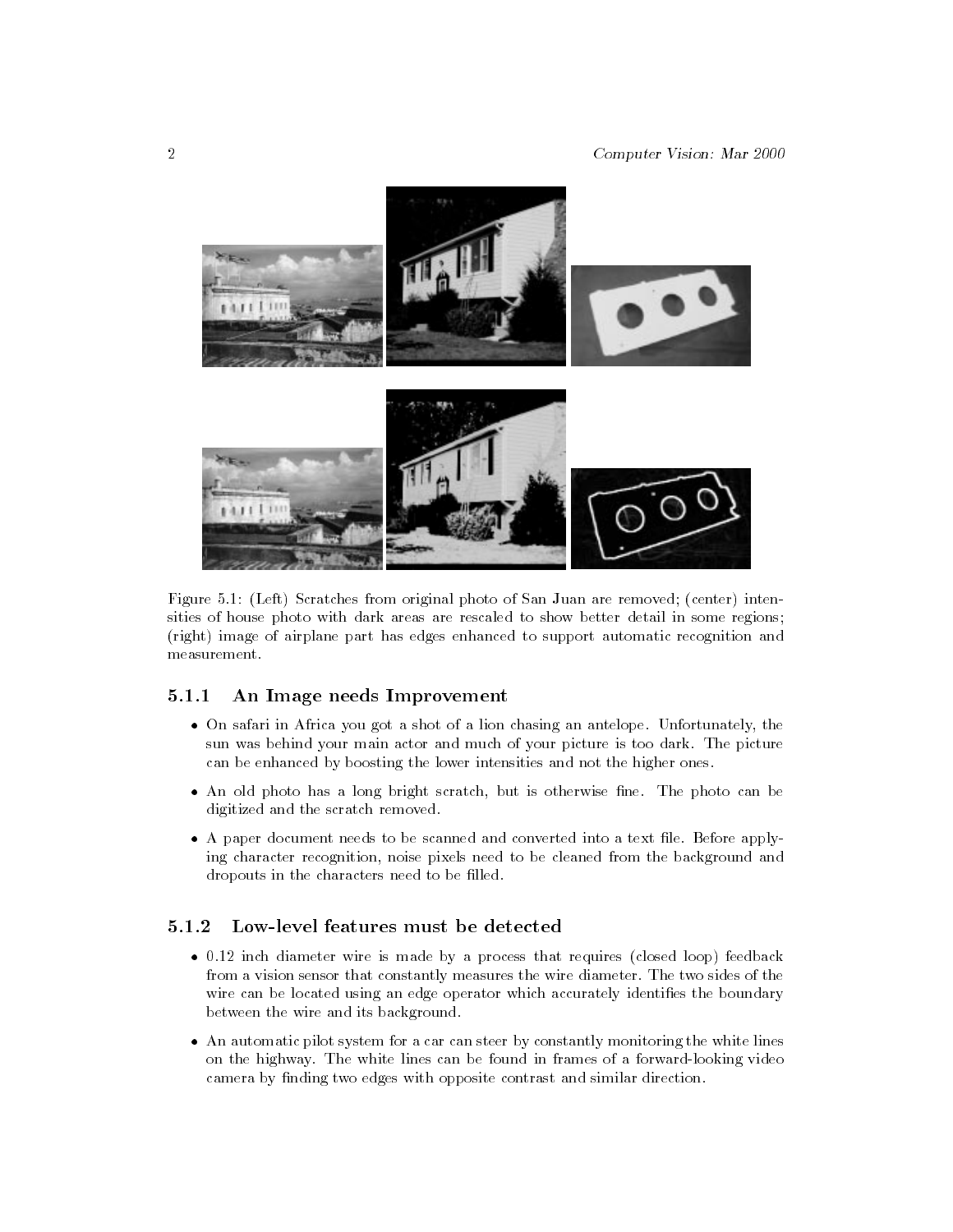

Figure 5.2: (Left) Original sensed fingerprint; (center) image enhanced by detection and thinning of ridges; (right) identification of special features called "minutia", which can be used for matching to millions of ngerprint representations in a database (contributed by Shaoyun Chen and Anil Jain).

 A paper blueprint needs to be converted into a CAD (computer-aided-design) model. Part of the process involves finding the blueprint lines as dark streaks in the image about 1 pixel wide.

This chapter deals mostly with traditional methods of image enhancement and somewhat with *image restoration*. Before moving on, it is important to define and distinguish these terms.

1 DEFINITION Image enhancement operators improve the detectability of important image details or objects by man or machine. Example operations include noise reduction, smoothing, contrast stretching, and edge enhancement.

2 DEFINITION Image restoration attempts to retore a degraded image to an ideal condition. This is possible only to the extent that the physical processes of ideal image formation and image degradation are understood and can be modeled. The process of restoration involves inverting the degradation process to return to an ideal image.

# 5.2 Grey level mapping

It is common to enhance images by changing the intensity values of pixels. Most software tools for image processing have several options for changing the appearance of an image by transforming the pixels via a single function that maps an input grey value into a new output value. It is easy to extend this so that a user can indicate several different image regions and apply a separate mapping function to each. Remapping the grey values is often called *stretching* because it is common to stretch the grey values of an image that is too dark onto the full set of grey values available. Figure 5.3 shows a picture whose intensity values are stretched according to four different mapping functions. Figure  $5.3(a)$  shows the result of applying an ad hoc function, which was designed by the user of an interactive enhancement tool. The user defines the grey level mapping function  $g_{out} = f(g_{in})$  using the computer mouse: typically the image tool fits a smooth spline through points chosen by the user. Figure 5.3(b) and (c) show remapping using the function  $f(x) = x^{1/\gamma}$ : this function nonlinearly boosts or reduces intensities according to whether  $\gamma > 1$  or  $\gamma < 1$ .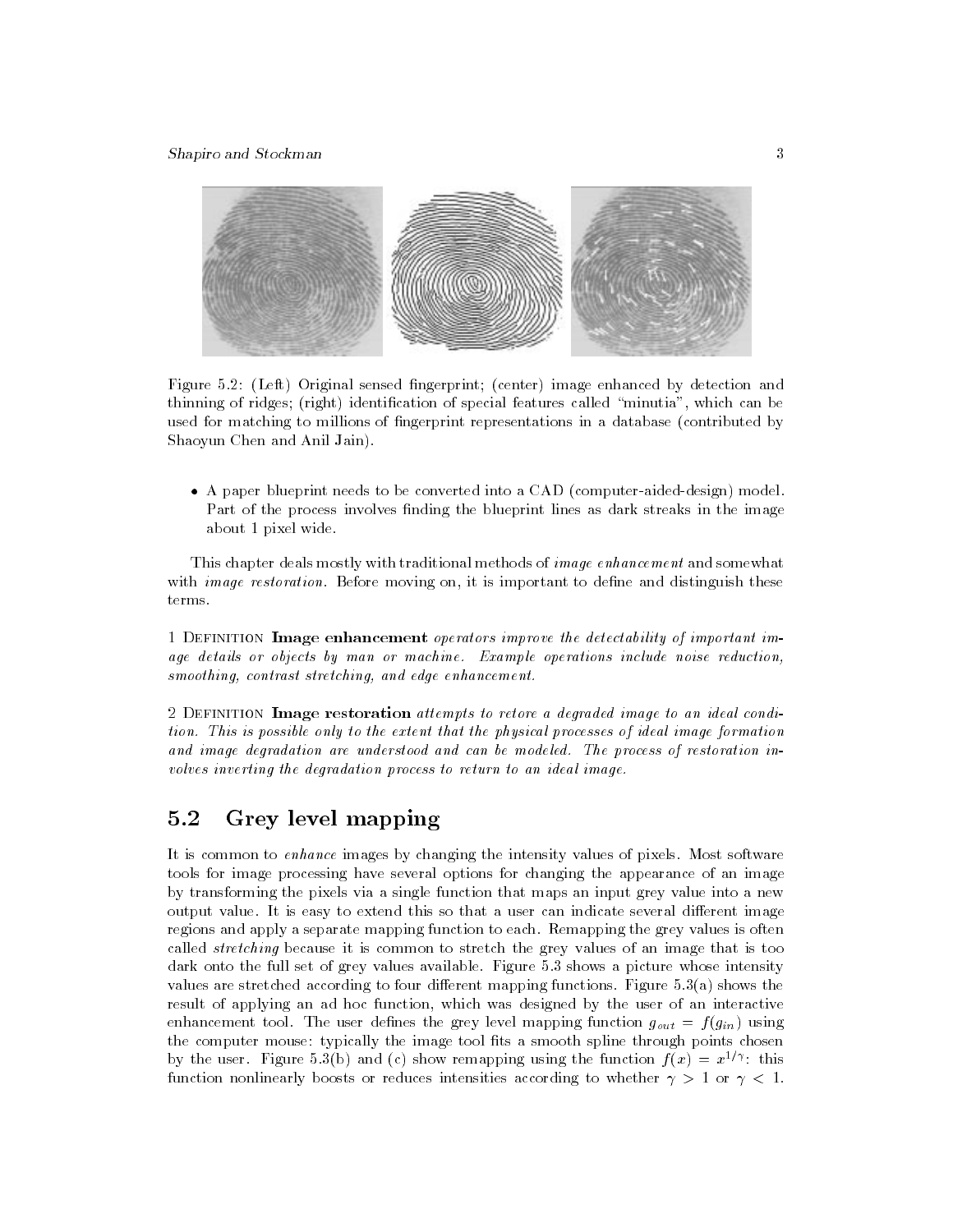

Figure 5.3: (Top row) Intensity mapping functions  $f$  and (center row) output images resulting from applying  $f$  to the original image from Figure 5.1 and (bottom row) resulting grey level histograms. (a) House image pixels remapped according to a user-dened smooth function that stretches the low range of intensities and compresses the higher range ; (b) Gamma correction with  $f(x) = x^{0.3}$  boosts dark pixels more than bright ones; (c) Gamma correction with  $f(x) = x^{++}$  reduces bright pixels more than dark pixels; (d) Use of two different Gamma values to boost dark pixels  $\lt t$  and reduce bright pixels  $>t$ . Different scene objects appear with different clarity in the several images.

This operation ( called *Gamma correction*) might be the proper model to *restore* an image to an original form after undergoing known physical distortion. Figure 5.3(d) shows that a more complex mapping can be defined by using different functions for darker pixels and brighter pixels according to some defining threshold  $t$ . All of the functions in Figure 5.3 stretch or extend at least some range of intensities to show more variation in the output. Image variation will be increased in the intensity ranges where the slope of function  $f(x)$  is greater than 1.

3 Definition A point operator applied to an image is an operator in which the output pixel is determined only by the input pixel,  $Out[x, y] = f(In[x, y])$ : possibly function f depends upon some global parameters.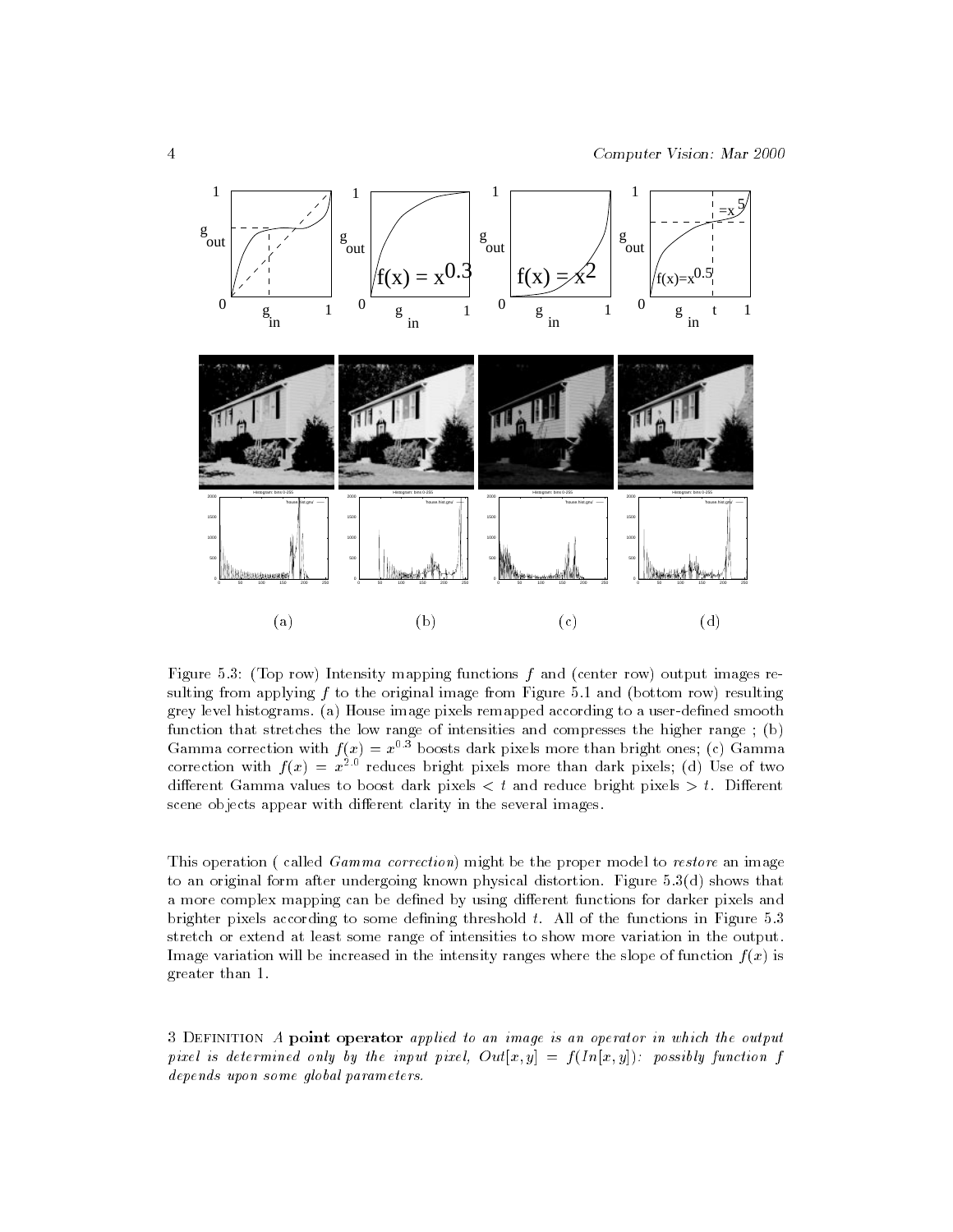

Figure 5.4: Histogram equalization maps the grey scale such that the output image uses the entire range available and such that there are approximately the same number of pixels of each grey value in the output image: images after histogram equalization are at the right.

4 DEFINITION A contrast stretching operator is a point operator that uses a piecewise smooth function  $f(In[x, y])$  of the input grey level to enhance important details of the image.

Because point operators map one input pixel to one output pixel, they can be applied to an entire pixel array in any sequential order or can be applied in parallel. Ad hoc mappings of intensities, including nonmonotonic ones as in Figure 5.3, can be very useful in enhancing images for general human consumption in graphics and journalism. However, in certain domains, such as radiology, one must be careful not to alter a meaningful intensity scale to which human experts and intricate sensors are carefully calibrated. Finally, we note that the performance of some algorithms for machine vision might not be changed by monotonic grey scale stretching  $(f(g_2) > f(g_1)$  whenever grey level  $g_2 > g_1$ , although humans monitoring the process might appreciate the enhanced images.

### 5.2.1 Histogram equalization

Histogram equalization is often tried to enhance an image. The two requirements on the operator are that (a) the output image should use all available grey levels and (b) the output image has approximately the same number of pixels of each grey level. Requirement (a) makes good sense but  $(b)$  is ad hoc and its effectiveness must be judged empirically. Figure 5.4 shows images transformed by histogram equalization. One can see that the remapping of grey levels does indeed change the appearance of some regions; for example, the texture of the shrub in front of the house is better defined. The face image had been cropped from a larger image and the cropped window did not have many lower intensity pixels. Requirement (b) will cause large homogeneous regions, such as sky, to be remapped into more grey levels and hence to show more texture. This may or may not help in image interpretation.

Requirements (a) and (b) mean that the target output image uses all grey values  $z =$  $z_1, z = z_2, \ldots, z = z_n$  and that each grey level  $z_k$  is used approximately  $q = (R \wedge C)/R$  times, where  $R, C$  are the number of rows and columns of the image. The input image histogram  $H_{in}$  is all that is needed in order to define the stretching function f.  $H_{in}[i]$  is the number of pixels of the input image having grey level  $z_i$ . The first grey level threshold  $t_1$  is found by advancing i in the input image histogram until approximately  $q_1$  pixels are accounted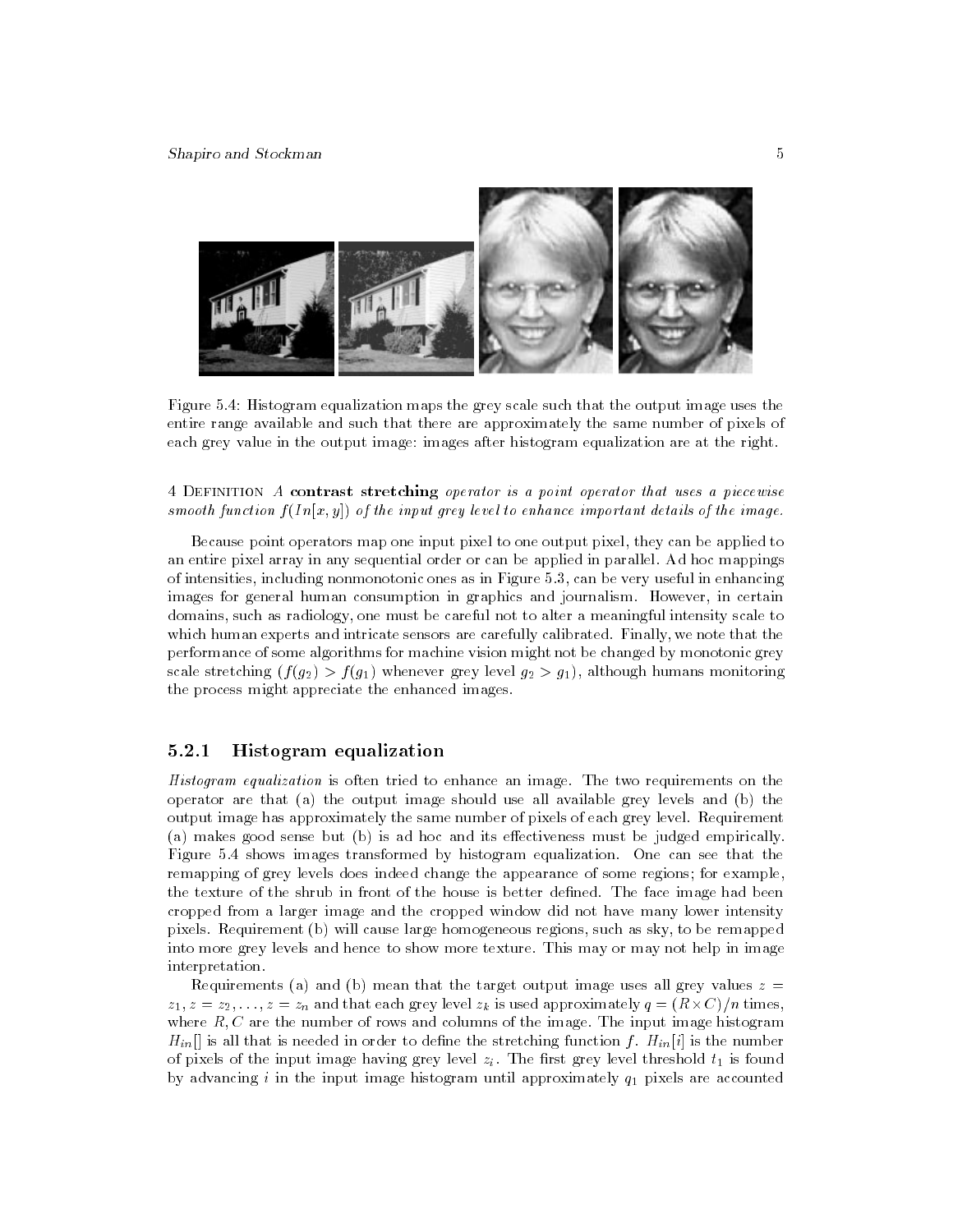for: all input image pixels with grey level  $z_k < t_1 - 1$  will be mapped to grey level  $z_1$  in the output image. Threshold  $t_1$  is formally defined by the following computational formula:

$$
\sum_{i=1}^{t_1-1} H_{in}[i] \le q_1 < \sum_{i=1}^{t_1} H_{in}[i].
$$

This means that  $t_1$  is the smallest grey level such that the original histogram contains no more than q pixels with lower grey values. The k-th threshold  $t_k$  is defined by continuing the iteration:  $\overline{t}$ 

$$
\sum_{i=1}^{t_k-1} H_{in}[i] \le (q_1+q_2+\ldots+q_k) < \sum_{i=1}^{t_k} H_{in}[i].
$$

A practical implementation of the mapping  $f$  is a *lookup table* that is easily obtained from the above process. As the above formula is computed, the threshold values  $t_k$  are placed (possibly repetitively) in array  $T[]$  as long as the inequality holds: thus we'll have function  $z_{out} = f(z_{in}) = T[z_{in}].$ 

### Exercise 1

An input image of 200 pixels has the following histogram:  $H_{in}$  $[0, 0, 20, 30, 5, 5, 40, 40, 30, 20, 10, 0, 0, 0, 0]$ . (a) Using the formula for equalizing the histogram (of 15 grey levels), what would be the output image value  $f(8)$ ? (b) Repeat question (a) for  $f(11)$ . (c) Give the lookup table T implementing f for transforming all input image values.

Exercise 2 An algorithm for histogram equalization

Use pseudocode to define an algorithm for histogram equalization. Be sure to define all the data items and data structures being used.

Exercise 3 A histogram equalization program

(a) Using the pseudocode from the previous exercise, implement and test a program for histogram equalization. (b) Describe how well it works on different images.

It is often the case that the range of output image grey levels is larger than the range of input image grey levels. It is thus impossible for any function  $f$  to remap grey levels onto the entire output range. If an approximately uniform output histogram is really wanted, a random number generator can be used to map an input value  $z_{in}$  to some neighborhood of T [zin]. Suppose that the procedure described above calls for mapping 2q pixels of level <sup>g</sup> to output level  $g_1$  and 0 pixels to level  $g_1 + 1$ . We can then simulate a coin flip so that an input pixel of level g has a 50-50 chance of mapping to either  $g_1$  or  $g_1 + 1$ .

# 5.3 Removal of Small Image Regions

Often, it is useful to remove small regions from an image. A small region might just be the result of noise, or it might represent low level detail that should be suppressed from the image description being constructed. Small regions can be removed by changing single pixels or by removing components after connnected components are extracted.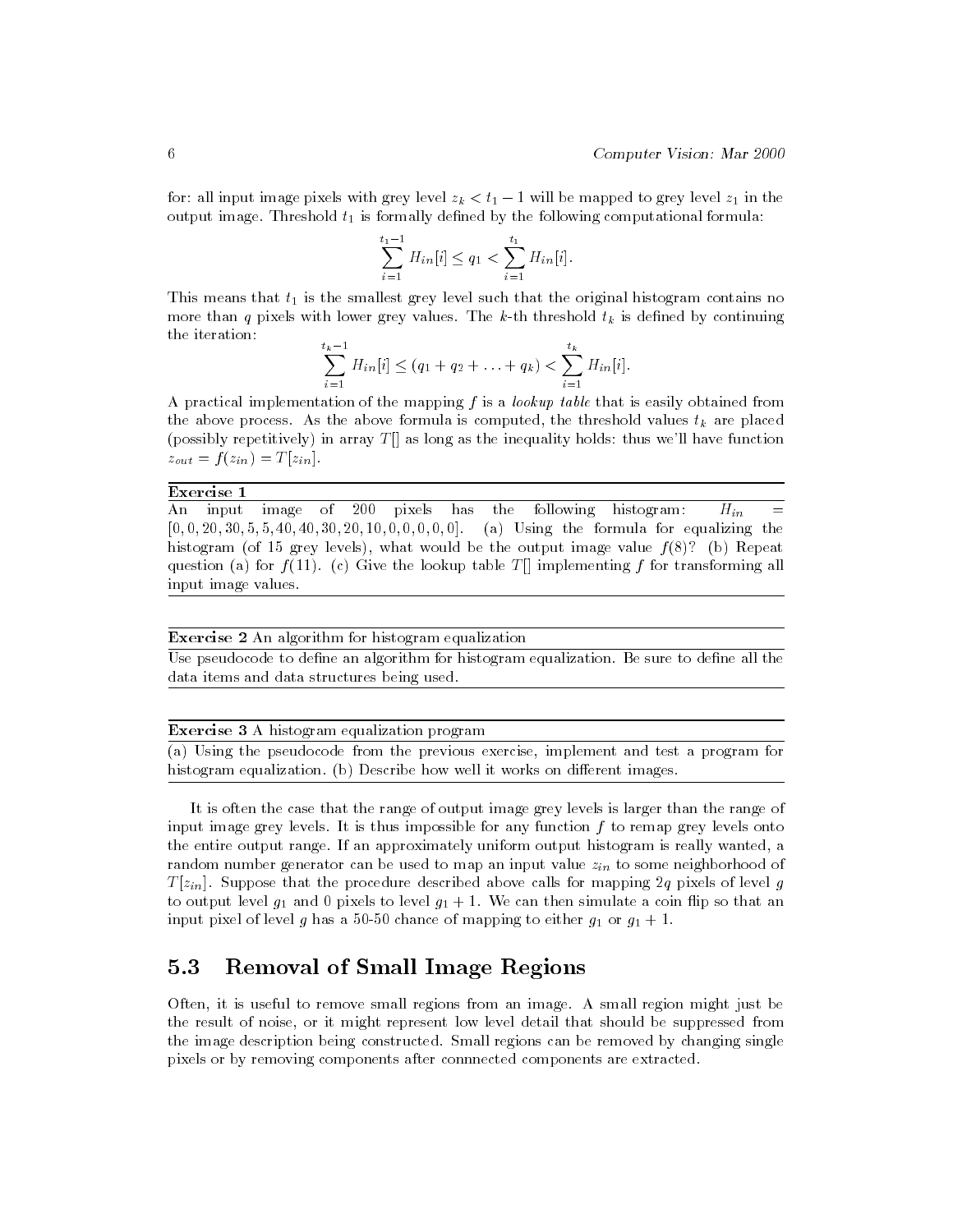Shapiro and Stockman 7

### Exercise 4

Give some arguments for and against "randomizing" function  $f$  in order to make the output histogram more uniform.



Figure 5.5: Binary image of red blood cells (top left) with salt and pepper noise removed (top right). Middle row: templates showing how binary pixel neighborhoods can be cleaned. Bottom row: templates defining isolated pixel removal for a general labeled input image; (bottom left) 8-neighborhood decision and (bottom right) 4-neighborhood decision.

### 5.3.1 Removal of Salt-and-Pepper Noise

The introductory chapter briefly discussed how single anomalous pixels can be removed from otherwise homogeneous regions and methods were extended in Chapter 3. The presence of single dark pixels in bright regions, or single bright pixels in dark regions, is called salt and pepper noise. The analogy to real life is obvious. Often, salt and pepper noise is the natural result of creating a binary image via thresholding. Salt corresponds to pixels in a dark region that somehow passed the threshold for bright, and pepper corresponds to pixels in a bright region that were below threshold. Salt and pepper might be classification errors resulting from variation in the surface material or illumination, or perhaps noise in the analog/digital conversion process in the frame grabber. In some cases, these isolated pixels are not classication errors at all, but are tiny details contrasting with the larger neighborhood, such as a button on a shirt or a clearing in a forest, etc. and it may be that the description needed for the problem at hand prefers to ignore such detail.

Figure 5.5 shows the removal of salt and pepper noise from a binary image of red blood cells. The operations on the input image are expressed in terms of masks given at the bottom of the figure. If the input image neighborhood matches the mask at the left, then it is changed into the neighborhood given by the mask at the right. Only two such masks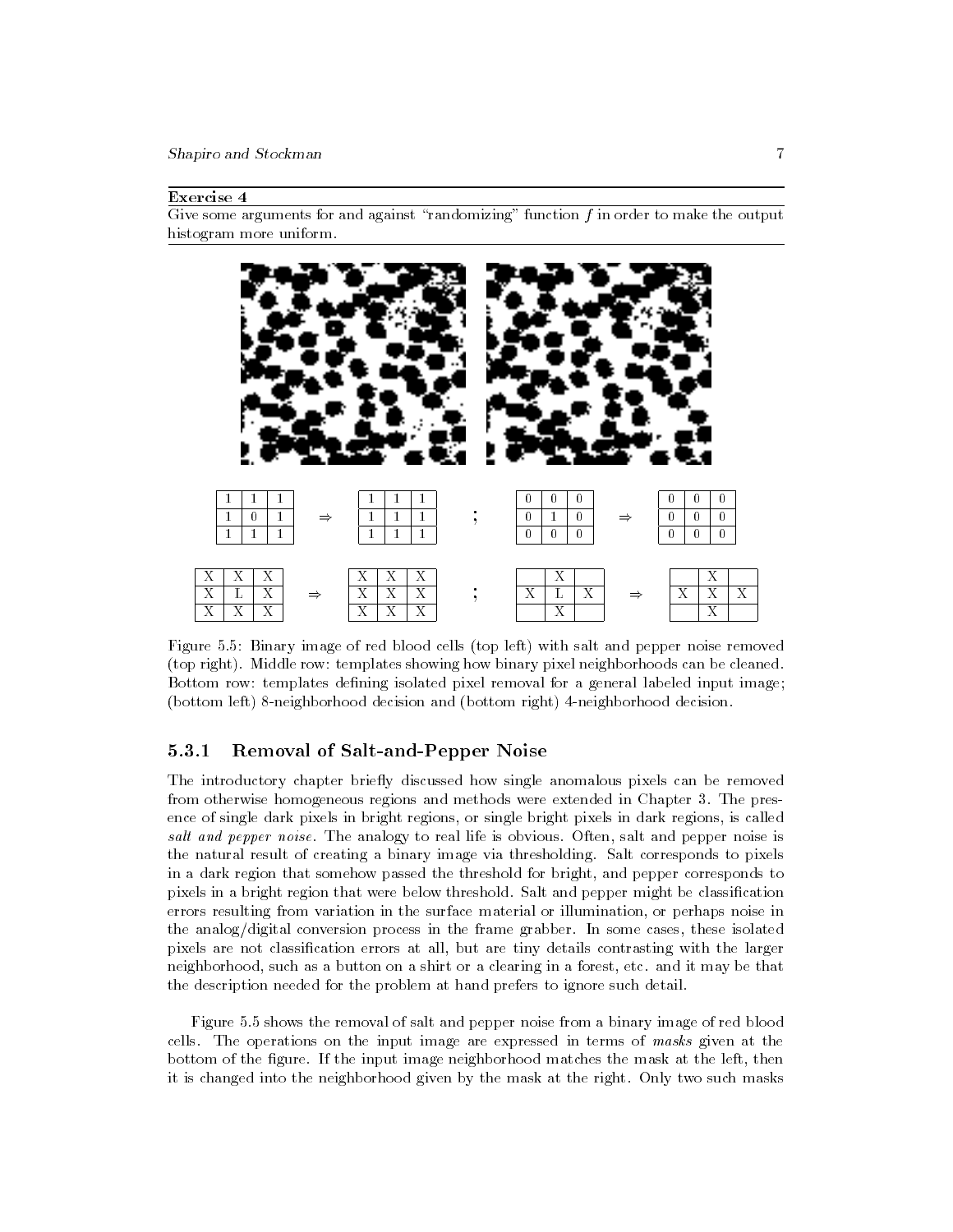

Figure 5.6: Original blood cell image (left) with salt and pepper noise removed and components with area 12 pixels or less removed (right).

are needed for this approach. In case the input image is a labeled image created by use of a set of thresholds or some other classification procedure, a more general mask can be used. As shown in the bottom row of Figure 5.5, any pixel label 'L' that is isolated in an otherwise homogenous 8-neighborhood is coerced to the majority label 'X'. 'L' may be any of the  $k$  labels used in the image. The figure also shows that either the eight or four neighborhood can be used for making the decision; in the case of the 4-neighborhood, the four corner pixels are not used in the decision. As shown in Chapter 3, use of different neighborhoods can result in different output images, as would be the case with the red blood cell image. For example, some of the black pixels at the bottom left of Figure 5.5 that are only 8-connected to a blood cell region could be cleaned using the 4-neighborhood mask.

## 5.3.2 Removal of Small Components

Chapter 3 discussed how to extract the connected components of a binary image and de fined a large number of features that could be computed from the set of pixels comprising a single component. The description computed from the image is the set of components, each representing a region extracted from the background, and the features computed from that region. An algorithm can remove any of the components from this description based on computed features; for example, components with a small number of pixels or components that are very thin can be removed. This processing could remove the small noise region toward the upper right in the blood cell image of Figure 5.5 (top right). Once small regions are culled from the description it may not be necessary, or possible, to generate the corresponding output image. If an output image is necessary, information must be saved in order to return to the input image and correctly recode the pixels from the changed regions. Figure 5.6 shows the blood cell image after removal of salt and pepper noise and components of area 12 pixels or less.

# 5.4 Image Smoothing

Often, an image is composed of some underlying ideal structure, which we want to detect and describe, together with some random noise or artifact, which we would like to remove.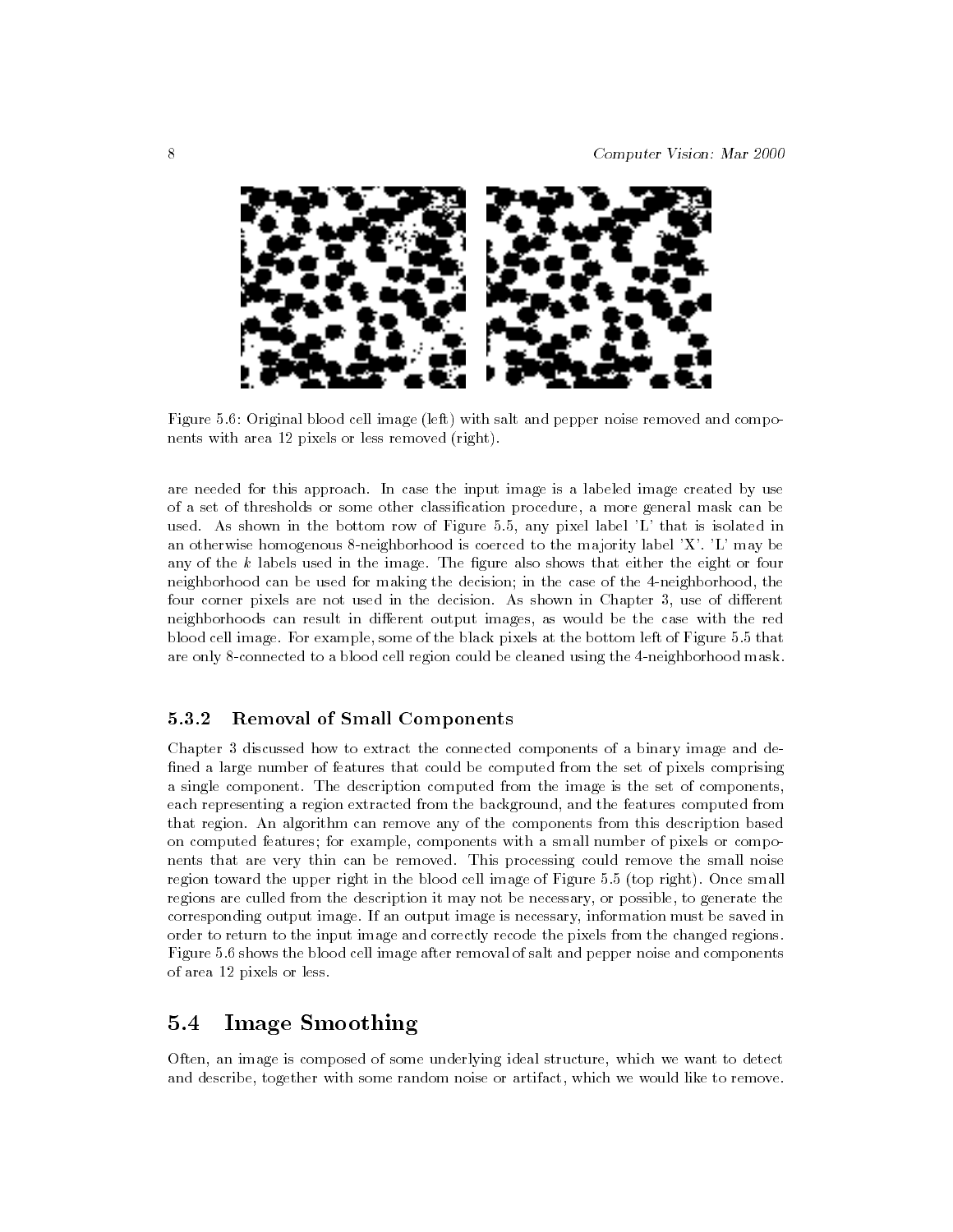

Figure 5.7: Ideal image of checkerboard (top left) with pixel values of 0 in the black squares and 255 in the white squares; (top center) image with added Gaussian noise of standard deviation 30; (top right) pixel values in a horizontal row 100 from the top of the noisy image; (bottom center) noise averaged using a 5x5 neighborhood centered at each pixel; (bottom right) pixels across image row 100 from the top.

For example, a simple model is that pixels from the image region of a uniform object have value  $g_r + N(0, \sigma)$ , where  $g_r$  is some expected grey level for ideal imaging conditions and  $N(0,\sigma)$  is Gaussian noise of mean 0 and standard deviation  $\sigma$ . Figure 5.7(top left) shows an ideal checkerboard with uniform regions. Gaussian noise has been added to the ideal image to create the noisy image in the center: note that the noisy values have been clipped to remain within the interval [0; 255]. At the top right is a plot of the pixel values across a single (horizontal) row of the image.

Noise which varies randomly above and below a nominal brightness value for a region can be reduced by averaging a neighborhood of values.

$$
OutputImage[r,c] = average of some neighborhood of InputImage[r,c]
$$
 (5.1)

$$
Out[r, c] = \left(\sum_{i=-2}^{+2} \sum_{j=-2}^{+2} In[r+i, c+j]/25\right) \tag{5.2}
$$

Equation 5.2 defines a smoothing filter that averages 25 pixel values in a 5x5 neighborhood of the input image pixel in order to create a smoothed output image. Figure 5.7(bottom center) illustrates its use on the checkerboard image: the image row shown at the bottom right of the figure is smoother than the input image row shown at the top right. This row is not actually formed by averaging just within that row, but by using pixel values from five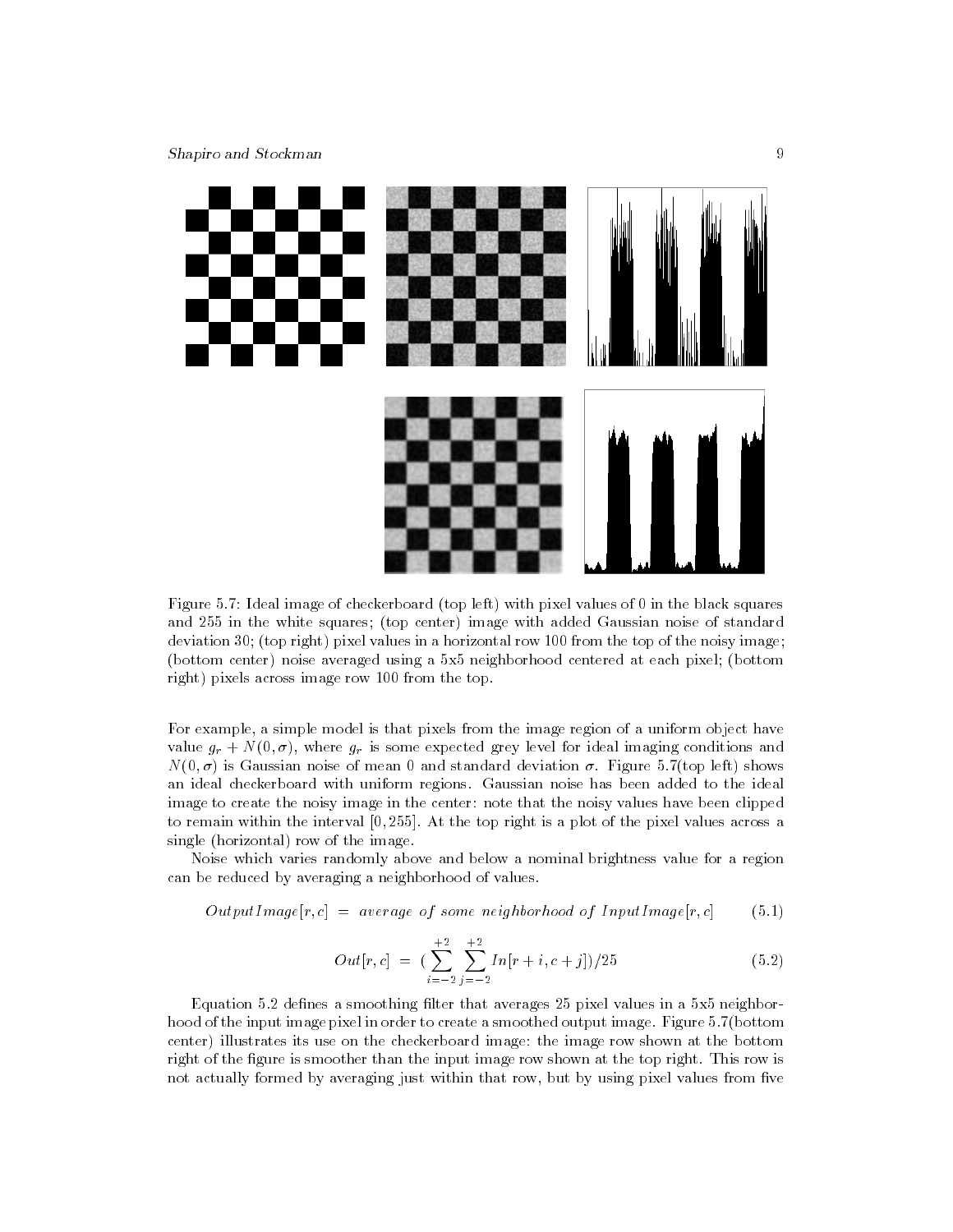rows of the image. Also note that while the smooth image is cleaner than the original, it is not as sharp.

5 DEFINITION (BOX FILTER) Smoothing an image by equally weighting a rectangular neighborhood of pixels is called using a box filter.

Rather than weight all input pixels equally, it is better to reduce the weight of the input pixels with increasing distance from the center pixel  $I[x_c, y_c]$ . The Gaussian filter does this and is perhaps the most commonly used of all filters. Its desirable properties are discussed more fully below.

6 DEFINITION (GAUSSIAN FILTER) When a Gaussian filter is used, pixel  $[x, y]$  is weighted according to

$$
g(x,y) = \frac{1}{\sqrt{2\pi} \sigma} e^{-\frac{d^2}{2\sigma^2}}
$$

where  $d = \sqrt{(x-x_c)^2 + (y-y_c)^2}$  is the distance of the neighborhood pixel [x, y] from the center pixel  $|x_c, y_c|$  of the output image where the filter is being applied.

Later in this chapter, we will develop in more detail both the theory and methods of smoothing and will express edge detection within the same framework. Before proceeding in that direction, we introduce the useful and intuitive *median filter*.

# 5.5 Median Filtering

Averaging is sure to produce a better estimate of  $I[x, y]$  when the average is taken over a homogeneous neighborhood with zero-mean noise. When the neighborhood straddles the boundary between two such regions, the estimate uses samples from two intensity populations, resulting in blurring of the boundary. A popular alternative is the *median filter*, which replaces a pixel value with the *median* value of the neighborhood.

 $\mathcal{I}$  is definitive. (median) if  $\mathcal{I}$  is a sorted array of n real numbers. The median of the set of numbers in **A** is  $\mathbf{A}[(n-1)/2]$ 

Sometimes, the cases of n being odd versus even are differentiated. For odd  $n$ , the array has a unique middle as defined above. If  $n$  is even, then we can define that there are two medians, at  $\mathbf{A}[n/2]$  and  $\mathbf{A}[n/2-1]$ , or one median, which is the average of these two values. Although sorted order was used to define the median, the  $n$  values do not have to be fully sorted in practice to determine the median. The well-known quicksort algorithm can easily be modified so that it only recurses on the subarray of **A** that contains the  $(n + 1)/2$ -th element; as soon as a sort pivot is placed in that array position the median of the entire set is known.

Figure 5.8 shows that the median filter can smooth noisy regions yet better preserve the structure of boundaries between them. When a pixel is actually chosen from one of the white squares, but near the edge, it is likely that the majority of the values in its neighborhood are white pixels with noise: if this is true, then neighboring pixels from a black square will not be used to determine the output value. Similarly, when computing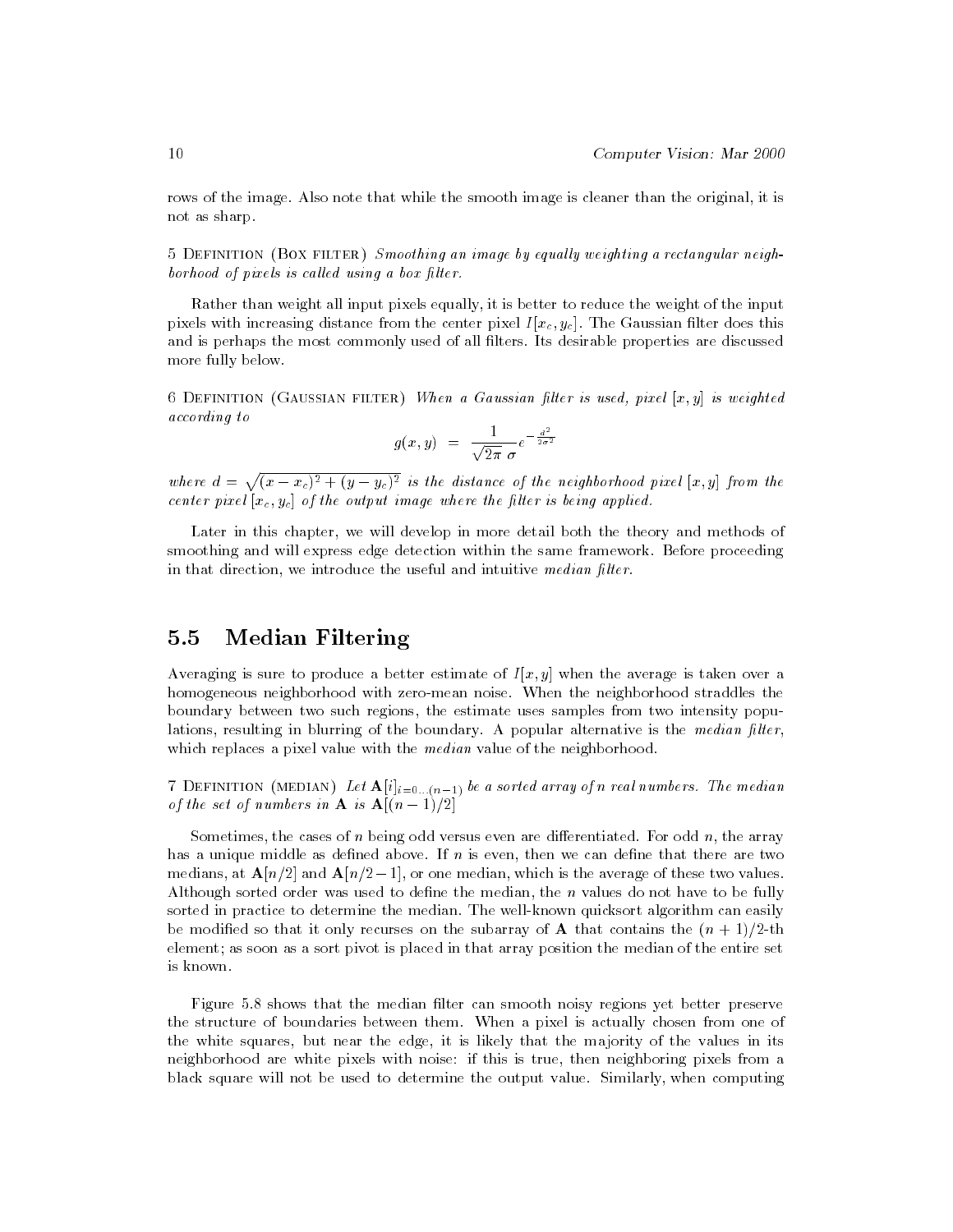

Figure 5.8: (Left) Noisy checkerboard image; (center) result of setting output pixel to the median value of a 5x5 neighborhood centered at the pixel; (right) display of pixels across image row 100 from the top; compare to Figure 5.7.



Figure 5.9: (Left) Input image contains both Gaussian noise and bright ring artifacts added to four previously uniform regions; (right) result of applying a  $7x7$  median filter.

the output pixel on the black side of an edge, it is highly likely that a majority of those pixels are black with noise, meaning that any neighborhood samples from the adjacent white region will not be used any further in computing the output value. Thus, unlike smoothing using averaging, the median filter tends to preserve edge structure while at the same time smoothing uniform regions. Median filtering can also remove salt-and-pepper noise and most other small artifacts that effectively replace a few ideal image values with noise values of any kind. Figure 5.9 shows how structured artifact can be removed while at the same time reducing variation in uniform regions and preserving boundaries between regions.

Computing the median requires more computation time than computing a neighborhood average, since the neighborhood values must be partially sorted. Moreover, median filtering is not so easily implemented in special hardware that might be necessary for real-time processing, such as in a video pipeline. However, in many image analysis tasks, its value in image enhancement is worth the time spent.

#### 5.5.1 Computing an Output Image from an Input Image 5.5.1

Now that examples have been presented showing what kinds of image enhancements will be done, it's important to consider how these operations on images can be performed. Different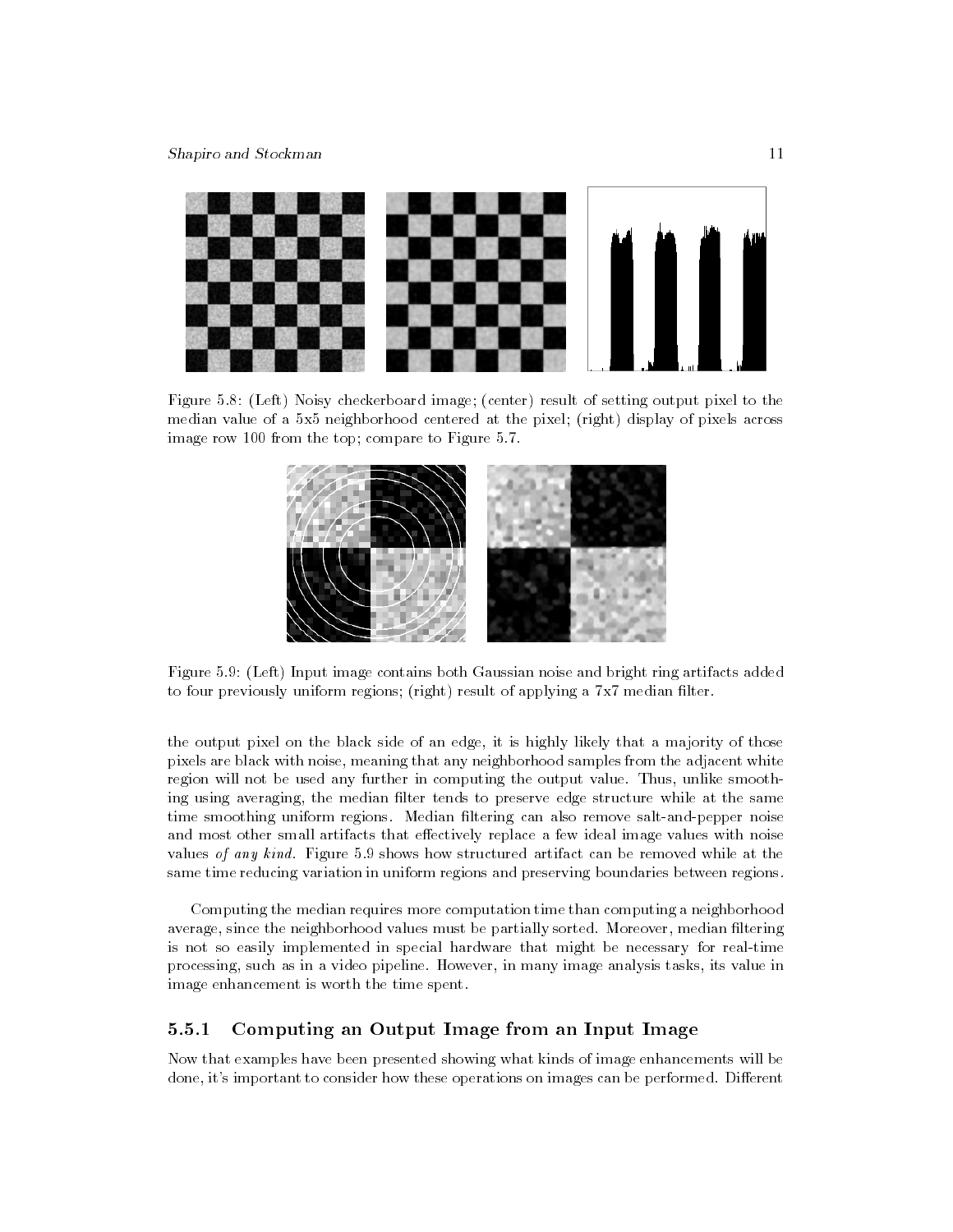### Exercise 5 Modifying Quicksort 1

(a) Find pseudocode for the traditional quicksort algorithm from one of the many data structures and algorithms texts. Modify the algorithm to return only the median as soon as it can be decided. (b) What is the computational effort of finding the median relative to performing the entire sort? (b) Implement your algorithm in some programming language and test it on some example images.

### Exercise 6 Modifying Quicksort 2

Consider using the quicksort algorithm from above to detect steps in the picture function, such as the steps from black to white squares in the checkerboard images. Suppose the median of a neighborhood about  $I[r,c]$  has just been found by placing a pivot value in array position  $A[n/2]$ . Describe how the rest of the array can be processed to decide whether or not the pixel at  $[r,c]$  is or is not on the boundary between regions of different brightness.

options for controlling the ltering of an input image to produce an enhanced output image are represented by the generic algorithm below.

Algorithm 1 shows simple sequential program control which considers each pixel of the output image G in raster scan order and computes the value of  $G[r, c]$  using a neighborhood of pixels around  $\mathbf{F}[\mathbf{r}, \mathbf{c}]$ . It should be clear that the pixels of output image G could be computed in a random order rather than in row and column order, and, in fact, could all be computed in parallel. This holds because the input image is unchanged by any of the neighborhood computations. Secondly, the procedure compute\_using\_neighbors could be implemented to perform either boxcar or median ltering. For boxcar ltering, the procedure need only add up the <sup>w</sup> - <sup>h</sup> pixels of the neighborhood of F[r; c] and then divide by the number of pixels w  $\ldots$  is the properties which inter the procedure could copy those w-h pixel values into a local array A and partially sort it to obtain their median value.

Control could also be arranged so that only  $h$  rows of the image were in main memory at any one time. Outputs  $G[r, c]$  would be computed only for the middle row r. Then, a new row would be input to replace the oldest row in memory and the next output row of  $G[r, c]$  would be computed. This process is repeated until all possible output rows are computed. Years ago, when computers had small main memories, the primary storage for images was on disk and many algorithms had to process images a few rows at a time. Today, such control is still of interest because it is used in image processing boards implementing a pipelined architecture.

#### $5.6$ Detecting Edges using Differencing Masks

Image points of high contrast can be detected by computing intensity differences in local image regions. Typically, such points form the border between different objects or scene parts. In this section, we show how to do this using neighborhood templates or masks. We start by using one-dimensional signals: this helps develop both the intuition and formalism, and is also very important in its own right. The 1D signals could just be rows or columns of a 2D image. The section ends by studying more general 2D situations.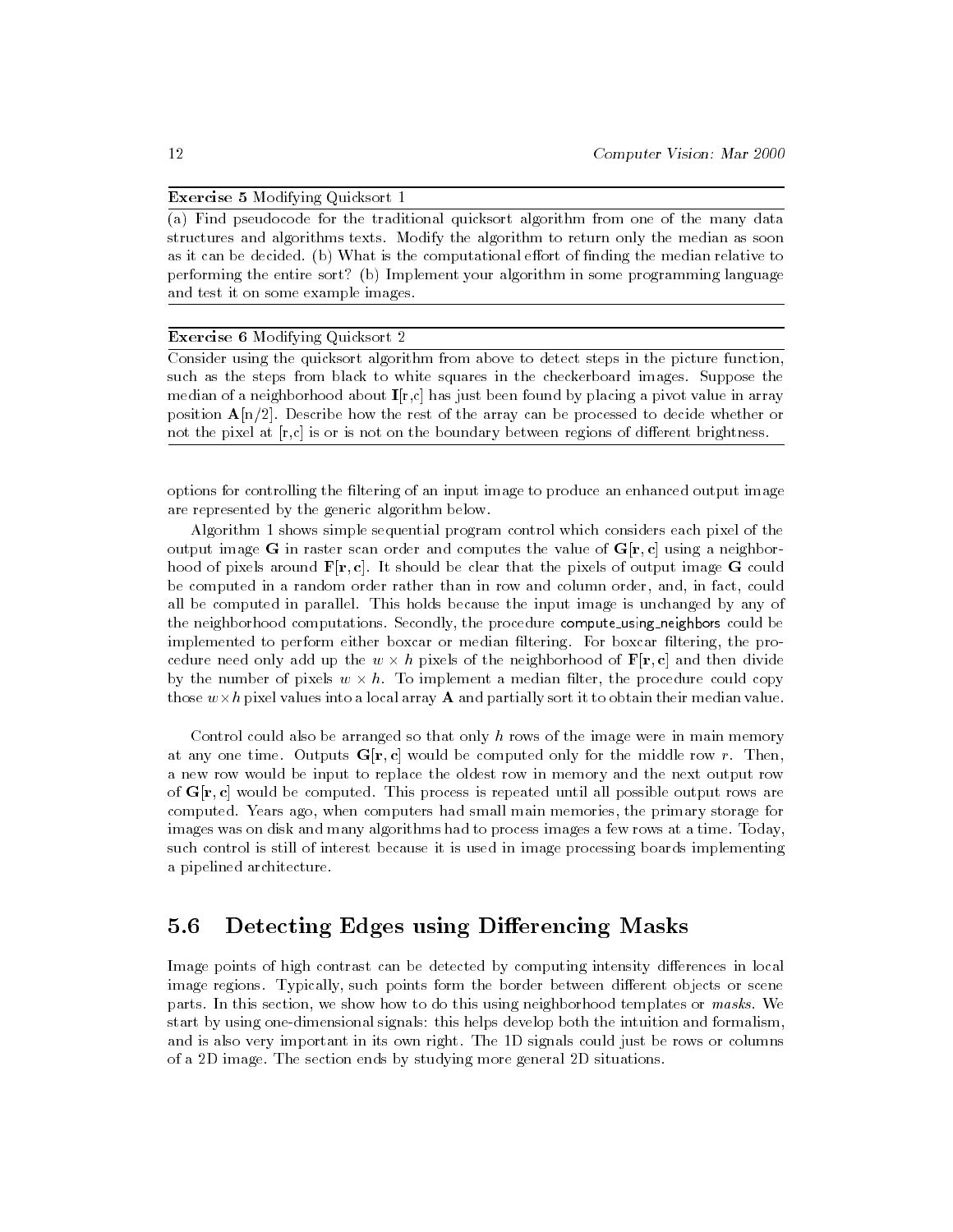Compute output image pixel  $G[r,c]$  from neighbors of input image pixel  $F[r,c]$ .  $\mathbf{F}[\mathbf{r}, \mathbf{c}]$  is an input image of MaxRow rows and MaxCol columns; F is unchanged by the algorithm.  $G[r, c]$  is the output image of MaxRow rows and MaxCol columns. The border of G are all those pixels whose neighborhoods are not wholly contained in G. w and <sup>h</sup> are the width and height, in pixels, dening a neighborhood. procedure enhance image(F,G,w,h); for the contract of the contract of the for  $r := 0$  to  $MaxRow - 1$ for  $c := 0$  to MaxCol - 1 f **if**  $[r,c]$  is a border pixel **then**  $G[r,c] := F[r,c]$ ; else  $G[r,c] := compute\_using\_neighbors$  ( F, r, c, w, h );  $\}$ ;  $\mathcal{E}$ procedure compute using neighbors ( IN, r, c, w, h ) for the contract of the contract of the using all pixels within  $w/2$  and  $h/2$  of pixel IN $[r,c]$ , compute a value to return to represent  $IN[r,c]$ ł

**Algorithm 1:** Compute output image pixel  $G[r,c]$  from neighbors of input image pixel  $F[r,c]$ .

### Exercise 7

Implement Algorithm 1 in some programming language. Code both the boxcar and median filtering operations and test them on some images such as in Figure 5.9.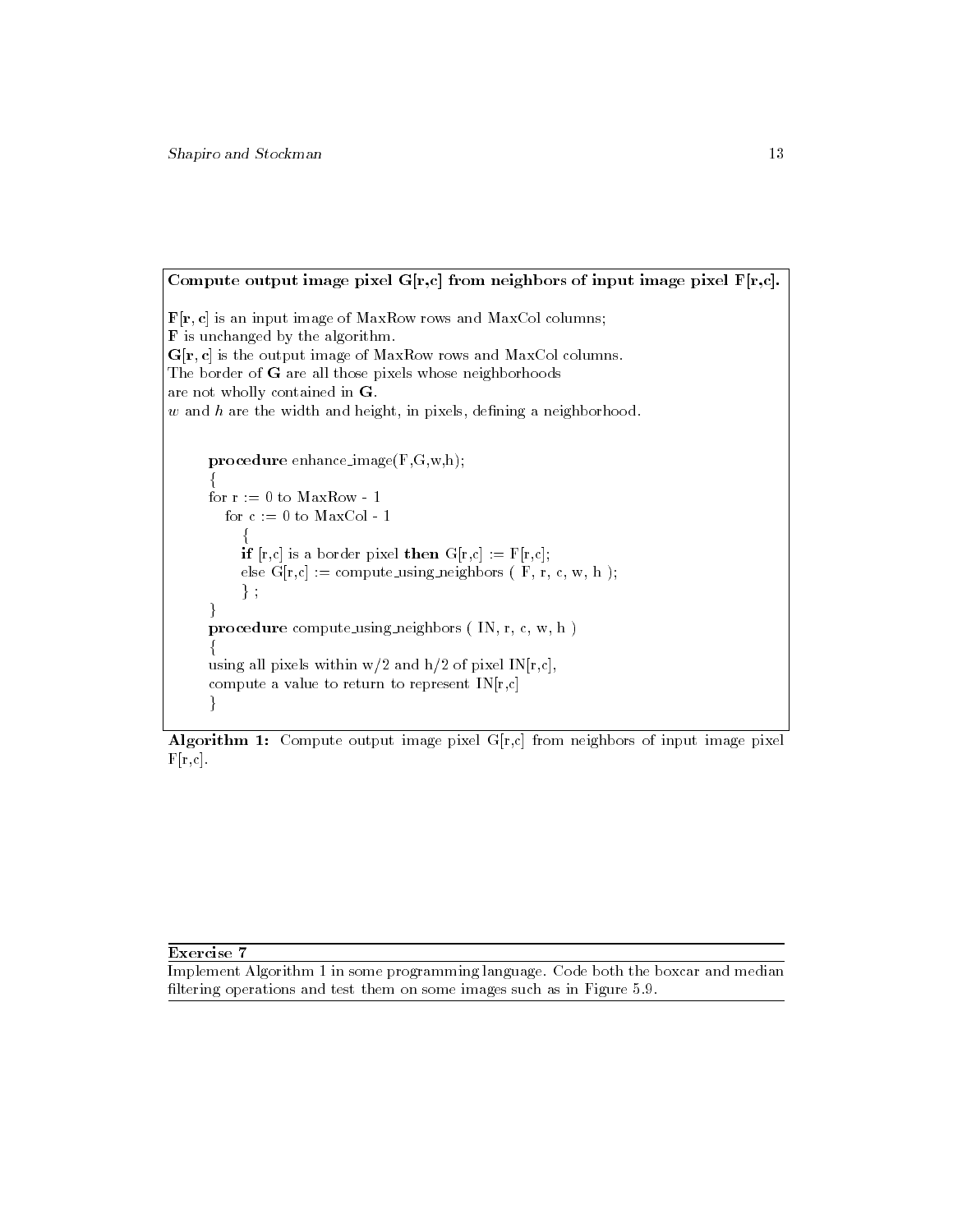### 5.6.1 Differencing 1D Signals



Figure 5.10: (Left) The first  $(S')$  and second  $(S'')$  difference signals are scaled approximations to the first and second derivatives of the signal  $S$ . (Right) Masks  $M'$  and  $M''$  represent the derivative operations.

Figure 5.10 shows how masks can be used to compute representations of the derivatives of a signal. Given that the signal  $S$  is a sequence of samples from some function f, then  $f(x_i) \approx (f(x_i) - f(x_{i-1})/(x_i - x_{i-1}).$  Assuming that the sample spacing is  $\Delta x = 1$ , the derivative of  $f(x)$  can be approximated by applying the mask  $\mathbf{M}' = [-1, 1]$  to the samples in  $S$  as shown in Figure 5.10 to obtain an output signal  $S'$ . As the figure shows, it's convenient to think of the values of S' as occurring in between the samples of S. A high absolute value of  $S'[i]$  indicates where the signal is undergoing rapid change or high contrast. Signal S' itself can be differentiated a second time using mask  $M'$  to produce output S" which corresponds to the second derivative of the original function  $f$ . The important result illustrated in Figure 5.10 and derived in the equations below is that the approximate second derivative can be computed by applying the mask  $M''$  to the original sequence of samples  $S$ .

$$
S'[i] = -S[i-1] + S[i] \tag{5.3}
$$

$$
mask \mathbf{M'} = [-1, +1] \tag{5.4}
$$

$$
S''[i] = -S'[i] + S'[i+1] \tag{5.5}
$$

$$
= -(S[i] - S[i-1]) + (S[i+1] - S[i]) \tag{5.6}
$$

$$
= S[i-1] - 2S[i] + S[i+1]
$$
\n(5.7)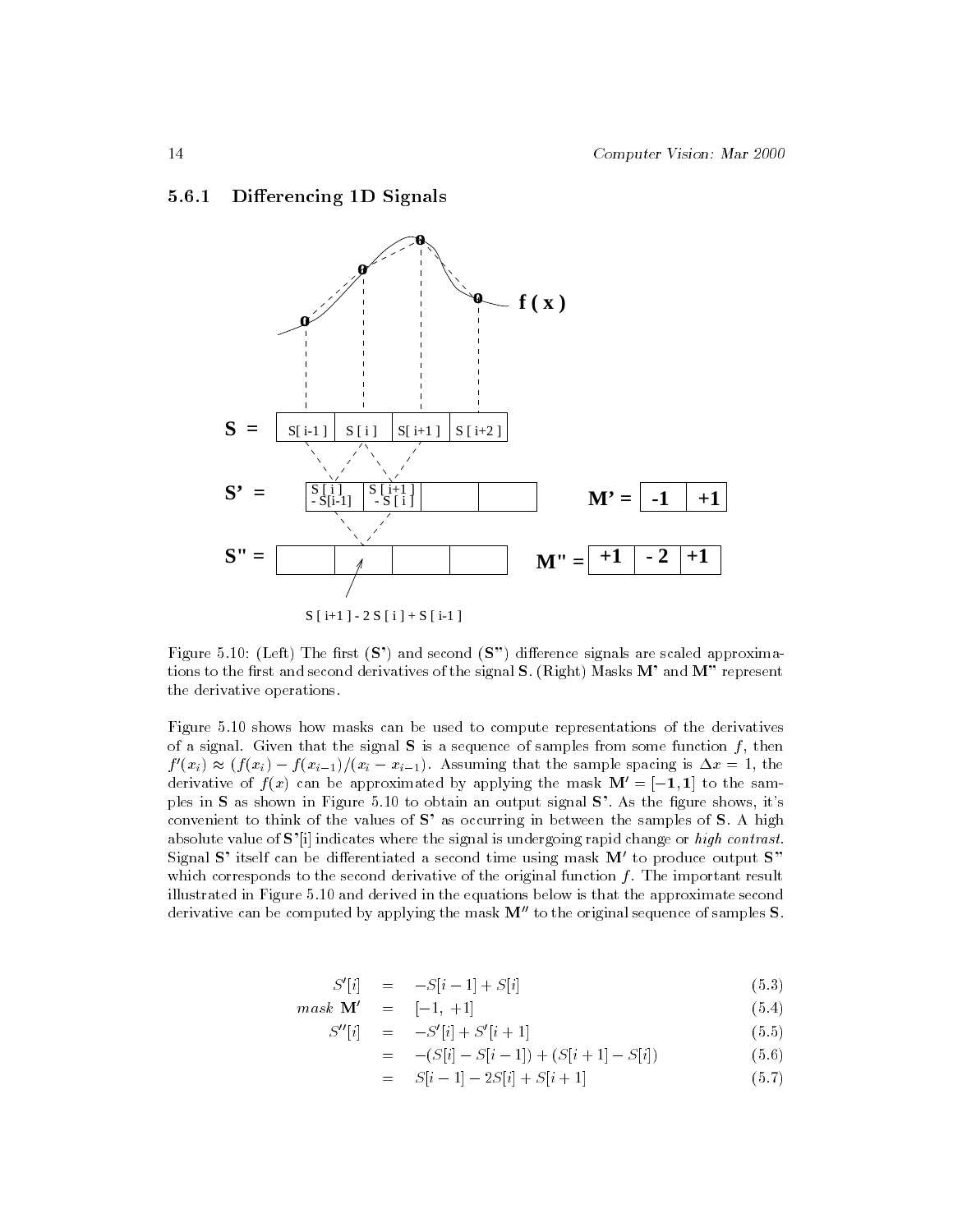$$
mask \mathbf{M}'' = [1, -2, 1] \tag{5.8}
$$

mask  $M = [-1, 0, 1]$ 

|  |  |  |  |   | $\frac{1}{2}$ 12 12 12 12 24 24 24 24 24 24 |   |
|--|--|--|--|---|---------------------------------------------|---|
|  |  |  |  | ◡ |                                             | ັ |

(a)  $S_1$  is an upward step edge

| ت -    |   |    |   |   | 4 | 24<br>- - | 24            | --       | -- |  | 1 ດ |
|--------|---|----|---|---|---|-----------|---------------|----------|----|--|-----|
| -<br>↩ | ⊗ | ΙИ | ັ | ◡ |   | v         | ി വ<br>$\sim$ | $\sim$ 1 | v  |  |     |

(b)  $S_2$  is a downward step edge

| ~<br>ر . |           |   |   |   | - - | ◡ |   |  |   |
|----------|-----------|---|---|---|-----|---|---|--|---|
| ∼<br>υ   | $\lambda$ | v | ັ | ັ |     | ັ | ັ |  | ັ |

 $(c)$   $S_3$  is an upward ramp

| $\otimes$ | М | 0 <sub>1</sub> | $\overline{0}$ |  | $0 \mid -12$ | $\mathbf{0}$ | $\checkmark$ |  |
|-----------|---|----------------|----------------|--|--------------|--------------|--------------|--|

(d)  $S_4$  is a bright impulse or "line"

Figure 5.11: Cross correlation of four special signals with first derivative edge detecting mask  $[-1, 0, 1]$ ; (a) upward step edge, (b) downward step edge, (c) upward ramp, and (d) bright impulse. Note that, since the coordinates of M sum to zero, output must be zero on a constant region.

If only points of high contrast are to be detected, it is very common to use the absolute value after applying the mask at signal position  $S[i]$ . If this is done, then the first derivative mask can be either  $\mathbf{M}' = [-1, +1]$  or  $[+1, -1]$  and the second derivative mask can be either  $M'' = [+1, -2, +1]$  or  $[-1, +2, -1]$ . A similar situation exists for 2D images as we shall soon see. Whenever only magnitudes are of concern, we will consider these patterns to be the same, and whenever the sign of the change is important, we will consider them to be different.

Use of another common first derivative mask is shown in Figure  $5.11$ . This mask has  $3$  coordinates and is centered at signal point  $S[i]$  so that it computes the signal difference across the adjacent values. Because  $\Delta x = 2$ , it will give a high estimate of the actual derivative unless the result is divided by 2. Moreover, this mask is known to give a response on perfect step edges that is 2 samples wide, as is shown in Figure 5.11(a)-(b). Figure 5.12 shows the response of the second derivative mask on the sample signals. As Figure 5.12 shows, signal contrast is detected by a *zero-crossing*, which localizes and amplifies the change between two successive signal values. Taken together, the first and second derivative signals reveal much of the local signal structure. Figure 5.13 shows how smoothing of signals can be put into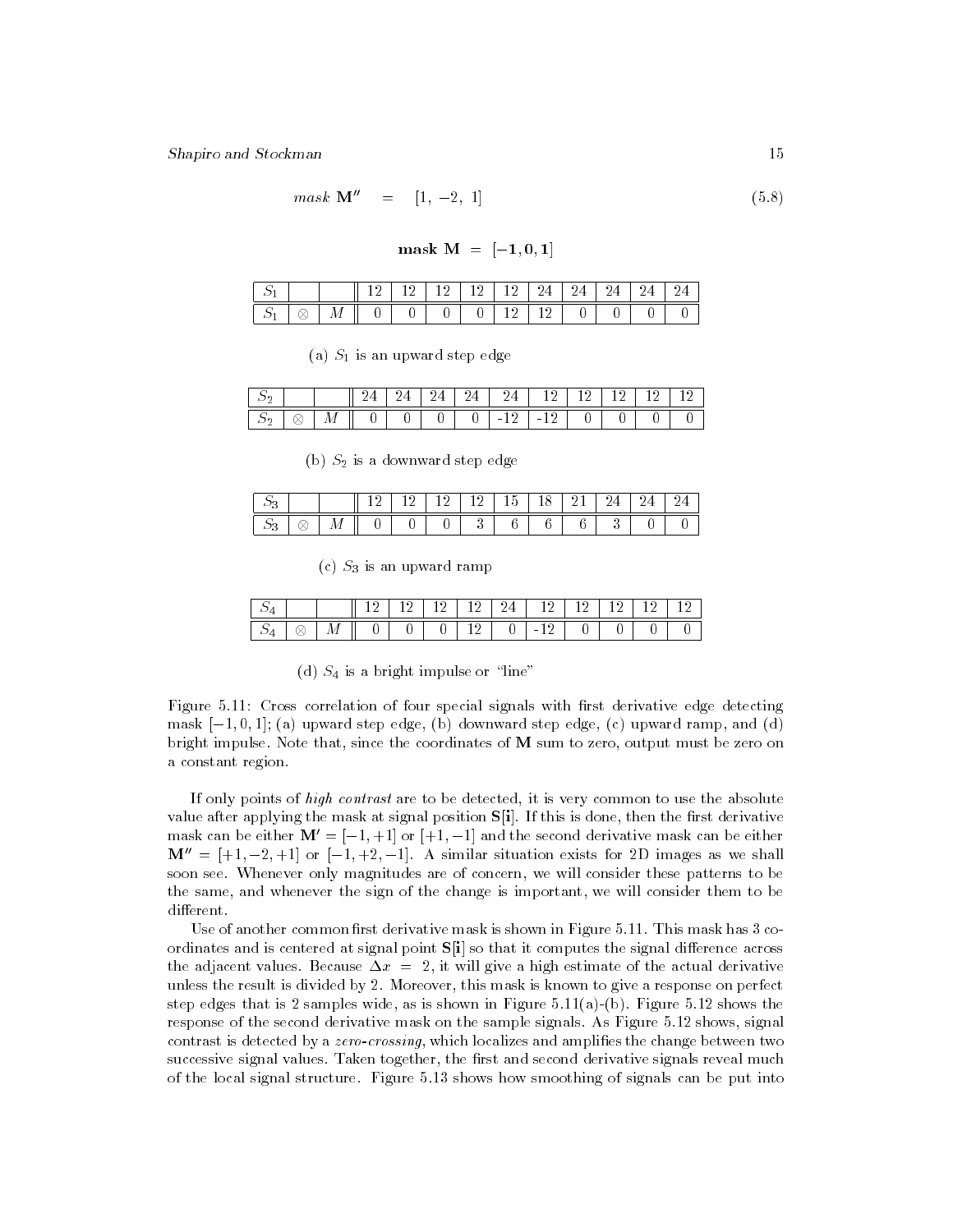the same framework as differencing: the boxed table below compares the general properties of smoothing versus differencing masks.

### Some properties of derivative masks follow:

- Coordinates of derivative masks have opposite signs in order to obtain a high response in signal regions of high contrast.
- The sum of coordinates of derivative masks is zero so that a zero response is obtained on constant regions.
- First derivative masks produce high absolute values at points of high contrast.
- Second derviatve masks produce zero-crossings at points of high contrast.

### For comparison, smoothing masks have these properties:

- Coordinates of smoothing masks are positive and sum to one so that output on constant regions is the same as the input.
- The amount of smoothing and noise reduction is proportional to the mask size.
- Step edges are blurred in proportion to the mask size.

#### 5.6.2 Difference Operators for 2D Images

Contrast in the 2D picture function  $f(x, y)$  can occur in any direction. From calculus, we know that the maximum change occurs along the direction of the gradient of the function, which is in the direction  $[\frac{1}{\theta x}, \frac{1}{\theta y}]$  in the picture plane. Figure 5.14 shows that this is quite intuitive when one considers discrete approximations in digital images. We can estimate the contrast at image location  $I[x, y]$  along the x-direction by computing  $(I[x + 1, y] - I[x 1, y$ )/2, which is the change in intensity across the left and right neighbors of pixel [x,y] divided by  $\Delta x = 2$  pixel units. For the neighborhood shown in Figure 5.14, the constrast in the x direction would be estimated as  $(64 - 14)/2 = 25$ . Since our pixel values are noisy and since the edge might actually cut across the pixel array at any angle, it should help to average 3 different estimates of the contrast in the neighborhood of  $[x, y]$ :

$$
\partial f/\partial x \equiv f_x \approx \frac{\frac{1}{3} [(I[x+1,y]-I[x-1,y])/2+ (I[x+1,y-1]-I[x-1,y-1])/2+ (I[x+1,y+1]-I[x-1,y+1])/2)]
$$
(5.9)

This estimates the contrast in the x-direction by equally weighting the contrast across the row ywith the row below and above it. The contrast in the y-direction can be estimated similarly:

$$
\partial f/\partial y \equiv f_y \approx \frac{\frac{1}{3} \left[ (I[x, y+1] - I[x, y-1])/2 \right]}{(I[x-1, y+1] - I[x-1, y-1])/2}
$$
  
+  $(I[x+1, y+1] - I[x+1, y-1])/2)$  (5.10)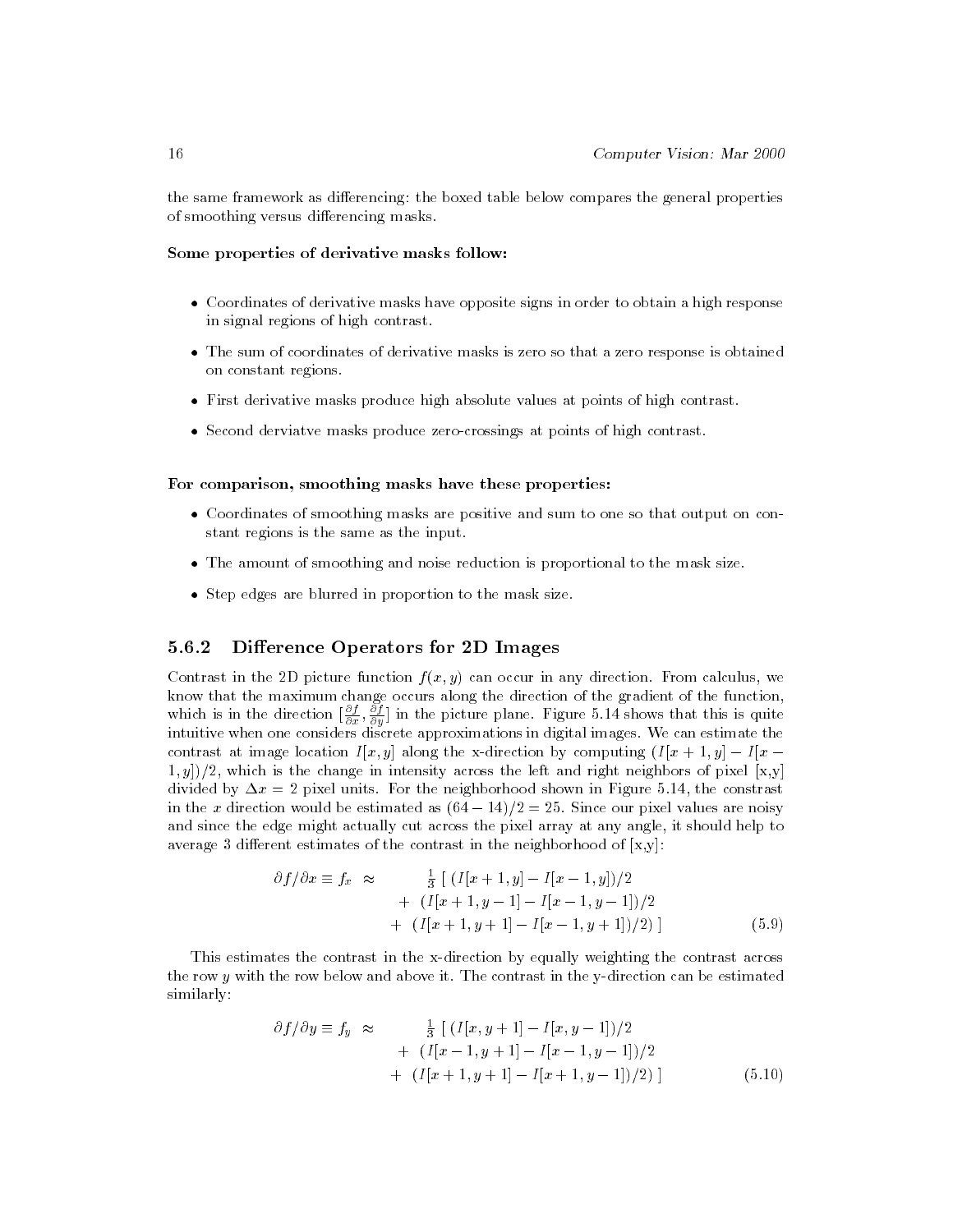$mask M = [-1, 2, -1]$ 

| ∼ |  |  |   | -12 F - 12 F 24 F                  | - 24 - 22 | $24-$ |  |
|---|--|--|---|------------------------------------|-----------|-------|--|
|   |  |  | v | - 19 -<br><b>Contract Contract</b> |           |       |  |

(a)  $S_1$  is an upward step edge

| ٮ<br>∸           |        |    |   |   | -           | 4<br>л.<br>$\overline{\phantom{0}}$ | $1 \Omega$<br>-- | -- |   |   |   |
|------------------|--------|----|---|---|-------------|-------------------------------------|------------------|----|---|---|---|
| $\sim$<br>ت<br>▵ | ⌒<br>◡ | IИ | ັ | ◡ | $\sim$<br>◡ |                                     | $-$              | ◡  | ◡ | ◡ | ັ |

(b)  $S_2$  is a downward step edge

| ∼<br>υ |           |        |   |                    | ٠ | ◡ |  |   |
|--------|-----------|--------|---|--------------------|---|---|--|---|
| ∼<br>υ | <br>- - - | -<br>◡ | ັ | $\Omega$<br>-<br>ີ |   | ັ |  | ◡ |

(c)  $S_3$  is an upward ramp

| ∼ |   |   |   | $12112$ $1212$       | $12 \perp$  | 12 I |  |  |
|---|---|---|---|----------------------|-------------|------|--|--|
| ∼ | М | - | ັ | $\sim$ $\sim$ $\sim$ | $-24$ $-12$ |      |  |  |

(d)  $S_4$  is a bright impulse or "line"

Figure 5.12: Cross correlation of four special signals with second derivative edge detecting mask  $M = [-1, 2, -1]$ ; (a) upward step edge, (b) downward step edge, (c) upward ramp, and (d) bright impulse. Since the coordinates of M sum to zero, response on constant regions is zero. Note how a zero-crossing appears at an output position where different trends in the input signal join.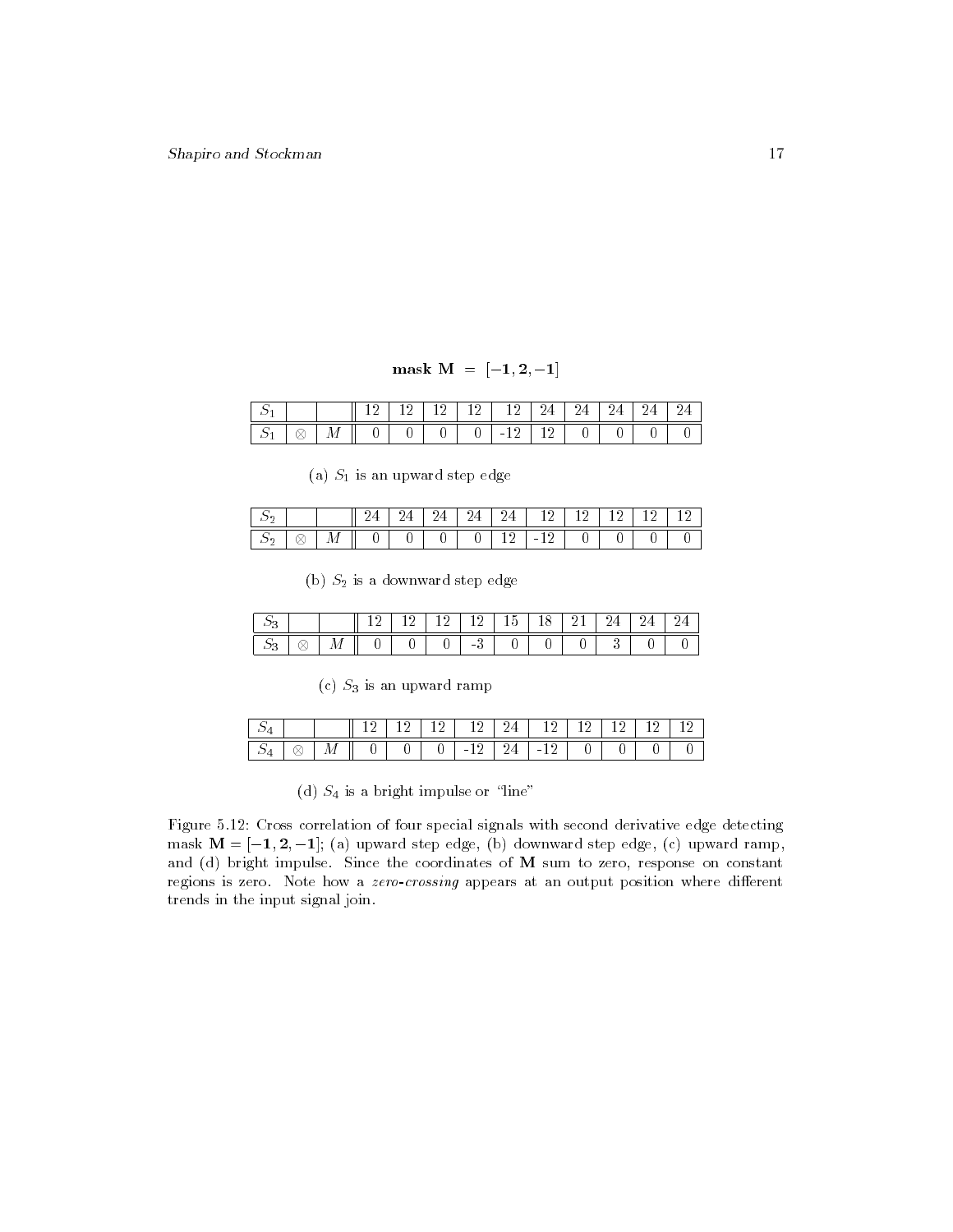box smoothing mask  $M = [1/3, 1/3, 1/3]$ 

|  |                                                        |  | 12 1 12 1 12 1 24 1 24 1 24 1 24 1 |  |  |  |
|--|--------------------------------------------------------|--|------------------------------------|--|--|--|
|  | 1 12 1 2 1 2 1 2 1 2 1 3 1 2 0 1 2 4 1 2 4 1 2 4 1 2 4 |  |                                    |  |  |  |

(a)  $S_1$  is an upward step edge

| ↩ |    |   |                       | 12 I I |  | $-12$   12   24   12   12   12 |                   |         | 12  |
|---|----|---|-----------------------|--------|--|--------------------------------|-------------------|---------|-----|
| ↩ | Q, | М | 12   12   12   16   1 |        |  |                                | $16 \pm 16 \pm 1$ | 12 12 1 | ⊥ ∠ |

(d)  $S_4$  is a bright impulse or "line"

Gaussian smoothing mask  $M = [1/4, 1/2, 1/4]$ 

|  |                                                                              |  | $12$   12   12   12   24   24   25 |  |  |  |
|--|------------------------------------------------------------------------------|--|------------------------------------|--|--|--|
|  | $\mid M \parallel 12 \mid 12 \mid 12 \overline{112 \mid 15 \mid 21 \mid 24}$ |  |                                    |  |  |  |

(a)  $S_1$  is an upward step edge

|  | $\boxed{\otimes}$   M    12   12   12   15   18   15   12   12   12   12 |  |  |  |  |  |
|--|--------------------------------------------------------------------------|--|--|--|--|--|

(d)  $S_4$  is a bright impulse or "line"

Figure 5.13: (Top two rows) Smoothing of step and impulse with box mask  $[1/3, 1/3, 1/3]$ ; (bottom two rows) smoothing of step and impulse with Gaussian mask  $[1/4, 1/2, 1/4]$ .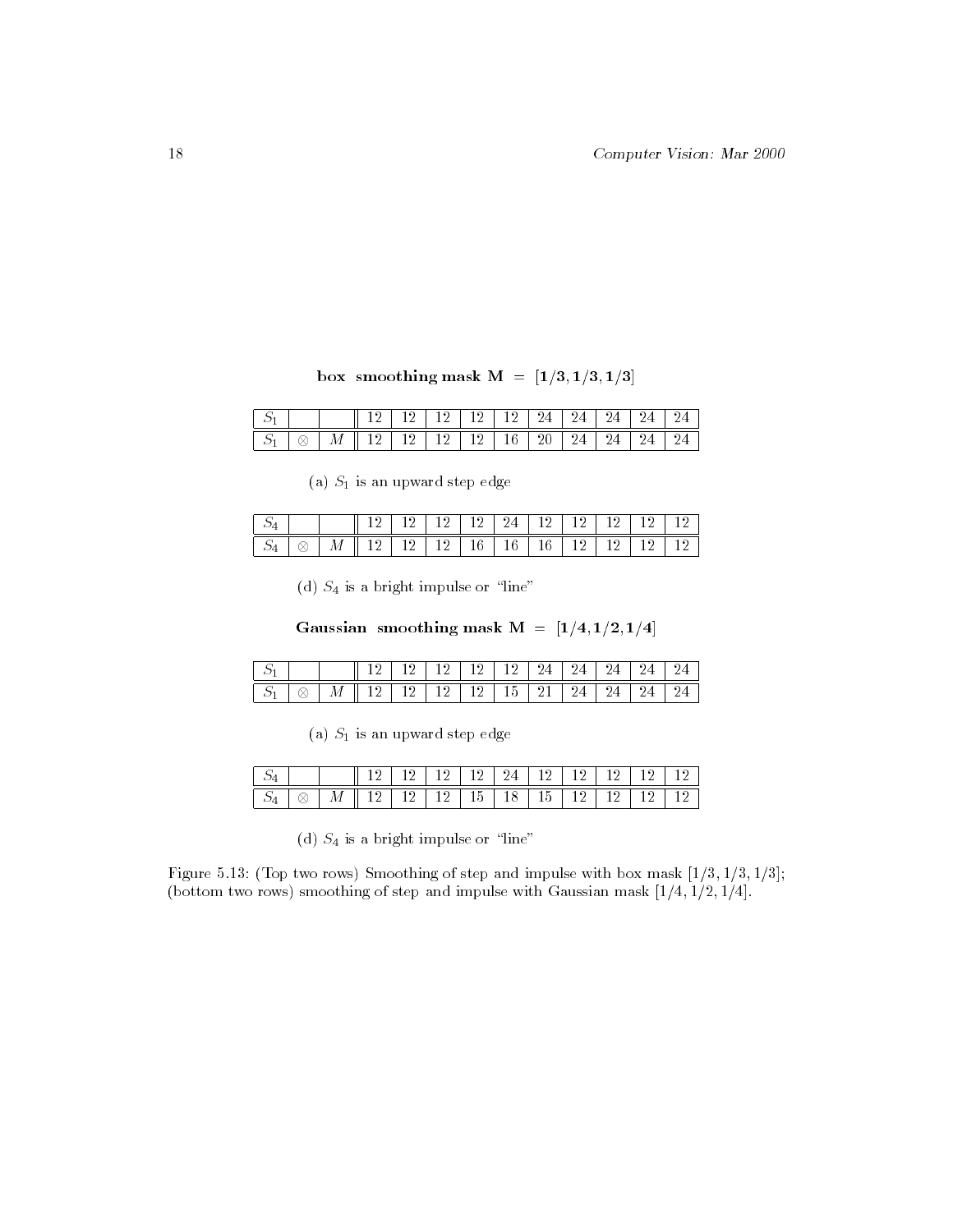

Figure 5.14: Estimating the magnitude and direction of contrast at  $I[x,y]$  by estimating the gradient magnitude and direction of picture function  $f(x, y)$  using the discrete samples in the image array.

Often, the division by 6 is ignored to save computation time, resulting in scaled estimates. Masks for these two contrast operators are denoted by  $M_x$  and  $M_y$  at the top of Figure 5.15. The gradient of the picture function can be estimated by applying the masks to the 8 neighborhood  $N_8[x, y]$  of pixel  $[x, y]$  as given in Equations 5.11 to 5.14. These masks define the Prewitt operator credited to Dr Judith Prewitt who used them in detecting boundaries in biomedical images.

$$
\frac{\partial f}{\partial x} \approx (1/6)(M_x \circ N_8[x, y]) \tag{5.11}
$$

$$
\frac{\partial f}{\partial y} \quad \approx \quad (1/6)(M_y \circ N_8[x, y]) \tag{5.12}
$$

$$
|\nabla f| \approx \sqrt{\frac{\partial f^2}{\partial x} + \frac{\partial f^2}{\partial y}}
$$
 (5.13)

$$
\theta \approx \tan^{-1} \left( \frac{\partial f}{\partial y} / \frac{\partial f}{\partial x} \right) \tag{5.14}
$$

The operation  $M \circ N$  is defined formally in the next section: operationally, mask M is overlaid on image neighborhood N so that each intensity  $N_{ij}$  can be multiplied by weight  $M_{ij}$ ; finally all these products are summed. The middle row of Figure 5.15 shows the two analogous Sobel masks; their derivation and interpretation is the same as for the Prewitt masks except that the assumption is that the center estimate should be weighted twice as much as the estimate to either side.

The Roberts masks are only  $2x^2$ ; hence they are both more efficient to use and more locally applied. Often referred to as the Roberts cross operator, these masks actually compute a gradient estimate at the center of a 4-neighborhood and not at a center pixel. Moreover, the actual coordinate system in which the operator is defined is rotated  $45^{\circ}$  off the standard row direction. Application of the Roberts cross operator is shown in Figure 5.16: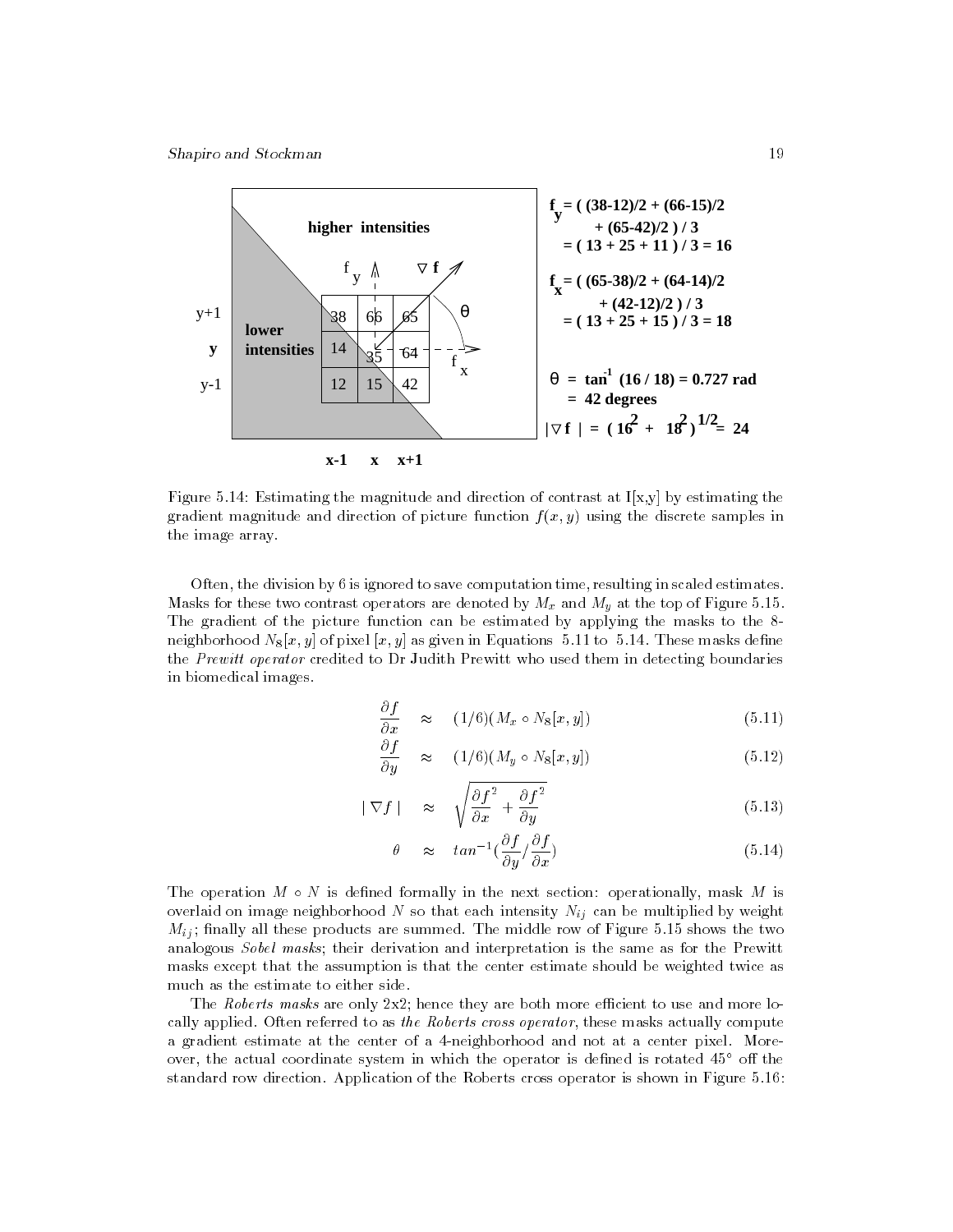| <b>Prewitt:</b> | $M_x = \frac{-1}{-1} \begin{bmatrix} 0 & 1 \\ -1 & 0 & 1 \\ -1 & 0 & 1 \end{bmatrix}$ | }; | $M_y = \frac{\begin{bmatrix} 1 & 1 & 1 \\ 0 & 0 & 0 \\ -1 & -1 & -1 \end{bmatrix}}{\begin{bmatrix} -1 & 0 & 1 \\ -1 & 0 & 1 \end{bmatrix}}$ |
|-----------------|---------------------------------------------------------------------------------------|----|---------------------------------------------------------------------------------------------------------------------------------------------|
| Sobel:          | $M_x = \frac{-1}{-2} \begin{bmatrix} 0 & 1 \\ 0 & 1 \end{bmatrix}$                    | }; | $M_y = \frac{\begin{bmatrix} 1 & 2 & 1 \\ 0 & 0 & 0 \\ -1 & -2 & -1 \end{bmatrix}}{\begin{bmatrix} -1 & 0 \\ -1 & 0 \end{bmatrix}}$         |
| Roberts:        | $M_x = \frac{0}{-1} \begin{bmatrix} 1 & 0 \\ 0 & -1 \end{bmatrix}$                    | }; | $M_y = \frac{1}{0} \begin{bmatrix} 1 & 0 \\ 0 & -1 \end{bmatrix}$                                                                           |

Figure 5.15: 3x3 masks used to estimate the gradient of picture function  $f(x, y)$ : (top row) Prewitt; (middle row) Sobel; (bottom row) Roberts.

the original input image is shown in the upper left, while the highest 10% of the responses of the operator are shown at the lower left. Qualitatively, these results are typical of the several small-neighborhood operators - many pixels on many edges are detected but some gaps exist. Also, there are strong responses on the highly textured regions corresponding to plants. The Roberts results should be compared to the results obtained by combining the simple 1D row and column masks shown in Figure 5.16(b-d) and (f-h). It is common to avoid computing a square root in order to compute gradient magnitude; alternatives are  $max($  |  $\frac{1}{\partial x}$  |  $,$  |  $\frac{1}{\partial y}$  |  $),$  |  $\frac{1}{\partial x}$  |  $+$  |  $\frac{1}{\partial y}$  |  $,$  or  $(\frac{1}{\partial x}$  +  $+ \frac{\partial f}{\partial y}$  )/ (2)<sup>2</sup>. With these estimates, one must be careful when trying to interpret the actual gradient or gradient direction. Figure 5.17(b) shows the results of using the Sobel 3x3 operator to compute mean square gradient magnitude and Figure 5.17(c) shows an encoding of the gradient direction. The small squares in the original image are 8x8 pixels: the Sobel operator represents many, but not all, of the image edges.

### Exercise 8

If a true gradient magnitude is needed, why might the Sobel masks provide a faster solution than the Prewitt masks?

### Exercise 9 \*Optimality of Prewitt masks

The problem is to prove that Prewitt masks give the weights for the best fitting plane approximating the intensity surface in a 3 - 3 neighborhood, assuming all 9 samples have equal weight. Suppose that the 9 intensities  $I[T + i, c + j], i, j = -1, 0, 1$  or a  $3 \times 3$  image neighborhood are fit by the least squares planar model  $I[r, c] = z = pr + qc + z_0$ . (Recall that the 9 samples are equally spaced in terms of r and c.) Show that the Prewitt masks compute the estimates of  $p$  and  $q$  as the partial derivatives of the least squares planar fit of the intensity function.

Figure 5.18 (top) shows plots of the intensites of two rows of the room scene at the left. The lower row cuts across four dark regions as seen in the image and the plot; (1) the coat on the chair at the left (columns 20 to 80), (2) Dr Prewitt's chair and dress in the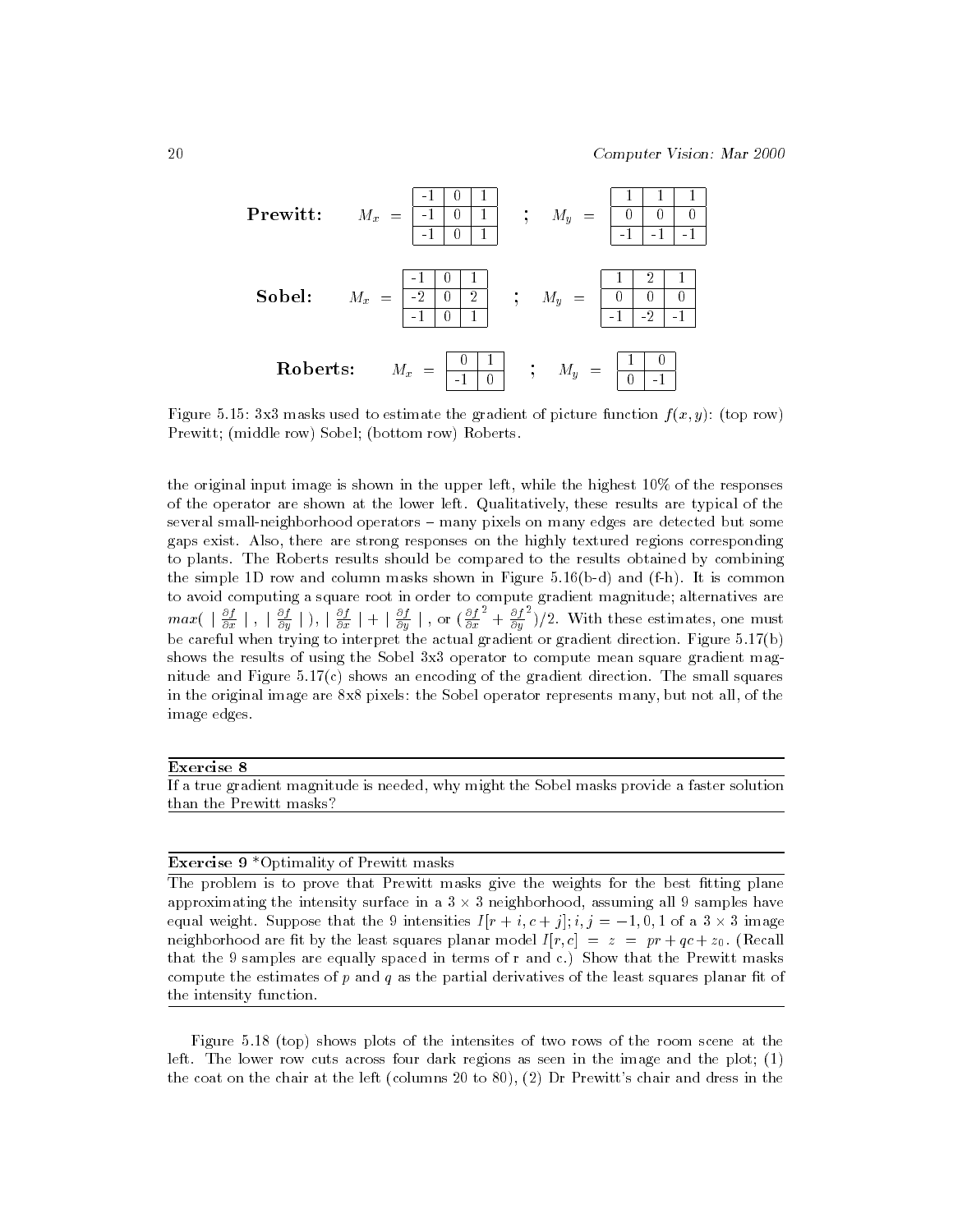

Figure 5.16: (a) Original house image; (b) top 5% of the responses from horizontal edge mask  $|+1,-1|$  ; (c) top 5% of the responses from horizontal edge mask  $|-1,+1|$  ; (d) images of (b) and (c) ORed together; (e) top 10% of the sum of the absolute values of the two Roberts mask responses; (f) top  $5\%$  of the responses from the vertical edge mask  $[-1, +1]$ ; (g) top 5% of the responses from the vertical edge mask  $[+1, -1]$ ; (h) images (f) and (g) ORed together.

center (columns 170 to 240), (3) the shadow of the rightmost chair (columns 360 to 370) and (4) the electric wires (column 430). Note that the transitions between dark and bright are sharp except for the boundary between the chair and its shadow, which ramps down from brightness 220 to 20 over about 10 pixels. The upper row profile, shown at the top right, shows sharp transitions where it cuts across the picture frames, mat, and pictures. The picture at the left shows much more intensity variation than the one at the right. The bottom row of Figure 5.18 shows the results of applying the 3x3 Prewitt gradient operator to the original image. The sum of the absolute values of the column and row gradients  $f_x$  and  $f_y$  is plotted for the same two image rows shown at the top of the figure. The highest values of the Prewitt operator correspond well with the major boundaries crossed; however, the several medium level spikes from Dr Prewitt's chair between columns 170 and 210 are harder to interpret. The contrasts in the upper row, graphed at the bottom right, are interpeted similarly – major object boundaries correspond well to the object boundaries of the picture frame and mat; however, there is a lot of intensity variation in the leftmost picture. Generally, gradient operators work well for detecting the boundary of isolated objects, although some problems are common. Boundaries sometimes drop out due to object curvature or soft shadows: on the other hand, good contrast often produces boundaries that are several pixels wide, necessitating a thinning step afterward. Gradient operators will also respond to textured regions, as we shall study in more detail in Chapter 7.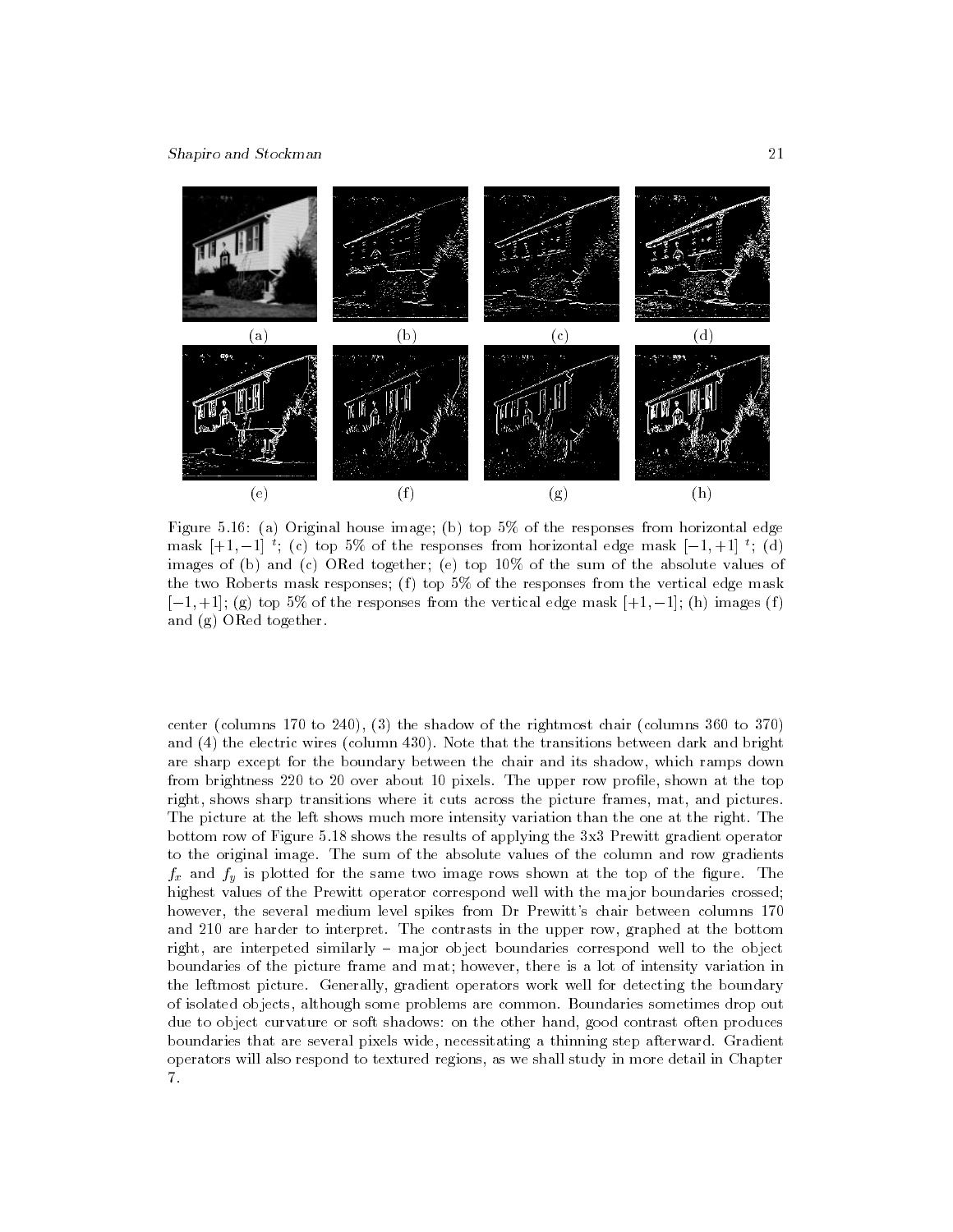

Figure 5.17: (a) Image of noisy squares and rings; (b) mean square response of 3x3 Sobel operator; (c) coding of gradient direction computed by 3x3 Sobel operator.



Figure 5.18: (a) Image of Judith Prewitt with two rows selected; (b) plot of intensities along selected lower row; (c) plot of intensities along selected upper row; (d) "gradient image" showing result of  $|f_x| + |f_y|$  using the Prewitt 3x3 operator; (e) plot of selected lower row of gradient image; (f) plot of selected upper row of gradient image.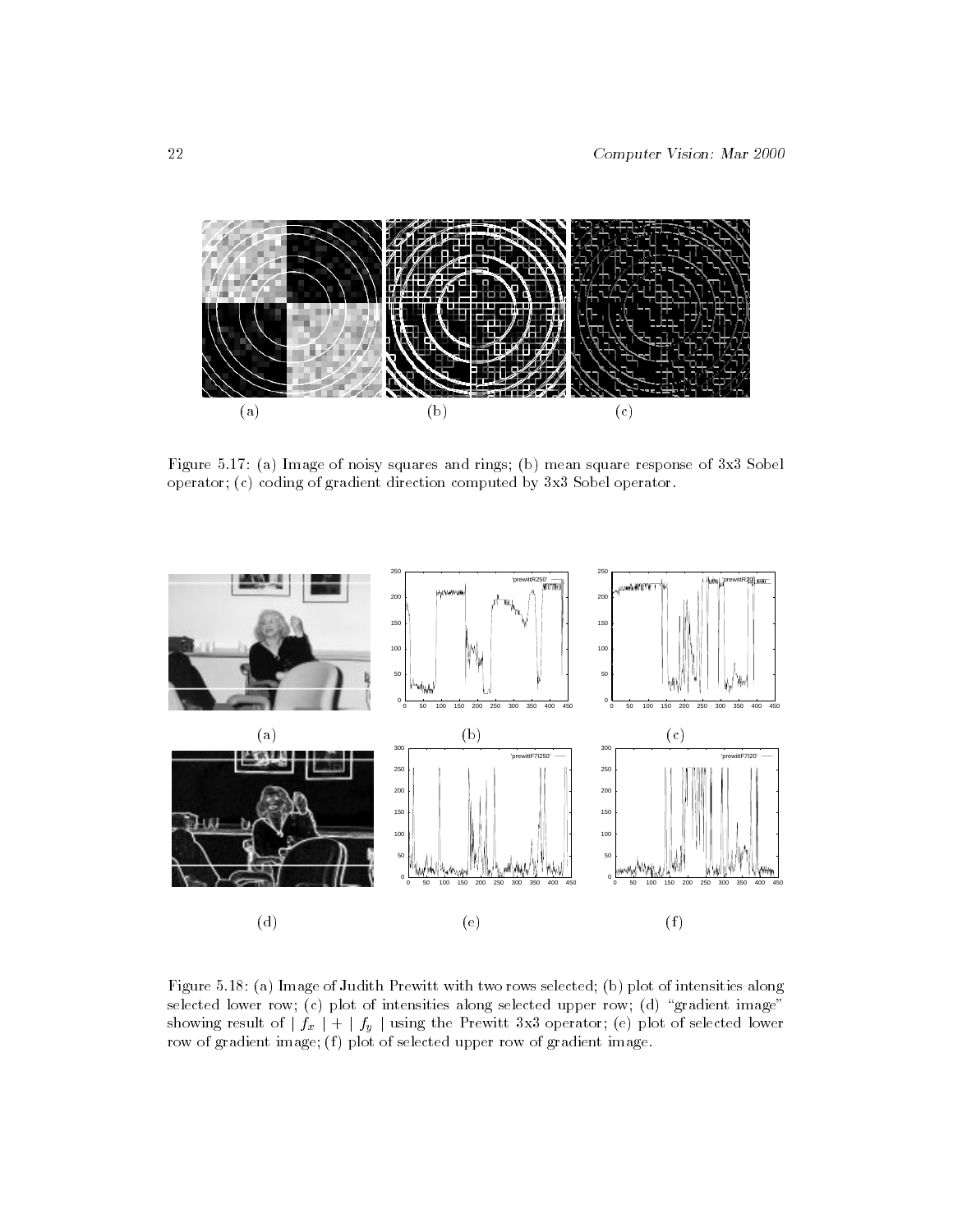Shapiro and Stockman 23

# 5.7 Gaussian Filtering and LOG Edge Detection

The Gaussian function has important applications in many areas of mathematics, including image filtering. In this section, we highlight the characteristics that make it useful for smoothing images or detecting edges after smoothing.

8 DEFINITION A Gaussian function of one variable with spread  $\sigma$  is of the following form, where <sup>c</sup> is some scale factor.

$$
g(x) = ce^{-\frac{x^2}{2\sigma^2}} \tag{5.15}
$$

A Gaussian function of two variables is

$$
g(x, y) = c e^{-\frac{(x^2 + y^2)}{2\sigma^2}} \tag{5.16}
$$

These forms have the same structure as the normal distribution defined in Chapter 4, where the constant c was set so that the area under the curve would be 1. To create a mask for filtering, we usually make c a large number so that all mask elements are integers. The Gaussian is defined centered on the origin and thus needs no location parameter  $\mu$  as does the normal distribution: an image processing algorithm will translate it to wherever it will be applied in a signal or image. Figure 5.19 plots the Gaussian of one variable along with its first and second derivatives, which are also important in filtering operations. The derivation of these functions is given in Equations 5.17 to 5.22. The area under the function  $g(x)$  is 1, meaning that it is immediately suitable as a smoothing filter that does not affect constant regions.  $q(x)$  is a positive even function;  $q(x)$  is just  $q(x)$  multiplied by odd function  $-x$ and scaled down by  $\sigma^{\pm}$ . More structure is revealed in  $q^-(x)$ . Equation 5.21 shows that  $q^-(x)$ is the difference of two even functions and that the central lobe will be negative with  $x \approx 0$ . Using Equation 5.22, it is clear that the zero crossings of the second derviative occur at  $\omega = \pm 0$ , in agreement with the proto in Figure 5.19.

$$
g(x) = \frac{1}{\sqrt{2\pi} \sigma} e^{-\frac{x^2}{2\sigma^2}} \tag{5.17}
$$

$$
g'(x) = \frac{-1}{\sqrt{2\pi} \sigma^3} x e^{-\frac{x^2}{2\sigma^2}} \tag{5.18}
$$

$$
= \frac{-x}{\sigma^2} g(x) \tag{5.19}
$$

$$
g''(x) = \left(\frac{x^2}{\sqrt{2\pi} \ \sigma^5} - \frac{1}{\sqrt{2\pi} \ \sigma^3}\right) e^{-\frac{x^2}{2\sigma^2}} \tag{5.20}
$$

$$
= \frac{x^2}{\sigma^4} g(x) - \frac{1}{\sigma^2} g(x) \tag{5.21}
$$

$$
= \left(\frac{x^2}{\sigma^4} - \frac{1}{\sigma^2}\right) g(x) \tag{5.22}
$$

Understanding the properties of the 1D Gaussian, we can now intuitively create the corresponding 2D function  $q(x, y)$  and its derivatives by making the substitution  $r = \sqrt{x^2 + y^2}$ . .This creates the 2D forms by just spinning the 1D form about the vertical axis yielding isotropic functions which have the same 1D Gaussian cross section in any cut through the origin. The second derivative form is well known as a sombrero or Mexican hat. From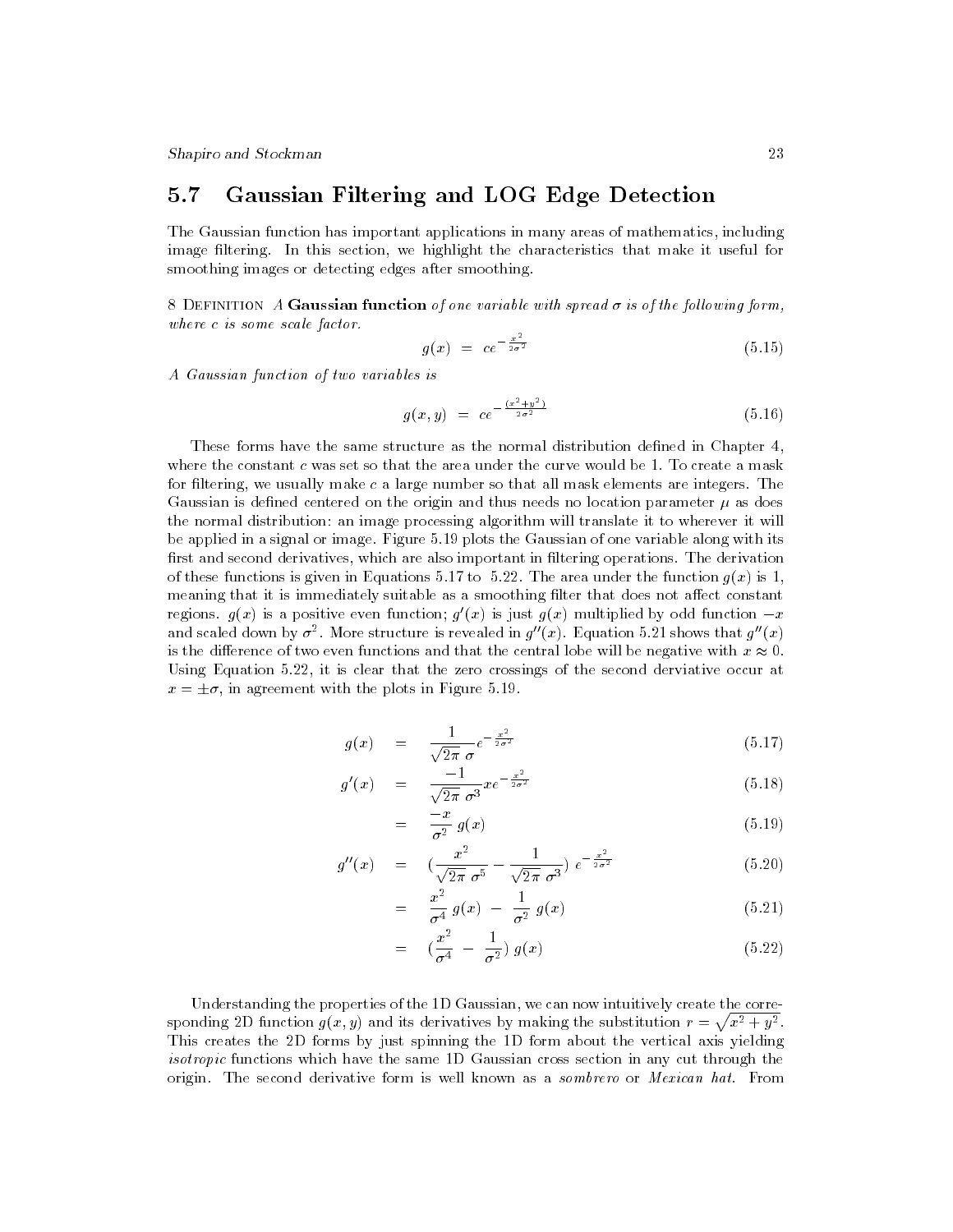

Figure 5.19: (a) Gaussian  $g(x)$  with spread  $\sigma = 2$ ; (b) first derivative  $g'(x)$ ; (c) second derivative  $g''(x)$ , which looks like the cross section of a sombrero upside down from how it would be worn; (d) all three plots superimposed to show how the extreme slopes of  $g(x)$ align with the extremas of  $q(x)$  and the zero crossings of  $q^-(x)$ .

the mathematical derivations, the cavity for the head will be pointed upward along the  $z = y(x, y)$  axis, however, it is usually displayed and used in interling with the cavity pointed downward, or equivalently, with the center lobe positive and the rim negative.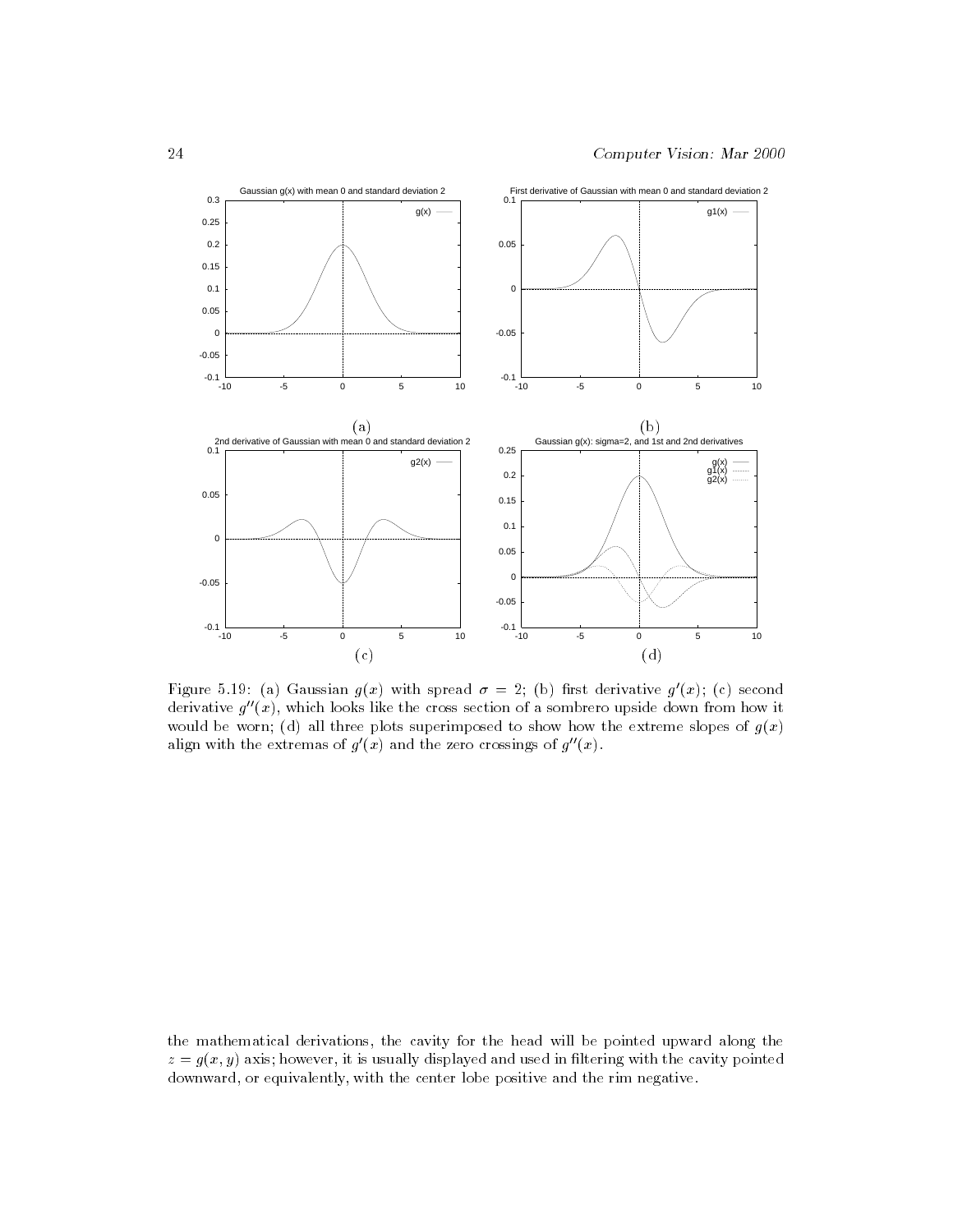|                           |   |    |                           |    | .,<br>., |    |    |    | .,<br>◡       |   |  |
|---------------------------|---|----|---------------------------|----|----------|----|----|----|---------------|---|--|
|                           |   |    |                           | 3  | ച        | 26 | 33 | 26 | $12^-$        | 3 |  |
|                           |   |    |                           |    | 26       | hh |    | 55 | 26            | − |  |
| $\mathbf{G}_{3\times 3}=$ |   | 63 | $\mathbf{G_{7\times7}}=%$ | -9 | 33       |    | 90 |    | 33            | 9 |  |
|                           | ച |    |                           |    | 26       | bb |    | bb | 26            | − |  |
|                           |   |    |                           | 3  | ച        | 26 | 33 | 26 | 12            | 3 |  |
|                           |   |    |                           |    | റ        |    | ٠  |    | $\Omega$<br>∙ |   |  |

Figure 5.20: (Left) A 3-3 mask approximating a Gaussian obtained by matrix multiplication  $[1, 2, 1]$ °  $\otimes$   $[1, 2, 1]$ ; (Kight) a  $i \times i$  mask approximating a Gaussian with  $\sigma^+ = 2$  obtained by using Equation 5.16 to generate function values for integers x and y and then setting  $c = 90$ so that the smallest mask element is 1.

### Some Useful Properties of Gaussians

- 1. Weight decreases smoothly to zero with distance from the origin, meaning that image values nearer the central location are more important than values that are more remote; moreover, the spread parameter  $\sigma$  determines how broad or focused the neighborhood will be. 95% of the total weight will be contained within  $2\sigma$  of the center.
- 2. Symmetry about the abscissa; flipping the function for convolution produces the same kernel.
- 3. Fourier transformation into the frequency domain produces another Gaussian form, which means convolution with a Gaussian mask in the spatial domain reduces high frequency image trends smoothly as spatial frequency increases.
- 4. The second derivative of a 1D Gaussian  $g''(x)$  has a smooth center lobe of negative area and two smooth side lobes of positive area: the zero crossings are located at  $-\sigma$  and  $+\sigma$ , corresponding to the inflection points of  $g(x)$  and the extreme points of  $g'(x)$ .
- 5. A second derivative filter based on the Laplacian of the Gaussian is called a LOG filter. A LOG filter can be approximated nicely by taking the difference of two Gaussians  $g''(x) \approx c_1 e^{-\frac{x^2}{2\sigma_1^2}} - c_2 e^{-\frac{x^2}{2\sigma_2^2}}$ , which is often called a  $\bf{DOG}$  filter (for Difference Of Gaussians). For a positive center lobe, we must have  $\sigma_1 < \sigma_2$ ; also,  $\sigma_2$  must be carefully related to  $\sigma_1$  to obtain the correct location of zero crossings and so that the total negative weight balances the total positive weight.
- 6. The LOG filter responds well to intensity differences of two kinds small blobs coinciding with the center lobe, and large step edges very close to the center lobe.

Two different masks for Gaussian smoothing are shown in Figure 5.20. Masks for edge detection are given below.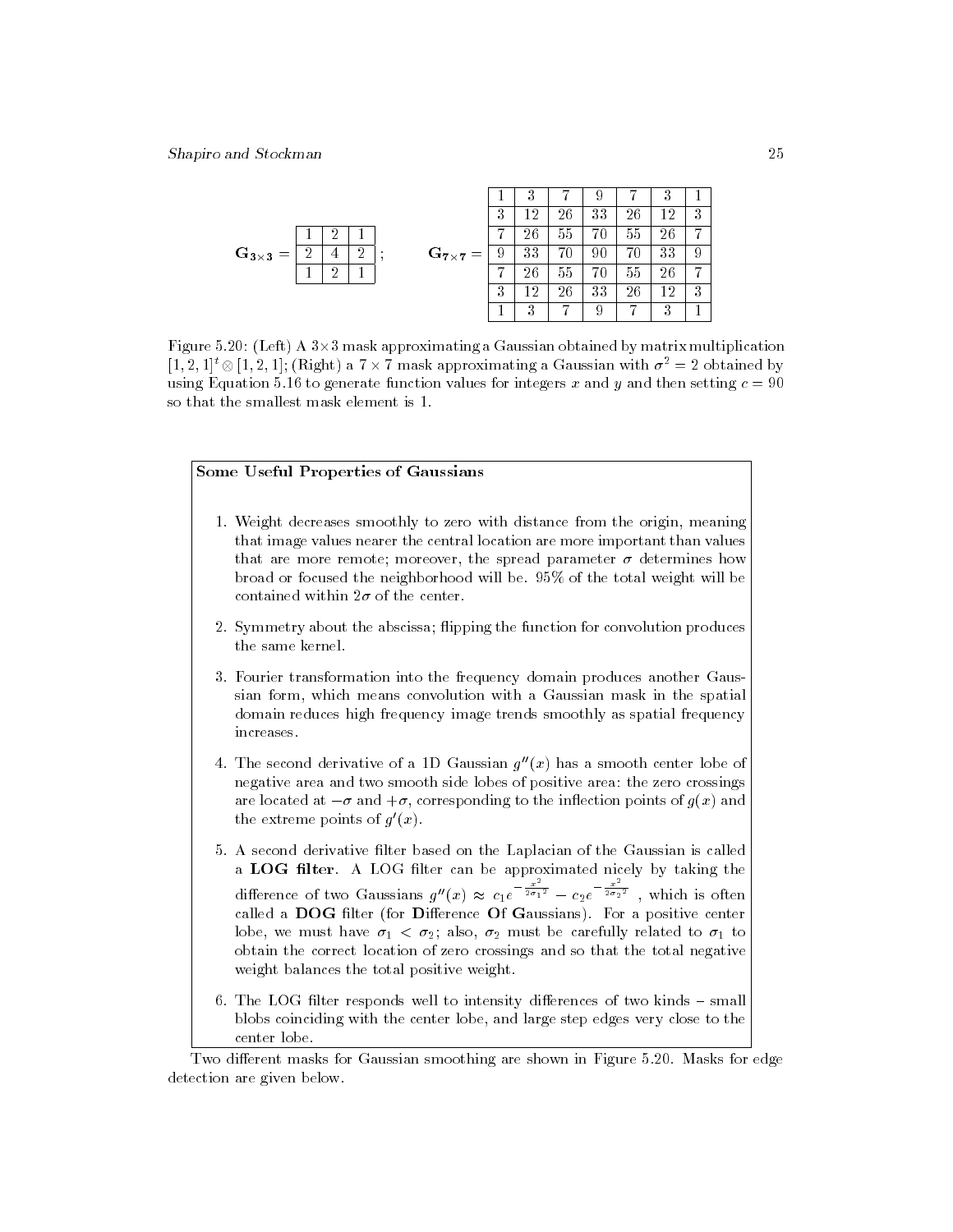

| 5              | 5 | 5      | 5  | $\overline{5}$ | 5      |
|----------------|---|--------|----|----------------|--------|
| 5              | 5 | 5      | 5  | 5              | 5      |
| $\overline{5}$ | 5 | 10     | 10 | 10             | $10\,$ |
| $\overline{5}$ | 5 | $10\,$ | 10 | 10             | $10\,$ |
| 5              | 5 | 5      | 10 | 10             | 10     |
| 5              | G |        |    |                | .C     |

|    | -5              | -5 |   |  |
|----|-----------------|----|---|--|
| -5 | $\overline{10}$ | 5  | 5 |  |
| .5 | 10              |    |   |  |
|    | $-10$           | 10 |   |  |
|    |                 |    |   |  |

0 -1 0  $-1$  4  $-1$ 0 -1 0

 $\overline{0}$ 

0

 $\overline{0}$  $-1$ 

Figure 5.21: (Top row) Cross section of the LOG lter and a 3 - 3 mask approximating it; (bottom row) input image and result of applying the mask to it.

# 5.7.1 Detecting Edges with the LOG Filter

Two different masks implementating the LOG filter are given in Figures 5.21 and 5.22. The rst is 3 - 3 mask: the smallest possible implementation, detects image details nearly the size of a pixel. The 11 - 11 mask computes a response by integrating the input of 121 pixels and thus responds to larger image features and not smaller ones. Integrating 121 pixels can take a lot more time than integrating 9 of them done in software.

| <b>Exercise 10</b> Properties of the LOG filter                                                     |          |  |
|-----------------------------------------------------------------------------------------------------|----------|--|
| Suppose that the 9 intensities of a $3 \times 3$ image neighborhood are perfectly fit by the planar |          |  |
| model $I[r,c] = z = pr + qc + z_0$ . (Recall that the 9 samples are equally spaced in terms         |          |  |
|                                                                                                     | $\sim$ 1 |  |
| of r and c.) Show that the simple LOG mask   -1   4   -1   has zero response on such a              |          |  |
|                                                                                                     |          |  |
| neighborhood. This means that the LOG filter has zero response on both constant regions             |          |  |
| and ramps.                                                                                          |          |  |

# 5.7.2 On Human Edge-Detection

We now describe an artificial neural network (ANN) architecture which implements the LOG filtering operation in a highly parallel manner. The behavior of this network has been shown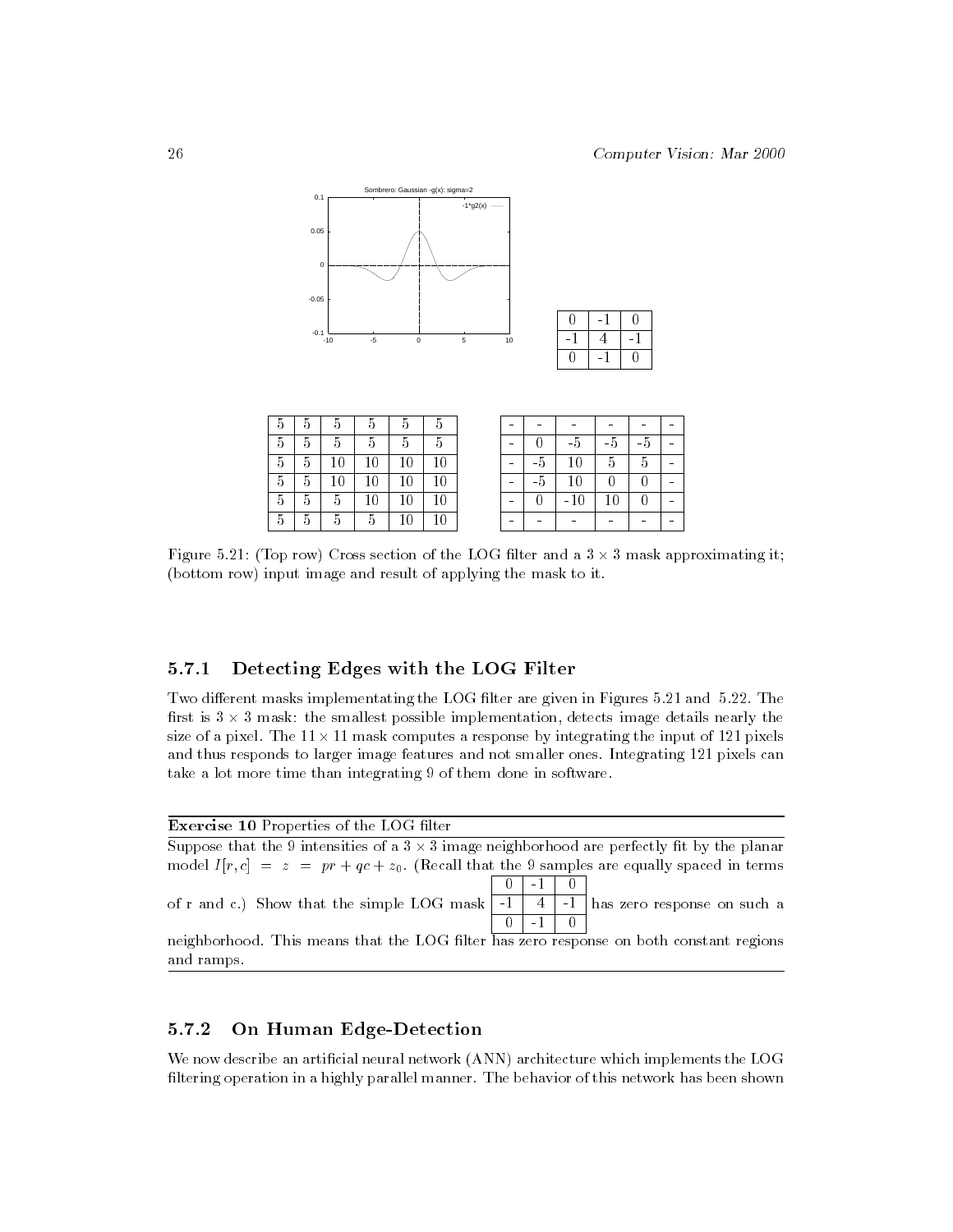| 0    | 0    |       | $-1$  | -1    | $-2$  | $-1$  | $-1$  | 0     | 0    | 0    |
|------|------|-------|-------|-------|-------|-------|-------|-------|------|------|
| 0    | 0    | -2    | -4    | -8    | $-9$  | -8    | -4    | -2    | 0    | 0    |
| 0    | $-2$ | $-7$  | $-15$ | $-22$ | $-23$ | $-22$ | 15    | $-7$  | $-2$ | 0    |
| -1   | -4   | $-15$ | -24   | $-14$ | $-1$  | $-14$ | $-24$ | $-15$ | -4   | $-1$ |
| $-1$ | -8   | $-22$ | -14   | 52    | 103   | 52    | $-14$ | $-22$ | $-8$ | $-1$ |
| $-2$ | -9   | $-23$ | -1    | 103   | 178   | 103   | $-1$  | $-23$ | -9   | $-2$ |
| $-1$ | $-8$ | $-22$ | $-14$ | 52    | 103   | 52    | $-14$ | $-22$ | $-8$ | $-1$ |
| $-1$ | -4   | $-15$ | -24   | -14   | $-1$  | $-14$ | $-24$ | $-15$ | -4   | $-1$ |
| O    | -2   | -7    | $-15$ | -22   | $-23$ | $-22$ | 15    |       | -2   | 0    |
| 0    | 0    | $-2$  | $-4$  | -8    | -9    | $-8$  | -4    | $-2$  | 0    | 0    |
| 0    | 0    | 0     | $-1$  | $-1$  | $-2$  | $-1$  | $-1$  | 0     | 0    | 0    |

Figure 5.22: An II  $\times$  11 mask approximating the Laplacian of a Gaussian with  $\sigma^-=$  2. (From Harlalick and Shapiro, Volume I, page 349.)



Figure 5.23: Producing the Mach band effect using an ANN architecture. Intensity is sensed by cells of the retina (level 1) which then stimulate integrating cells in a higher level layer (level 2).



Figure 5.24: Seven constant stripes generated with grey levels  $31 + 32k$ ,  $k = 1, 7$ . Due to the Mach band effect, humans perceive scalloped, or concave, panels.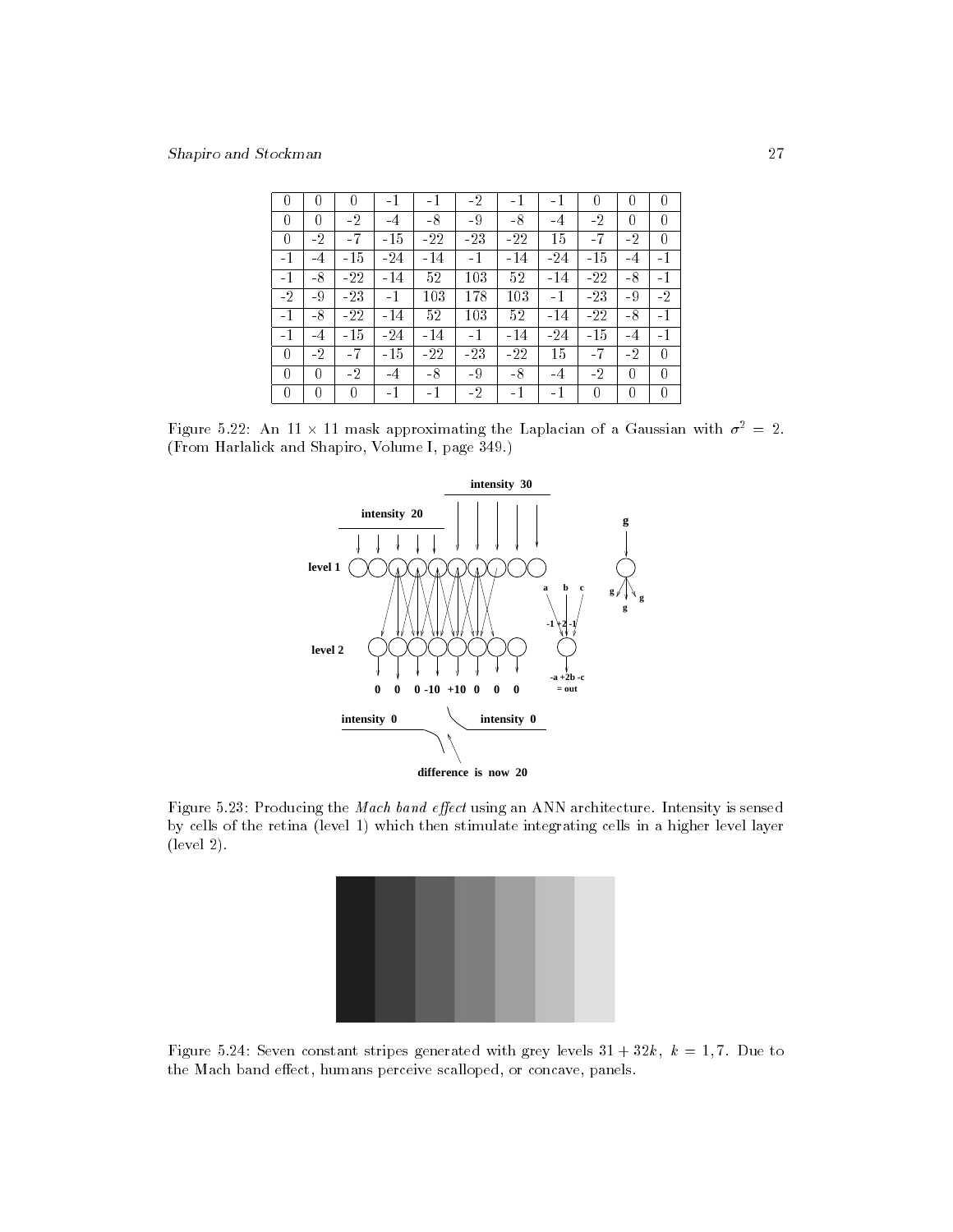

Figure 5.25: A 3D ANN architecture for LOG filtering.

to simulate some of the known behaviors of the human visual system. Moreover, invasive techniques have also shown that the visual systems of cats and monkeys produce electrical signals consistent with the behavior of the neural network architecture. Figure 5.23 shows the processing of 1D signals. A step edge is sensed at various points by cells of the retinal array. These level 1 cells stimulate the integrating cells at level 2. Each physical connection between level 1 cell i and level 2 cell j has an associated weight  $w_{ij}$  which is multiplied by the stimulus being communicated before it is summed in cell  $j$ . The output of cell  $j$  is  $y_j = \sum_{i=1}^N w_{ij} x_i$  where  $x_i$  is the output of the *i*-th first level cell and N is the total number of first level cells. (Actually, we need only account for those cells *i* directly connected to the second level cell  $j$ ). By having the weights associated with each connection, it is possible, and common, to have the same cell  $i$  give positive input to cell  $j$  and negative input to cell  $k \neq j$ . Figure 5.23 shows that each cell j of the second level computes its output as  $-a + 2b - c$ , corresponding to the mask  $[-1, 2, -1]$ : the weight 2 is applied to the central input, while the (inhibitory) inputs a and b are each weighted by  $-1$ .

This kind of architecture can be defined for any kind of mask and permits a highly parallel implementation of cross correlation for ltering or feature detection. The psychologist Mach noted that humans perceive an edge between two regions as if it were pulled apart to exaggerate the intensity difference, as is done in Figure 5.23. Note that this architecture and mask create the *zero crossing* at the location of the edge between two cells, one of which produces positive output and the other negative output. The Mach band effect changes the perceived shape of joining surfaces and is evident in computer graphics systems that display polyhedral objects via shaded faces. Figure 5.24 shows seven constant regions, stepping from grey level 31 to 255 in steps of 32. Do you perceive concave panels in 3D such as on a Doric column from a Greek temple?

Figure 5.25 extends Figure 5.23 to 2D images. Each set of retinal cells connected to integrating cell  $i$  comprise what is called the *receptive field* of that cell. To perform edge detection via a second derivative operation, each receptive field has a center set of cells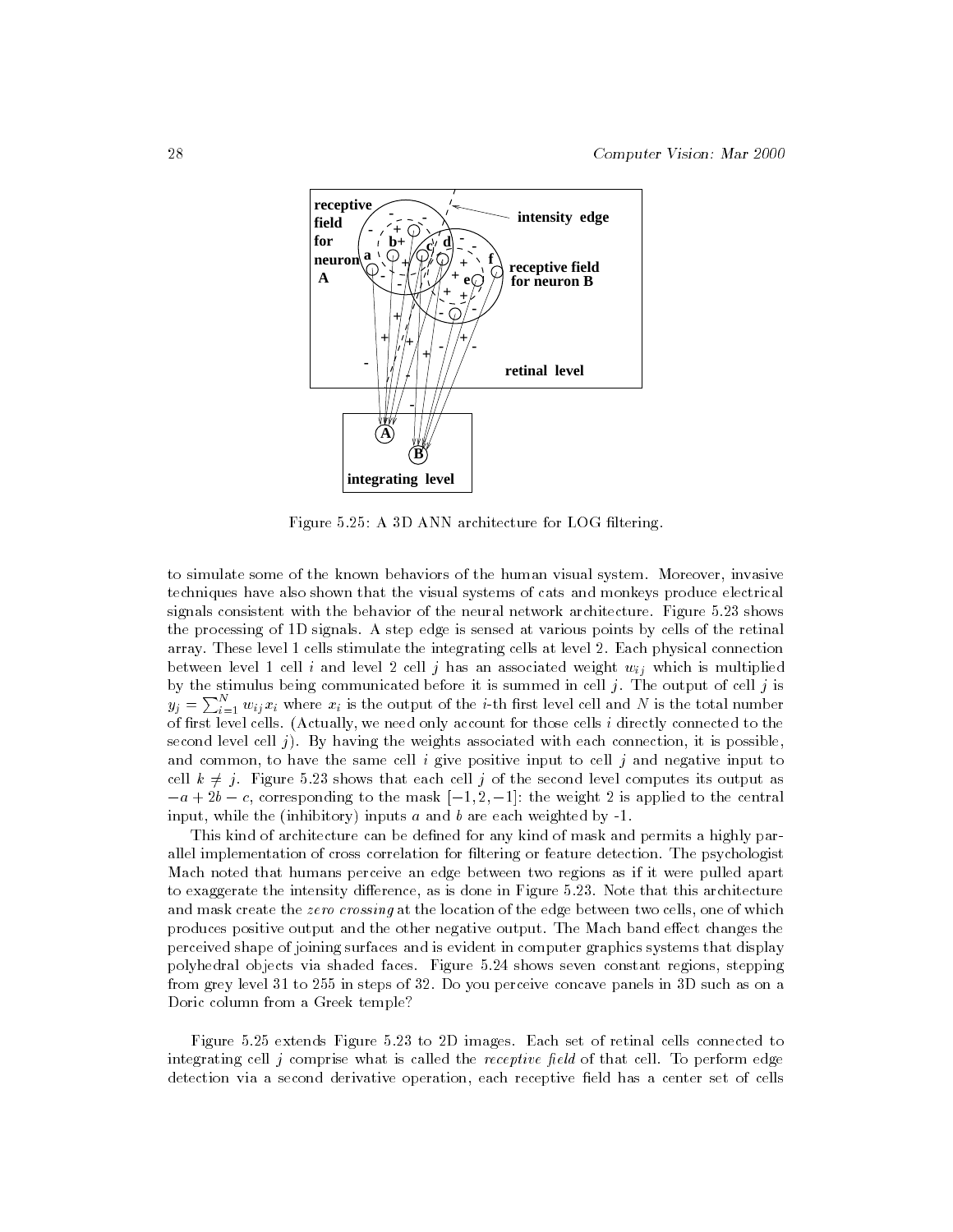### Shapiro and Stockman 29

which have positive weights  $w_{ij}$  with respect to cell j and a surrounding set of cells with negative weights. Retinal cells b and c are in the center of the receptive field of integrating cell A, whereas retinal cells a and d are in the surround and provide inhibitory input. Retinal cell d is in the center of the receptive field of integrating cell B, however, and cell c is in its surround. The sum of the weights from the center and the surround should be zero so that the integrating cell has neutral output on constant regions. Because the center and surround are circular, output will not be neutral whenever a straight region boundary just nips the center area, regardless of the angle. Thus, each integrating cell is an isotropic edge detector cell. Additionally, if a small region contrasting with the background images within the center of the receptive field the integrating cell will also respond, making it a spot detector as well. Figure 5.21 shows the result of convolving the smallest of the LOG masks with an image containing two regions. The result at the right of the figure shows how the operation determines the boundary between the regions via zero crossings. An 11-11 mask corresponding to the Laplacian of a Gaussian with  $\sigma^2 = 2$  is shown in Figure 5.22. The tiny mask is capable of nding the boundary between tiny regions and is sensitive to high curvature bouundaries but will also respond to noise texture. The larger mask performs a lot of smoothing and will only respond to boundaries between larger regions with smoother perimeter.

### Exercise 11

Give more detailed support to the above arguments that the integrating cells shown in Figure 5.25 (a) respond to contrasting spots or blobs that image within the center of the field and (b) respond to boundaries between two large regions that just barely cross into the center of the field

### 5.7.3 Marr-Hildreth Theory

David Marr and Ellen Hildreth proposed LOG filtering to explain much of the low level behavior of human vision. Marr proposed that the objective of low level human visual processing was the construction of a *primal sketch* which was a 2D description containing lines, edges, and blobs. (The primal sketches derived from the two eyes would then be processed further to derive 3D interpretations of the scene.) To derive a primal sketch, Marr and Hildreth proposed an organization based on LOG filtering with 4 or 5 different spreads  $\sigma$ . The mathematical properties outlined above explained the results of both perceptual experiments on humans and invasive experiments with animals. LOG filters with large  $\sigma$ would detect broad edges while those with small  $\sigma$  would focus on small detail. Coordination of the output from the different scales could be done at a higher level, perhaps with the large scale detections guiding those at the small scale. Subsequent work has produced different practical scale space methods of integrating output from detectors of different sizes.

Figure 5.26 shows an image processed at two different levels of Gaussian smoothing. The center image shows good representation of major objects and edges, whereas the rightmost image shows both more image detail and more noise. Note that the ship and part of the sand/water boundary is represented in the rightmost image but not in the center image. Marr's primal sketch also contained descriptions of *virtual lines*, which are formed by similar detected features organized along an image curve. These might be the images of a dotted line, a row of shrubs, etc. A synthetic image containing a virtual line is shown in Figure 5.27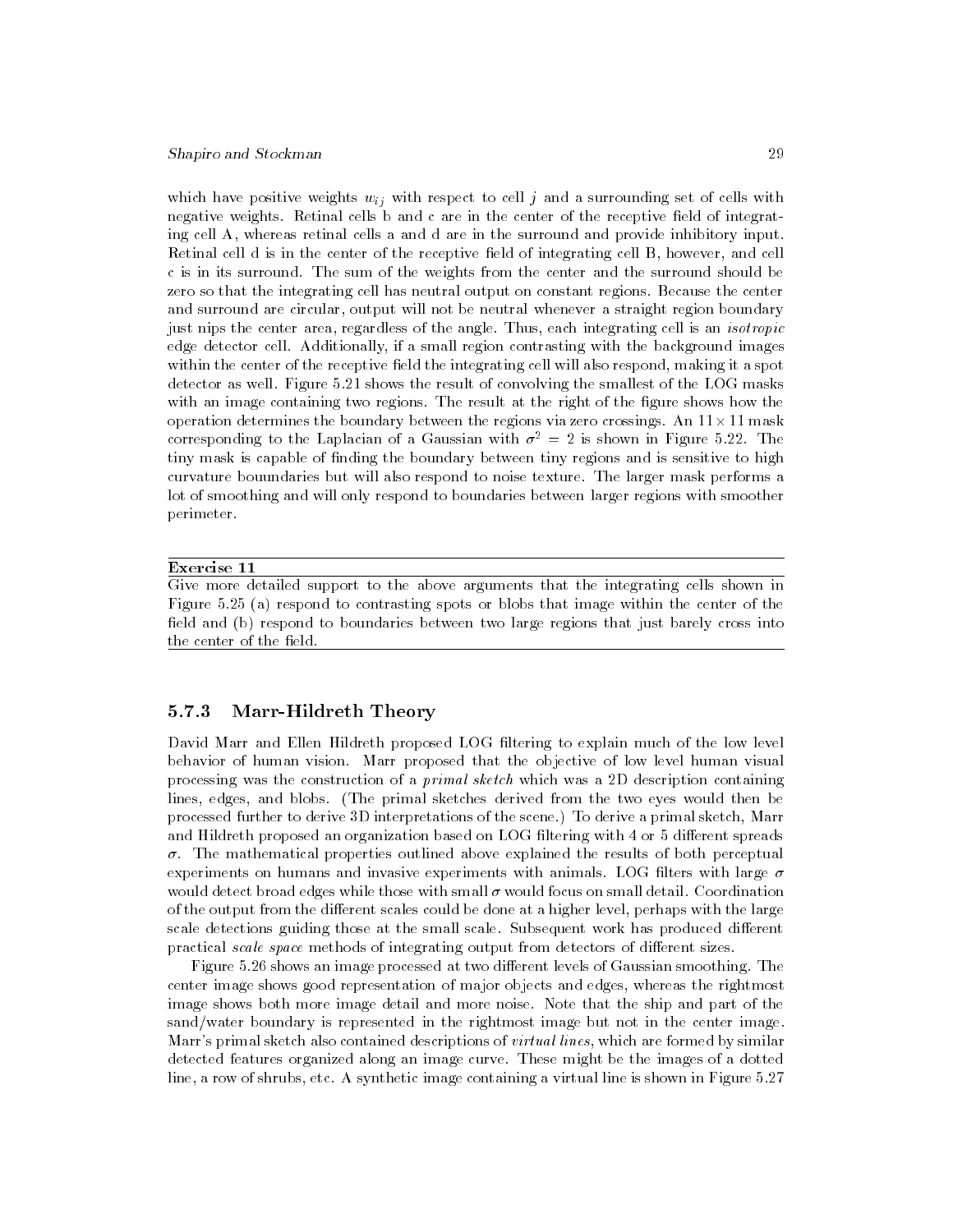

Figure 5.26: An input image (a) is smoothed using Gaussian filters of size (b)  $\sigma = 4$  and (c)  $\sigma = 1$  before performing edge detection. More detail and more noise is shown for the smaller filter (photo by David Shaffer 1998).



Figure 5.27: (Left) A virtual line formed by the termination points of a line texture  $$ perhaps this is two pieces of wrapping paper overlaid; (center) output from a specic 4 - 4 LOG lter responds to both lines and endpoints; (right) a dierent 3-3 LOG lter responds only to the endpoints.

along with the output of two different LOG filters. Both LOG filters give a response to the ends of the stripes; one is sensitive to the edges of the stripes as well, but the other is not. Figure 5.28 shows the same principle in a real image that was thresholded to obtain an artistic texture. Recent progress in researching the human visual system and brain has been rapid: results seem to complicate the interpretations of earlier work on which Marr and Hildreth based their mathematical theory. Nevertheless, use of variable-sized Gaussian and LOG filters is firmly established in computer vision.

# 5.8 The Canny Edge Detector

The Canny edge detector is a very popular and effective operator, and it is important to introduce it here, although details are placed in Chapter 10. The Canny operator first smoothes the intensity image and then produces extended contour segments by following high gradient magnitudes from one neighborhood to another. Figure 5.29 shows edge detection in fairly difficult outdoor images. The contours of the arch of St. Louis are detected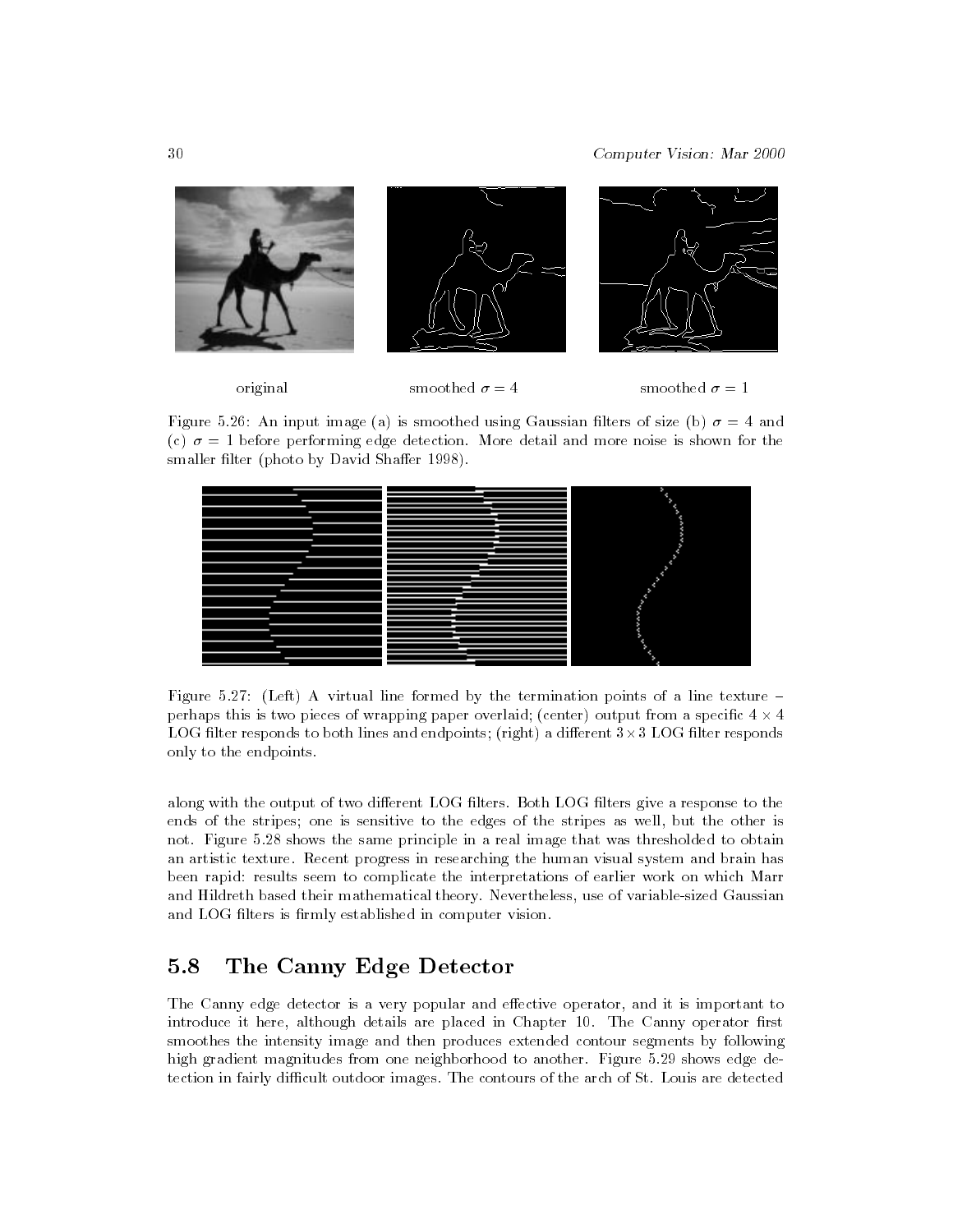

Figure 5.28: Picture obtained by thresholding: object boundaries are formed by virtual curves formed by the ends of stripes denoting cross sections of generalized cylinders. (Original photo by Eleanor Harding.

quite well in Figure 5.29: using a parameter of  $\sigma = 1$  detects some of the metal seams of the arch as well as some internal variations in the tree, whereas use of  $\sigma = 4$  detects only the exterior boundaries of these objects. As shown in the bottom row of Figure 5.29, the operator isolates many of the *texture elements* of the checkered flags. For comparison, use of the Roberts operator with a low threshold on gradient magnitude is shown: more texture elements of the scene (grass and fence) are evident, although they have less structure than those in the Canny output. The algorithm for producing contour segments is treated in detail in Chapter 10.

# 5.9 \*Masks as Matched Filters

Here we give a theoretical basis for the concept that the response of a mask to a certain image neighborhood is proportional to how similar that neighborhood is to the mask. The important practical result of this is that we now know how to design masks to detect specific features – we just design a mask that is similar to the feature s we want to detect. This will serve us well in both edge and texture detection and also in detecting other special patterns such as holes or corners. We introduce the concepts using 1-dimensional signals, which are important in their own right, and which might correspond to rows or columns or any other cut through a 2D image. The concepts and mathematical theory immediately extend to the  $2D$  case.

## 5.9.1 The Vector Space of all Signals of  $n$  Samples

For a given  $n > 1$ , the set of all vectors of n real coordinates forms a vector space. The practical and powerful vector space operations which we use are summarized below. The reader has probably already worked with vectors with  $n = 2$  or  $n = 3$  when studying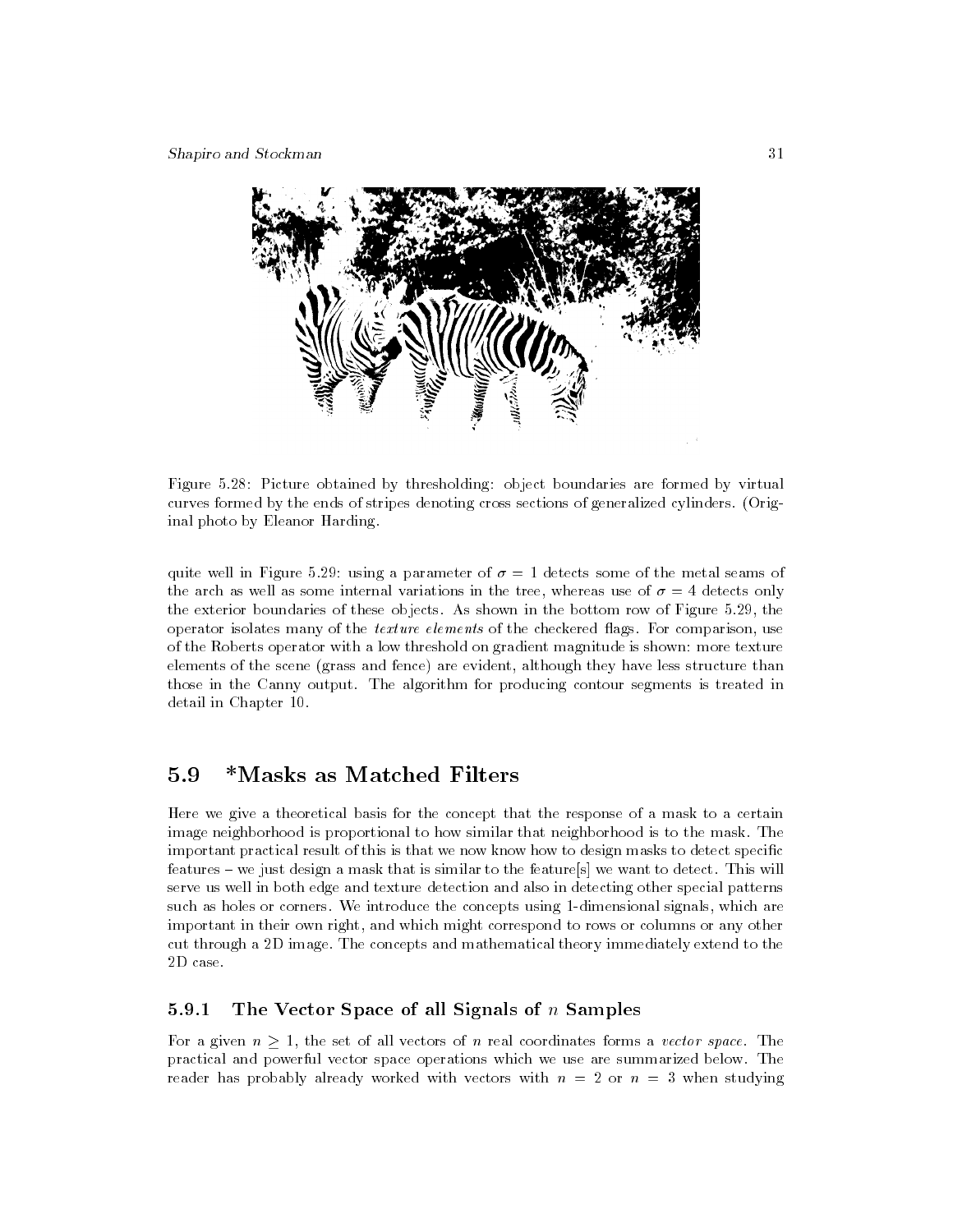

Figure 5.29: (Top left) Image of the great arch at St Louis; (top center) results of Canny operator with  $\sigma = 1$ ; (top right) results of Canny operator with  $\sigma = 4$ ; (bottom left) image with textures; (bottom center) results of Canny operator with  $\sigma = 1$ ; (bottom right) results of Roberts operator thresholded to pass the top 20% of the pixels in gradient magnitude.

analytical geometry or calculus. For  $n = 2$  or  $n = 3$ , the notion of vector length is the same as that used in plane geometry and 3D analytical geometry since Euclid. In the domain of signals, length is related to energy of the signal, defined as the squared length of the signal, or equivalently, just the sum of the squares of all coordinates. Signal energy is an extremely useful concept as will be seen.

9 **DEFINITION** The **energy** of signal 
$$
S = [s_1, s_2, ..., s_n]
$$
 is  $||S||^2 = s_1^2 + s_2^2 + ... + s_n^2$ .

Note that in many applications, the full range of real-valued signals do not arise because negative values are impossible for the coordinates. For example, a 12-dimensional vector recording the rainfall at a particular location for each of the 12 months should have no negative coordinates. Similarly, intensities along an image row are commonly kept in a non-negative integer range. Nevertheless, the vector space interpretation is still useful, as we shall see. Often, the mean signal value is subtracted from all coordinates in making an interpretation, and this shifts about half of the coordinate values below zero. Moreover, it is quite common to have negative values in masks, which are templates or models of the shape of parts of signals.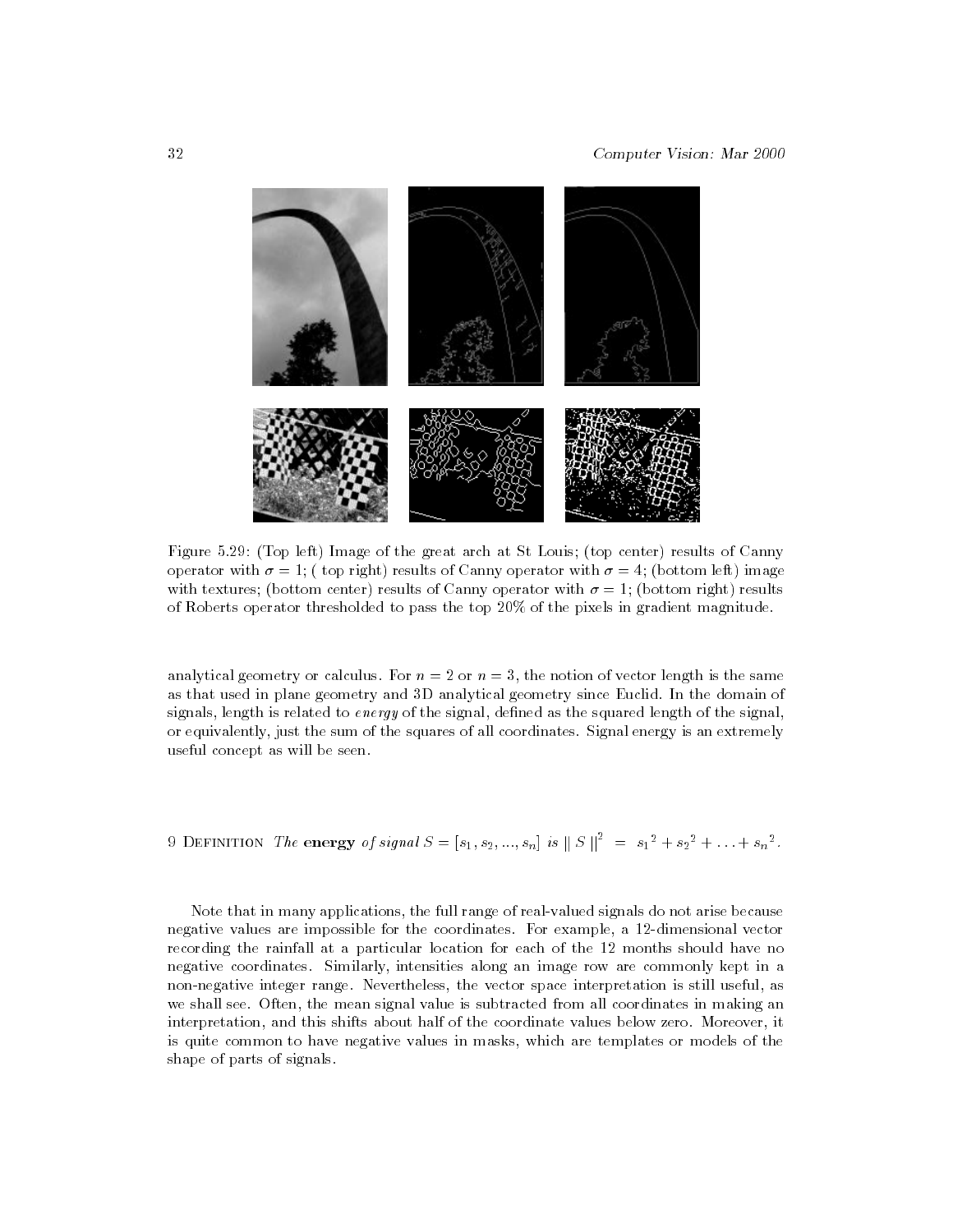Let U and V be any two vectors;  $u_i$  and  $v_i$  be real numbers denoting the coordinates of these vectors; and let  $a, b, c$ , etc. be any real numbers denoting scalars.

10 DEFINITION For vectors  $U = [u_1, u_2, ..., u_n]$  and  $V = [v_1, v_2, ... v_n]$  their vector sum is the vector  $U \oplus V = [u_1 + v_1, u_2 + v_2, ..., u_n + v_n].$ 

11 DEFINITION For vector  $V = [v_1, v_2, ... v_n]$  and real number (scalar) a the product of the vector and scalar is the vector  $aV = [av_1, av_2, ..., av_n]$ .

12 DEFINITION For vectors  $U = [u_1, u_2, ..., u_n]$  and  $V = [v_1, v_2, ..., v_n]$  their dot product, or scalar product is the real number  $U \circ V = u_1v_1+u_2v_2+...+u_nv_n$ .

13 DEFINITION For vector  $V = [v_1, v_2, ... v_n]$  its length, or norm, is the nonnegative real number  $||V|| = V \circ V = (v_1v_1 + v_2v_2 + ... + v_nv_n)^{-1}$ .

14 DEFINITION Vectors U and V are orthogonal if and only if  $U \circ V = 0$ .

15 DEFINITION The distance between vectors  $U = [u_1, u_2, ..., u_n]$  and  $V =$  $[v_1, v_2, ... v_n]$  is the length of their difference  $d(U, V) = ||U - V||$ .

16 DEFINITION A basis for a vector space of dimension n is a set of n vectors  $\{$  $w_1, w_2, ..., w_n$  that are independent and that span the vector space. The spanning property means that any vector <sup>V</sup> can be expressed as a linear combination of basis vectors:  $V = a_1w_1 \oplus a_2w_2 \oplus ... \oplus a_nw_n$ . The independence property means that none of the basis vectors  $w_i$  can be represented as a linear combination of the others.

Properties of vector spaces that follow from the above definitions.

- $\blacksquare$  . U we define the  $\blacksquare$
- 2. <sup>U</sup> (V W)=(U <sup>V</sup> ) <sup>W</sup>
- 3. There is a vector O such that for all vectors V,  $O \oplus V = V$
- 4. For every vector V, there is a vector  $(-1)V$  such that  $V \oplus (-1)V = O$
- 5. For any scalars a, b and any vector V,  $a(bV) = (ab)V$
- 6. For any scalars a, b and any vector V,  $(a + b)V = aV \oplus bV$
- 7. For any scalar a and any vectors U, V,  $a(U \oplus V) = aU \oplus aV$
- 8. For any vector  $V$ ,  $1V = V$
- 9. For any vector  $V, (-1V) \circ V = -||V||^2$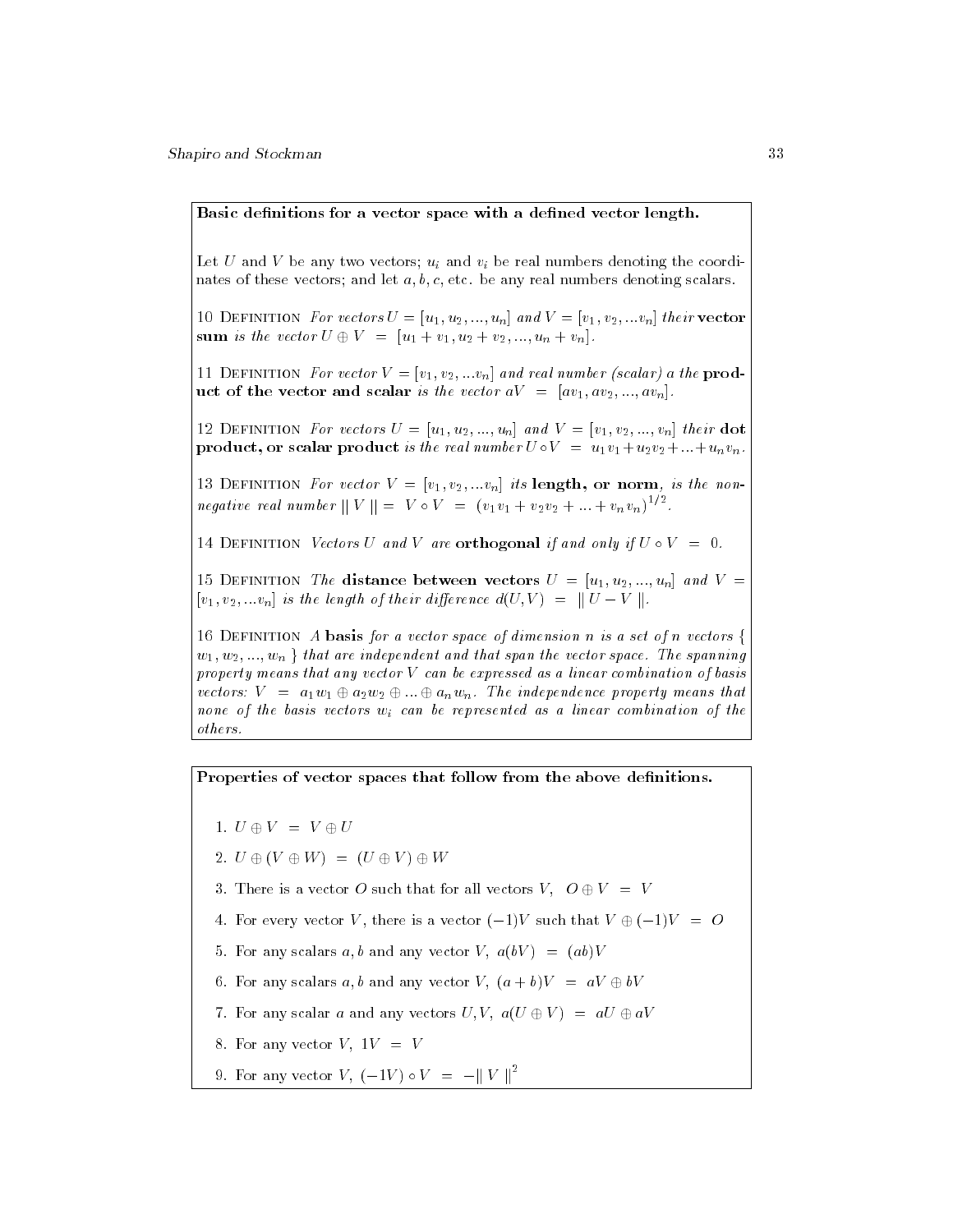### Exercise 12

Choose any 5 of the 9 listed properties of vector spaces and show that each is true.

### 5.9.2 Using an Orthogonal Basis

Two of the most important results of the study of vector spaces are that (1) every vector can be expressed in only one way as a linear combination of the basis vectors, and (2) any set of basis vectors must have exactly <sup>n</sup> vectors. Having an orthogonal basis allows us a much stronger interpretation of the representation of any vector  $V$  as is shown in the following example.

### Example of representing a signal as a combination of basis signals.

Consider the vector space of all  $n = 3$  sample signals  $[v_1, v_2, v_3]$ . Represented in terms of the standard basis, any vector  $V = [v_1, v_2, v_3] = v_1[1, 0, 0] \oplus v_2[0, 1, 0] \oplus v_3[0, 0, 1]$ . The standard basis vectors are orthogonal and have unit length; such a set is said to be orthonormal. We now study a different set of basis vectors  $\{w_1, w_2, w_3\}$ , where  $w_1 =$  $[-1, 0, 1], w_2 = [1, 1, 1],$  and  $w_3 = [-1, 2, -1].$  Any two of the basis vectors are orthogonal since  $w_i \circ w_j = 0$  for  $i \neq j$  (show this). Scaling these to unit length, yields the new basis 1  $\frac{1}{\sqrt{2}}$  |  $\frac{1}{2}$  |  $\frac{1}{2}$ [ $-1, 0, 1$ ],  $\frac{1}{\sqrt{3}}$ [ $1, 1$  $\frac{1}{3}$ [1, 1, 1],  $\frac{1}{\sqrt{6}}$ [ $-1$  $6r - 1 - 1$ 

Now represent the signal <sup>S</sup> = [10; 15; 20] in terms of the orthogonal basis.  $[10, 15, 20]$  is relative to the *standard basis*.

$$
S \circ w_1 = \frac{1}{\sqrt{2}}(-10 + 0 + 20)
$$
  
\n
$$
S \circ w_2 = \frac{1}{\sqrt{3}}(10 + 15 + 20)
$$
  
\n
$$
S \circ w_3 = \frac{1}{\sqrt{6}}(-10 + 30 - 20)
$$
  
\n
$$
S = (S \circ w_1)w_1 \oplus (S \circ w_2)w_2 \oplus (S \circ w_3)w_3
$$
  
\n
$$
S = (10/\sqrt{2})w_1 \oplus (45/\sqrt{3})w_2 \oplus 0w_3
$$
  
\n
$$
||S||^2 = 100 + 225 + 400 = 725
$$
  
\n
$$
= (10/\sqrt{2})^2 + (45/\sqrt{3})^2 + 0^2 = 725
$$
  
\n(5.23)

The last two equations show that when an orthonormal basis is used, it is easy to account for the total energy by summing the energy associated with each basis vector.

The example above showed how to represent the signal  $[10, 15, 20]$  in terms of a basis of three given vectors  $\{w_1, w_2, w_3\}$ , which have special properties as we have seen. In general, let any signal  $S = [a_1, a_2, a_3] = a_1w_1 \oplus a_2w_2 \oplus a_3w_3$ . Then  $S \circ w_i = a_1(w_1 \circ w_i) \oplus a_2w_3$  $a_2(w_2 \circ w_i) \oplus a_3(w_3 \circ w_i) = a_i(w_i \circ w_i) = a_i$ , since  $w_i \circ w_j$  is 0 when  $i \neq j$  and 1 when i = j. So, it is very convenient to have an orthonormal basis: we can easily account for the energy in a signal separately in terms of its energy components associated with each basis vector. Suppose we repeat the above example using the signal  $S_2 = [-5, 0, 5]$ , which can be obtained by subtracting the mean signal value of S;  $S_2 = S \oplus (-1[15, 15, 15])$ .  $S_2$  is the same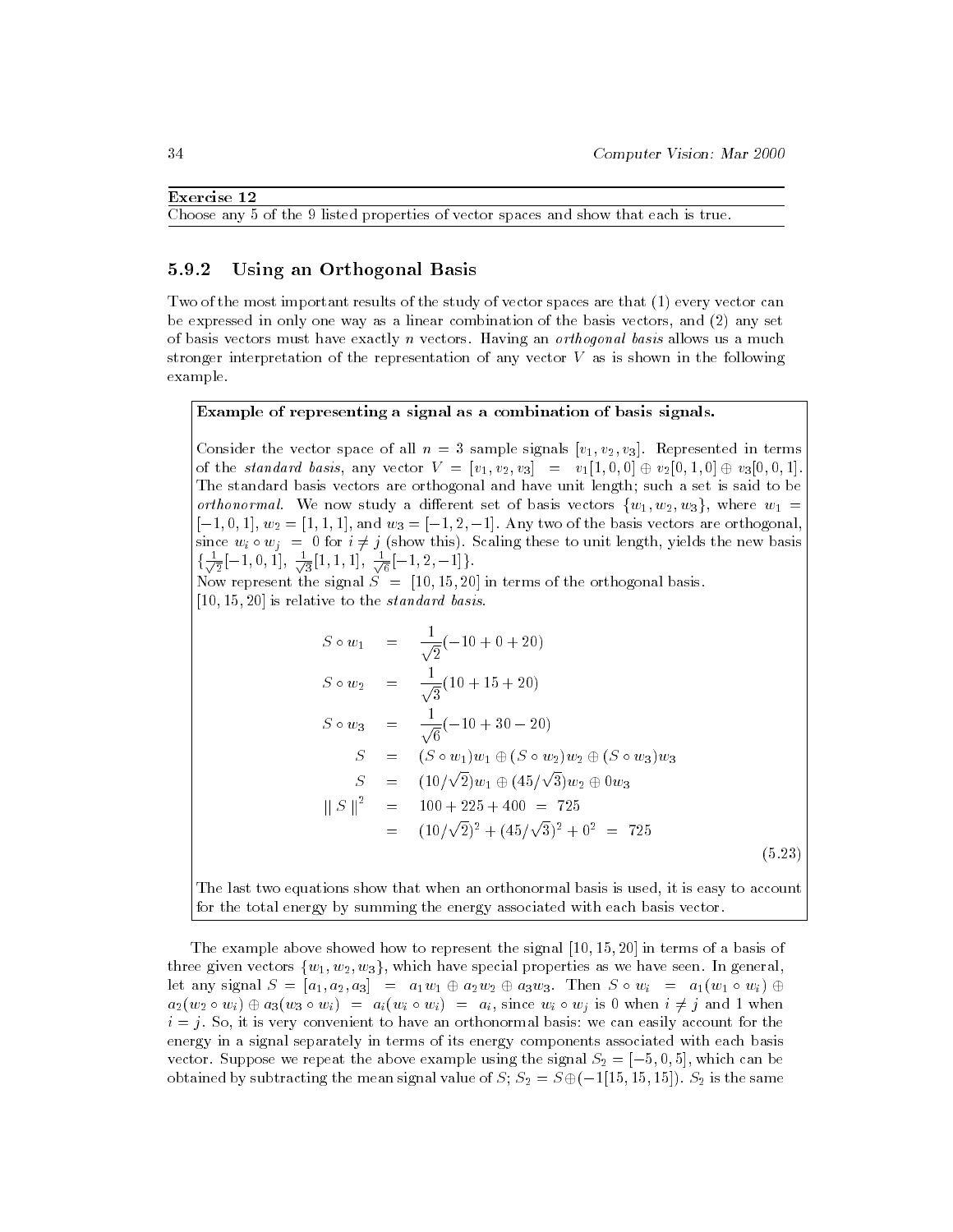as  $S \sim \omega_1$  since the component along  $\left[1, 1, 1\right]$  has been removed.  $\omega_2$  is just a scalar multiple of  $w_1: S_2 = (10/\sqrt{2})w_1 = (10/\sqrt{2})(1/\sqrt{2})[-1, 0, 1] = [-5, 0, 5]$  and we will say that  $S_2$ has the same pattern as  $w_1$ . If  $w_1$  is taken to be a filter, then it matches the signal  $S_2$  very well; in some sense, it also matches the signal S very well. We will explore this idea further, but before moving on, we note that there are many different useful orthonormal bases for an  $n$ -dimensional space of signal vectors.

| Exercise 13                                                                                                                                |
|--------------------------------------------------------------------------------------------------------------------------------------------|
| (a) Following the boxed example above, represent the vector $[10, 14, 15]$ in terms of the                                                 |
| basis $\{\frac{1}{\sqrt{2}}[-1,0,1], \frac{1}{\sqrt{3}}[1,1,1], \frac{1}{\sqrt{6}}[-1,2,-1]\}\$ . (b) Now represent [10, 19, 10]: to which |
| basis vector is it most similar? Why?                                                                                                      |

From the properties of vectors and the dot product, the Cauchy-Schwartz Inequality of Equation 5.24 is obtained. Its basic meaning is that the dot product of unit vectors must lie between -1 and 1. Thus we have a ready measure to determine the similarity between two vectors: note that if  $U = V$ , then +1 is obtained and if  $U = -V$ , then -1 is obtained. The normalized dot product is used to define the angle between two vectors. This angle is the same angle that one can compute in 2D or 3D space using trigonometry. For  $n \geq 3$  the angle, or its cosine, is taken to be an abstract measure of similarity between two vectors; if their normalized dot product is 0, then they are dissimilar; if it is 1, then they are maximally similar scaled versions of each other; if it is -1, then one is a negative scaled version of the other, which may or may not be similar, depending on the problem domain.

### 5.9.3 Cauchy-Schwartz inequality

For any two nonzero vectors U and V, 
$$
-1 \le \frac{U \circ V}{\|U\| \|V\|} \le +1
$$
 (5.24)

17 DEFINITION Let U and V be any two nonzero vectors, then the normalized dot prod**uct of**  $U$  and  $V$  is defined as  $\left(\frac{1}{\|U\| \cdot \|V\|}\right)$ 

18 Definition Let <sup>U</sup> and <sup>V</sup> be any two nonzero vectors, then the angle between <sup>U</sup> and *V* is defined as cos  $\overline{\text{U} \text{U} \text{V}}$ 

### Exercise 14

Sketch the following five vectors and compute the normalized dot product, or cos of the angle between each pair of the vectors:  $[5,5]$ ,  $[10,10]$ ,  $[-5,5]$ ,  $[-5,-5]$ ,  $[-10,10]$ . Which pairs are perpendicular? Which pairs have the same direction? Which have opposite directions? Compare the relative directions to value of the normalized dot product.

#### 5.9.4 5.9.4 The Vector Space of <sup>m</sup> - <sup>n</sup> Images

The set of all  $m \wedge n$  matrices with real-valued elements is a vector space of dimension  $m \wedge n$ . Here we interpret the vector space theory in terms of masks and image regions and show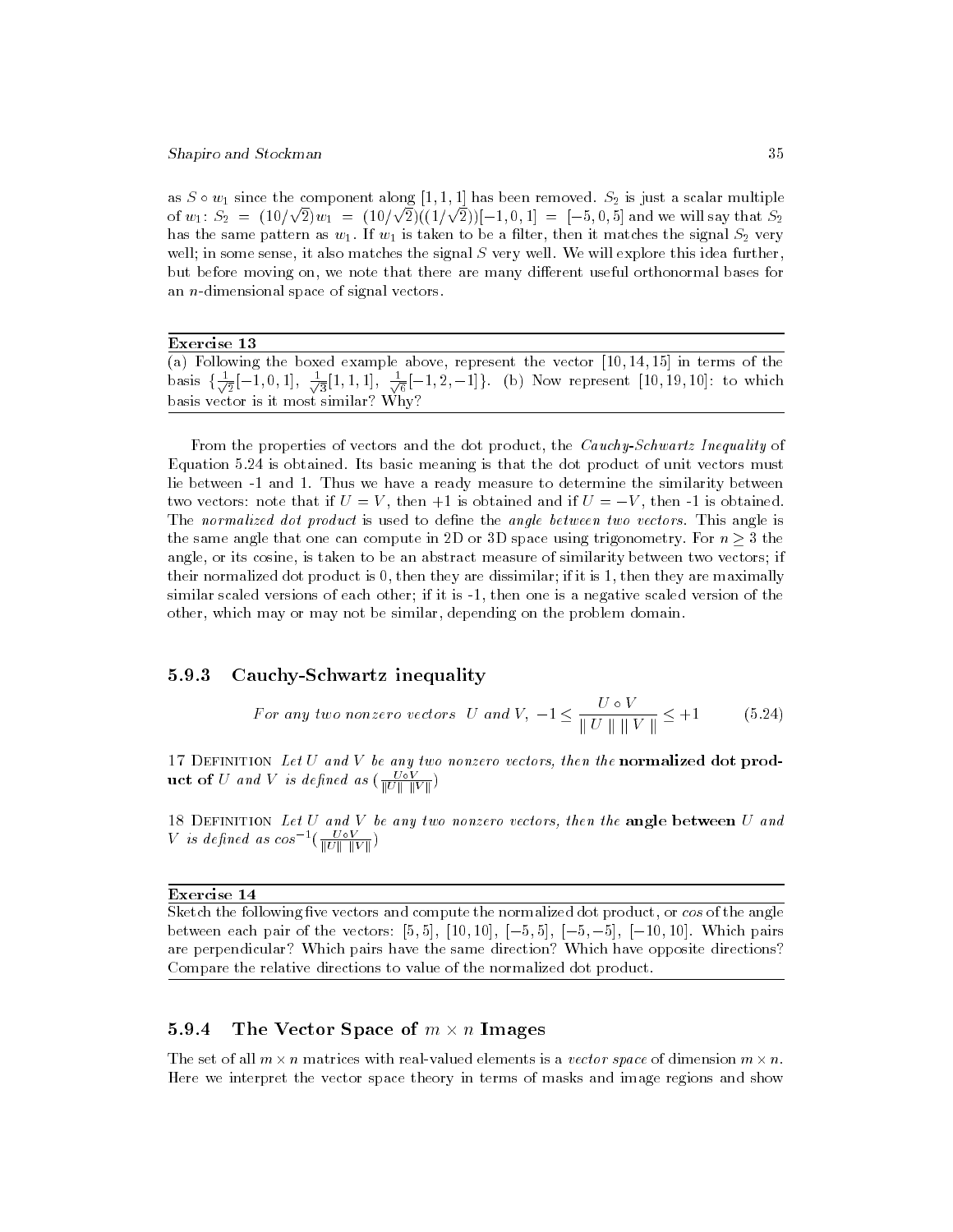how it applies. In this section, our model of an image is that of an image function over a discrete domain of  $m \times n$  sample points  $I[x, y]$ . We work mainly with  $2 \times 2$  and  $3 \times 3$ matrices, but everything easily generalizes to images or masks of any size.

### 5.9.5 A Roberts basis for <sup>2</sup> - <sup>2</sup> neighborhoods

The structure of a 2 - 2 neighborhood of an intensity image can be interpreted in terms of the basis shown in Figure 5.30, which we shall call the Roberts basis. Two of the four basis vectors were shown in Figure 5.15. As the exercise below shows, any 2 - 2 neighborhood of real intensity values can be expressed uniquely as a sum of these four basis vectors, each scaled as needed. The relative size of the scale factor directly indicates the amount of similarity between the image neighborhood and that basis vector and thus can be used to interpret the neighborhood structure. Several examples are given in Figure 5.30.

### Exercise 15

Verify that the Roberts basis vectors shown in Figure 5.30 are orthonormal.

| Exercise. |  |
|-----------|--|
|           |  |

| Consider the vector space of all 2x2 images with real-valued pixels. (a) Determine the         |  |
|------------------------------------------------------------------------------------------------|--|
|                                                                                                |  |
| four Roberts basis images $W_i$ . (b) Explain why we can always find unique $a_i$ for any such |  |
| $2x2$ image.                                                                                   |  |

### Exercise 17

|                                        |  | Roberts basis vectors $W_1, W_2, W_3, W_4$ respectively. What are the formulas for computing |
|----------------------------------------|--|----------------------------------------------------------------------------------------------|
| the four $e_1$ in terms of a, b, c, d? |  |                                                                                              |

### 5.9.6 The Frei-Chen basis for 3x3 neighborhoods

Usually, masks used for image processing are 3 - 3 or larger. A standard basis for 3 - 3 image neighborhoods is given in Figure 5.31. One advantage of the standard basis is that it is obvious how to expand any image neighborhood using this basis. However, the obvious expansion tells nothing about the 2D structure of the neighborhood. The Frei-Chen basis, shown in Figure 5.32, consists of a set of orthonormal masks which enable simple interpretation of the structure of the 3 - 3 neighborhood. The 3 - 3 neighborhood. The 3 - 3 neighborhood. The 3 - 3 neighborhood. The 3 - 3 neighborhood. The 3 - 3 neighborhood. The 3 - 3 neighborhood. The 3 - 3 neighborhood. The

Representation of an image neighborhood in terms of the Frei-Chen basis allows intepretation of the energy as gradient, ripple, line, etc. Energy will be high when the intensity structure is similar to a basis vector, or mask. Each of the basis vectors has a specially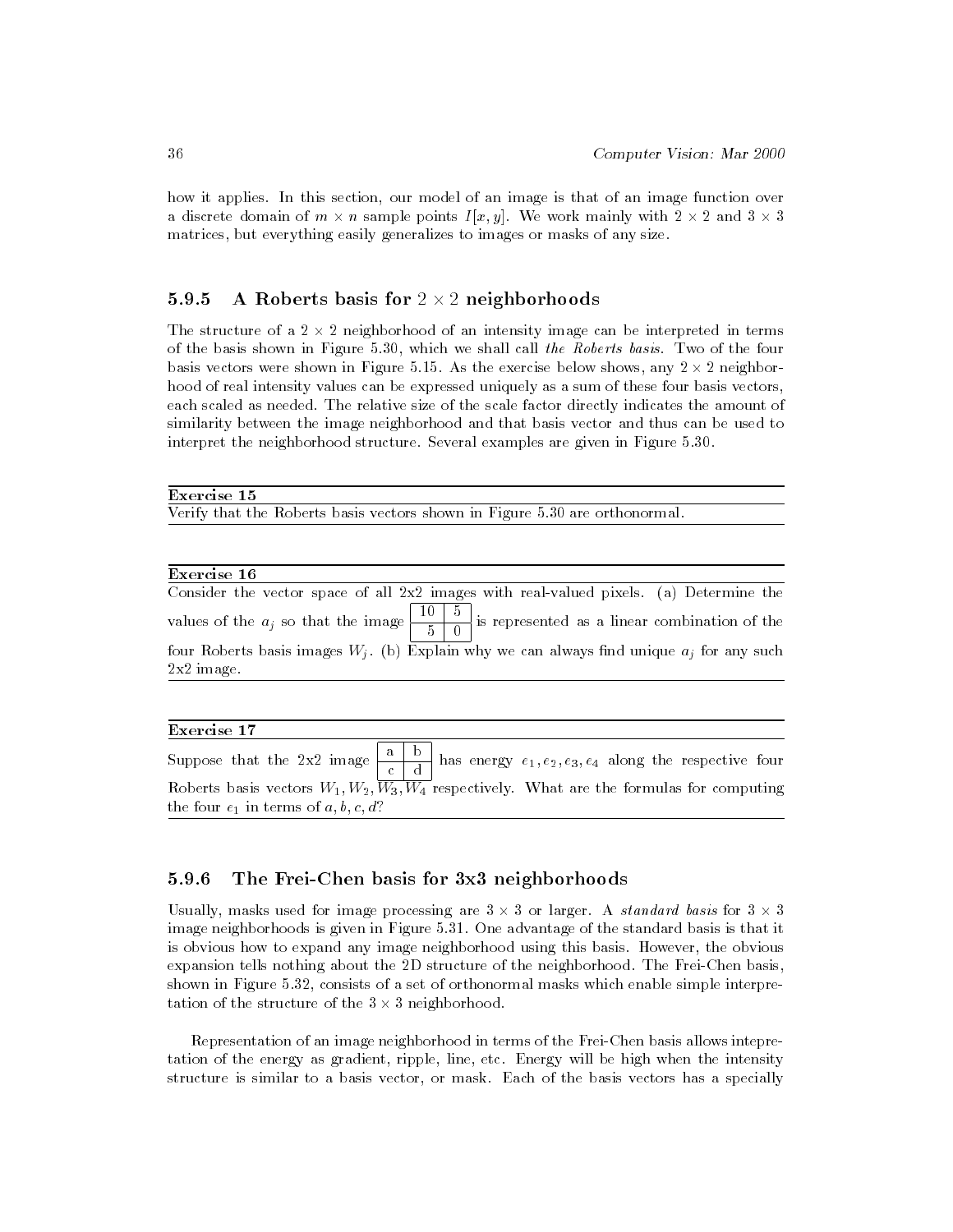Roberts basis: 
$$
W_1 = \frac{1}{2} \begin{bmatrix} 1 & 1 \ 1 & 1 \end{bmatrix}
$$
  $W_2 = \frac{1}{\sqrt{2}} \begin{bmatrix} 0 & 1 \ -1 & 0 \end{bmatrix}$   $W_3 = \frac{1}{\sqrt{2}} \begin{bmatrix} +1 & 0 \ 0 & -1 \end{bmatrix}$   $W_4 = \frac{1}{2} \begin{bmatrix} -1 & 1 \ 1 & -1 \end{bmatrix}$   
\nConstant region:  $\begin{bmatrix} 5 & 5 \ 5 & 5 \end{bmatrix} = \frac{20}{2} (\frac{1}{2} \begin{bmatrix} 1 & 1 \ 1 & 1 \end{bmatrix}) = 10W_1 \oplus 0W_2 \oplus 0W_3 \oplus 0W_4$   
\nStep Edge:  $\begin{bmatrix} -1 & +1 \ -1 & +1 \end{bmatrix} = 0W_1 \oplus \frac{2}{\sqrt{2}}W_2 \oplus \frac{2}{\sqrt{2}}W_3 \oplus 0W_4$   
\nStep Edge:  $\begin{bmatrix} +1 & +1 \ -3 & +1 \end{bmatrix} = 0W_1 \oplus \frac{4}{\sqrt{2}}W_2 \oplus 0W_3 \oplus \frac{-4}{2}W_4$   
\nLine:  $\begin{bmatrix} 0 & 8 \ 8 & 0 \end{bmatrix} = 8W_1 \oplus 0W_2 \oplus 0W_3 \oplus 8W_4$ 

Figure 5.30: (Top row) A basis for all 2x2 images which contains the two Roberts gradient masks; (row 2) constant region is a multiple of the constant image; (row 3) vertical step edge has energy only along the gradient masks; (row 4) diagonal step edge has most energy along the matching gradient mask; (row ) line pattern has energy along constant mask  $W_1$ and line mask  $W_4$ .

|   |   |  | v | <b>.</b> |             |  | $\sim$ |   |          | 0 |          |  | ◡            |              |  |
|---|---|--|---|----------|-------------|--|--------|---|----------|---|----------|--|--------------|--------------|--|
| v |   |  | ν |          |             |  |        |   | $\ldots$ | U |          |  | ◡            |              |  |
| ν | v |  | v | 0        | $\mathbf v$ |  | ν      | v |          | υ | <b>.</b> |  | $\checkmark$ | $\checkmark$ |  |

Nine "standard" basis vectors for the space of all 3x3 matrices.



Figure 5.31: Any 3-3 matrix can be represented as a sum of no more than 9 scaled standard matrices: (top row) nine basis vectors and (bottom row) representation of an example matrix in terms of the basis.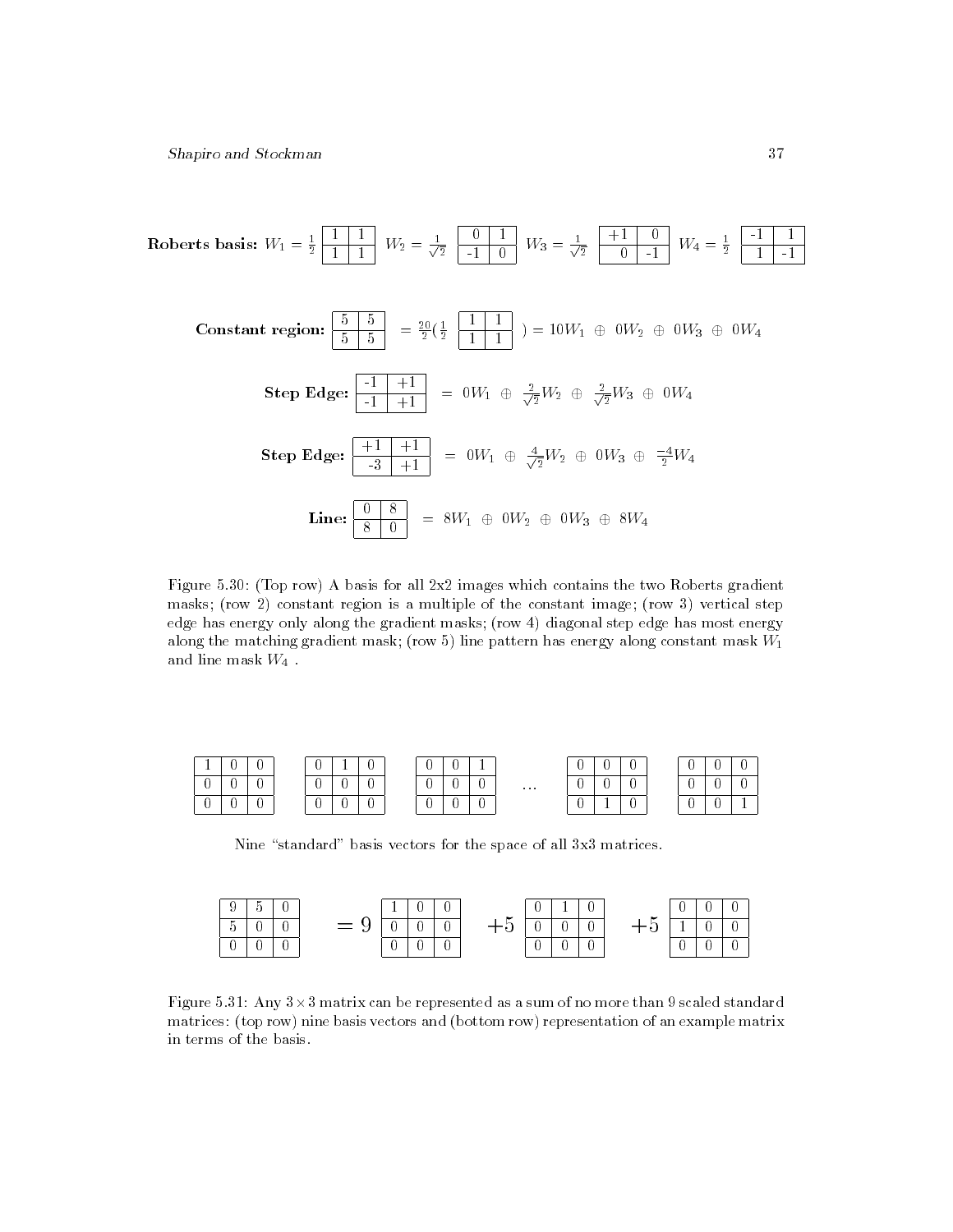

Figure 5.32: The Frei-Chen basis for the set of all 3x3 images with real intensity values.

designed structure. The basis vectors  $\mathbf{W_{1}}$  and  $\mathbf{W_{2}}$  are similar to the Prewitt and Sobel gradient masks, while the basis vectors  $\mathbf{W}_7$  and  $\mathbf{W}_8$  are similar to the common 3x3 Laplacian mask. The line masks will respond strongly to one-pixel wide lines passing through a 3x3 neighborhood, while the two ripple masks model two perpendicular waves with two peaks, two troughs, and three zero-crossings. The elements of the vectors differ slightly from the masks that we formerly designed in isolation because of the requirement that the set be orthogonal.

Algorithm 2 computes a binary image which detects intensity neighborhood structure with signicant energy in a specied subspace. To detect edges, one could select pixels by their neighborhood energy along the basis vectors  $W_1$ ,  $W_2$ , which would be indicated by setting  $S = \{1, 1, 0, 0, 0, 0, 0, 0, 0\}$ . An example of the calculations projecting the intensity neighborhood on the Frei-Chen basis vectors is also given below.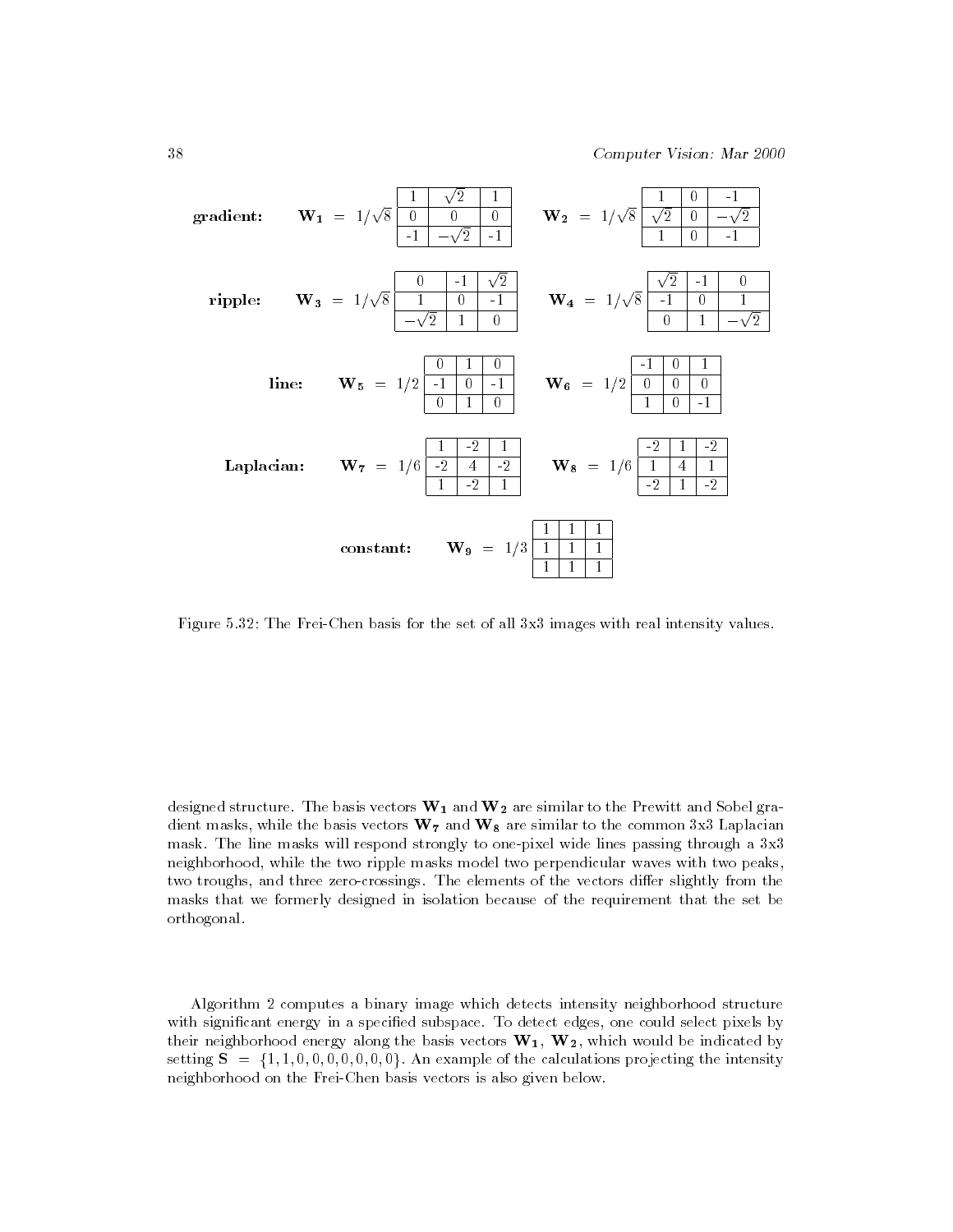Detect neighborhoods with high energy in a selected subspace.  **is an input intensity image; <b>F** is unchanged by the algorithm. **S** is a bit vector such that  $S[j] = 1$  if and only if  $W_i$  is included in the subspace of interest. thresh is a threshold on the fraction of energy required. noise is the noise energy level.  $G[r, c]$  is the output image, a binary image where  $G[r, c] = 1$  indicates that  $F[r, c]$  has above threshold energy in the specified subspace  $S$ . procedure detect\_neighborhoods( $\mathbf{F}, \mathbf{G}, \mathbf{S}, thresh, noise$ ); f for  $r := 0$  to MaxRow - 1 for  $c := 0$  to MaxCol - 1 f if  $[r,c]$  is a border pixel then  $G[r,c] := 0;$ else  $G[r, c] :=$  compute using basis ( $F, r, c, S, thresh, noise$ );  $\}$ ; and the contract of the contract of the contract of the contract of the contract of the contract of the contract of procedure compute\_using\_basis( $IN, r, c, threshold, noise$ ) for the contract of the contract of the  $N[r, c]$  is the 3x3 neighborhood centered at pixel  $[r, c]$  of IN[]. average energy  $:= \mathbf{N}[\mathbf{r}, \mathbf{c}] \circ \mathbf{W}_{9};$ subspace energy  $:= 0.0$ ; for  $i := 1$  to 8 f  $\mathbf{u}$  (S[]]) subspace\_energy := subspace\_energy  $+$  (N[r, c]  $\circ$  W; j]; graduate the contract of the contract of if subspace\_energy  $\langle$  noise return 0; **if** subspace energy/((IV[r; c]  $\circ$  IV[r; c])-average energy)  $\lt$  *thresh* return 0; else return 1; and the contract of the contract of the contract of the contract of the contract of the contract of the contract of

Algorithm 2: Compute detection image  $G[r, c]$  from input image  $F[r, c]$  and subspace S.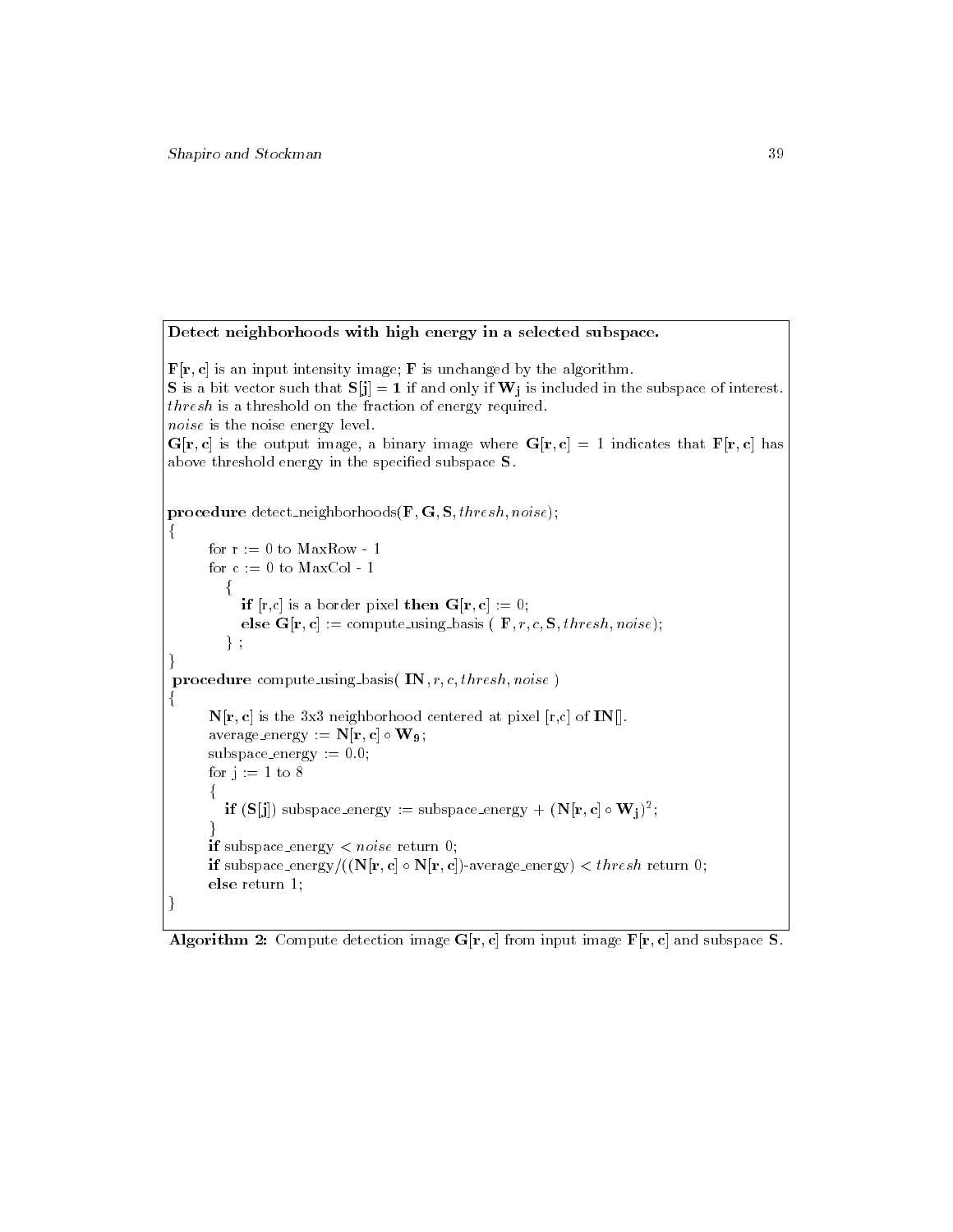Example of representing an intensity neighborhood using the Frei-Chen basis.

Consider the intensity neighborhood  $N = \boxed{10}$ 

10 10 10 10 10 5  $10 \mid 5 \mid 5$ 

We find the component of this vector along each basis vector using the dot product as before. Since the basis is orthonormal, the total image energy is just the sum of the component energies and the structure of N can be interpreted in terms of the components.

| $N \circ W_1$   |            | $\frac{5+5\sqrt{2}}{\sqrt{2}} \approx 4.3; \text{ energy} \approx 18$        |
|-----------------|------------|------------------------------------------------------------------------------|
| $N \circ W_2$   |            | $\frac{5+5\sqrt{2}}{\sqrt{2}} \,\,\approx\,\, 4.3 ; \  \  energy \approx 18$ |
| $N \circ W_3 =$ |            | 0; $energy = 0$                                                              |
| $N \circ W_4$   |            | $5\sqrt{2} - 10$<br>$\frac{1}{\sqrt{8}}$ $\approx$ $-1$ ; energy $\approx$ 1 |
| $N \circ W_5$   | $\alpha =$ | 0; $energy = 0$                                                              |
| $N \circ W_6 =$ |            | 2.5; energy $\approx 6$                                                      |
|                 |            | $N \circ W_7 = 2.5$ ; energy $\approx 6$                                     |
| $N \circ W_8 =$ |            | 0; $energy = 0$                                                              |
| $N \circ W_0$   | $=$        | 25; $energy = 625$                                                           |

The total energy in N is N  $\circ$  N = 675, 625 of which is explained just by the average intensity level along  $W_9$ . The energy along all other components is 50 of which 36, or 72%, is along the gradient basis vectors  $W_1$  and  $W_2$ . Thus, the neighborhood center would be marked as a detected feature in case the gradient subspace is of interest.

| Exercise |  |
|----------|--|
|          |  |

Verify that the set of nine vectors shown in Figure 5.32 is an orthonormal set.

| Exercise 19                                                                                             |  |    |    |  |                                     |
|---------------------------------------------------------------------------------------------------------|--|----|----|--|-------------------------------------|
|                                                                                                         |  |    |    |  |                                     |
| (a) Represent the intensity neighborhood $\vert 0 \vert$                                                |  | -0 |    |  | in terms of the basis vectors shown |
|                                                                                                         |  |    |    |  |                                     |
| in Figure 5.32. Is all the energy distributed along the <i>line</i> basis vectors $W_5$ and $W_6$ ? (b) |  |    |    |  |                                     |
|                                                                                                         |  |    |    |  |                                     |
| Repeat the question (a) for the intensity neighborhood                                                  |  |    | -0 |  |                                     |
|                                                                                                         |  |    |    |  |                                     |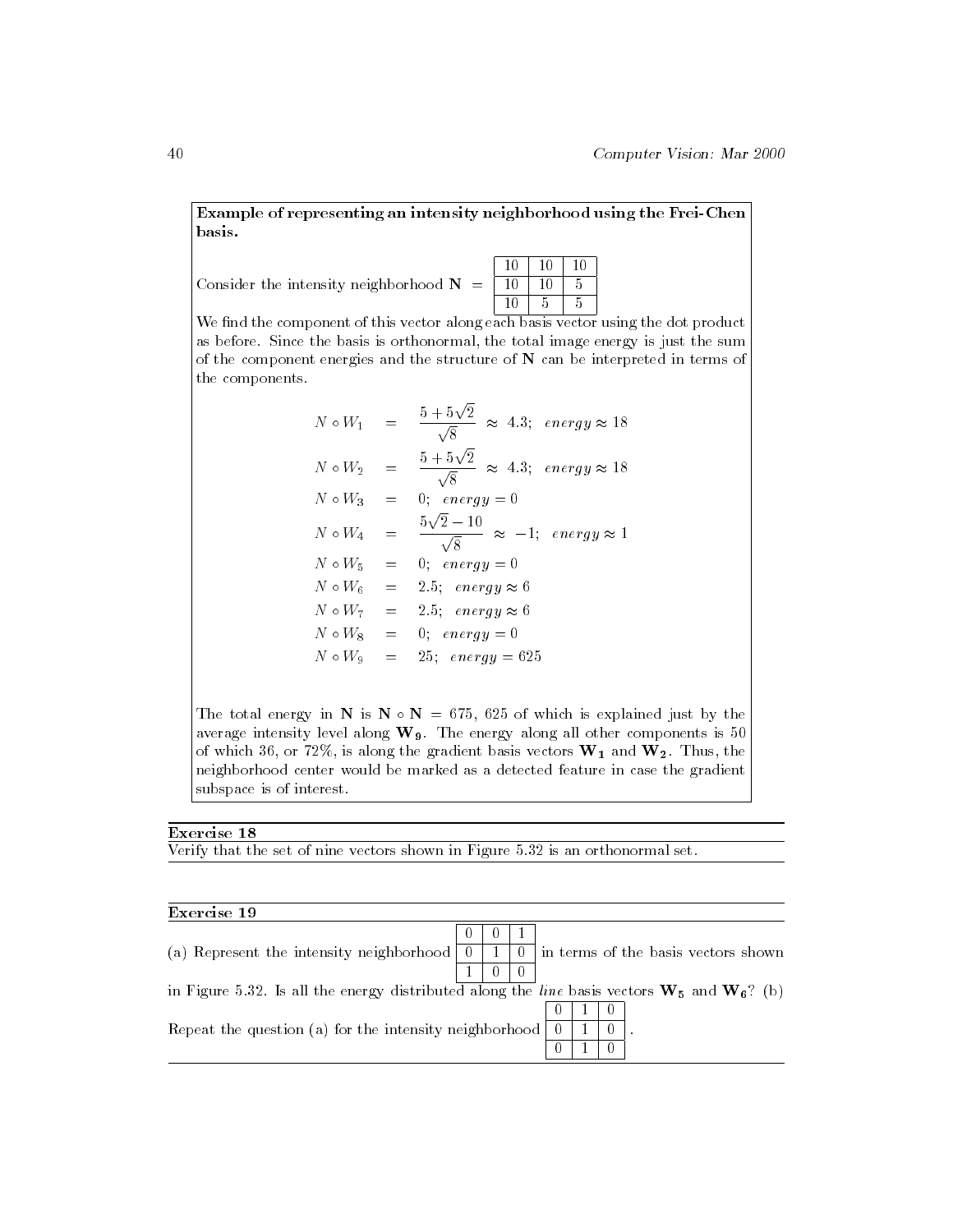| Exercise 20                                                                                  |     |    |    |    |  |                                     |
|----------------------------------------------------------------------------------------------|-----|----|----|----|--|-------------------------------------|
|                                                                                              | 10  | 10 | 10 |    |  |                                     |
| (a) Represent the intensity neighborhood                                                     | -10 | 20 | 10 |    |  | in terms of the basis vectors shown |
|                                                                                              | 10  |    | 10 |    |  |                                     |
| in Figure 5.32. Is all the energy distributed along certain basis vectors as you expect? (b) |     |    |    |    |  |                                     |
|                                                                                              |     |    |    |    |  |                                     |
| Would the interpretation of the intensity neighborhood                                       |     |    |    | -0 |  | be different: why or                |
|                                                                                              |     |    |    |    |  |                                     |
| why not? (c) What kind of image neighborhoods give responses to only $W_7$ and $W_8$ ?       |     |    |    |    |  |                                     |
|                                                                                              |     |    |    |    |  |                                     |

# 5.10 \*Convolution and Cross Correlation

The previous sections showed how many useful detections can be performed by matching a mask or pattern image to an image neighborhood. Also, we saw that image smoothing could be put in the same framework. In this section, we give definitions for the important operations of cross correlation and convolution, which formalize the notion of moving a mask around the image and recording the dot product of the mask with each image neighborhood.

### 5.10.1 Defining operations via Masks

We begin by redefining simple image smoothing as the *cross correlation* of the image with a smoothing mask. A boxcar filter computes the ouptut image pixel as an equal weighting of a neighborhood of pixels of the corresponding input image pixel. This is equivalent to performing a dot product of an  $m\times n$  image pattern of weights  $\frac{1}{mn}$  as is shown in Figure 5.33 for a 3 - 3 masket from and that me and n are both odd and the division by 2 ignores the 20 remainder, Equation 5.25 defines the dot product used to compute the value of the output pixel  $G[x, y]$  from input image F[] using mask H[]. In this formulation, mask H is centered at the origin so that  $H[0,0]$  is the center pixel of the mask: it is obvious how H is used to weight the pixels from the neighborhood of  $F[x, y]$ . An alternate formulation convenient to compute all output pixels of  $G$  results from a simple change of variables in Equation  $5.25$ yielding Equation 5.26 which can use masks  $H[]$  with even dimensions.

Exercise 21

Write a program to implement the detection of pixels using the Frei-Chen basis as outlined in the algorithm above. Allow the user of the program to input the subspace S of interest as a string of 9 bits. The user should also be able to input the noise energy level and the threshold determining the minimum energy required in the selected subspace. Test your program on some real images and also on some test patterns such as those in the exercises above.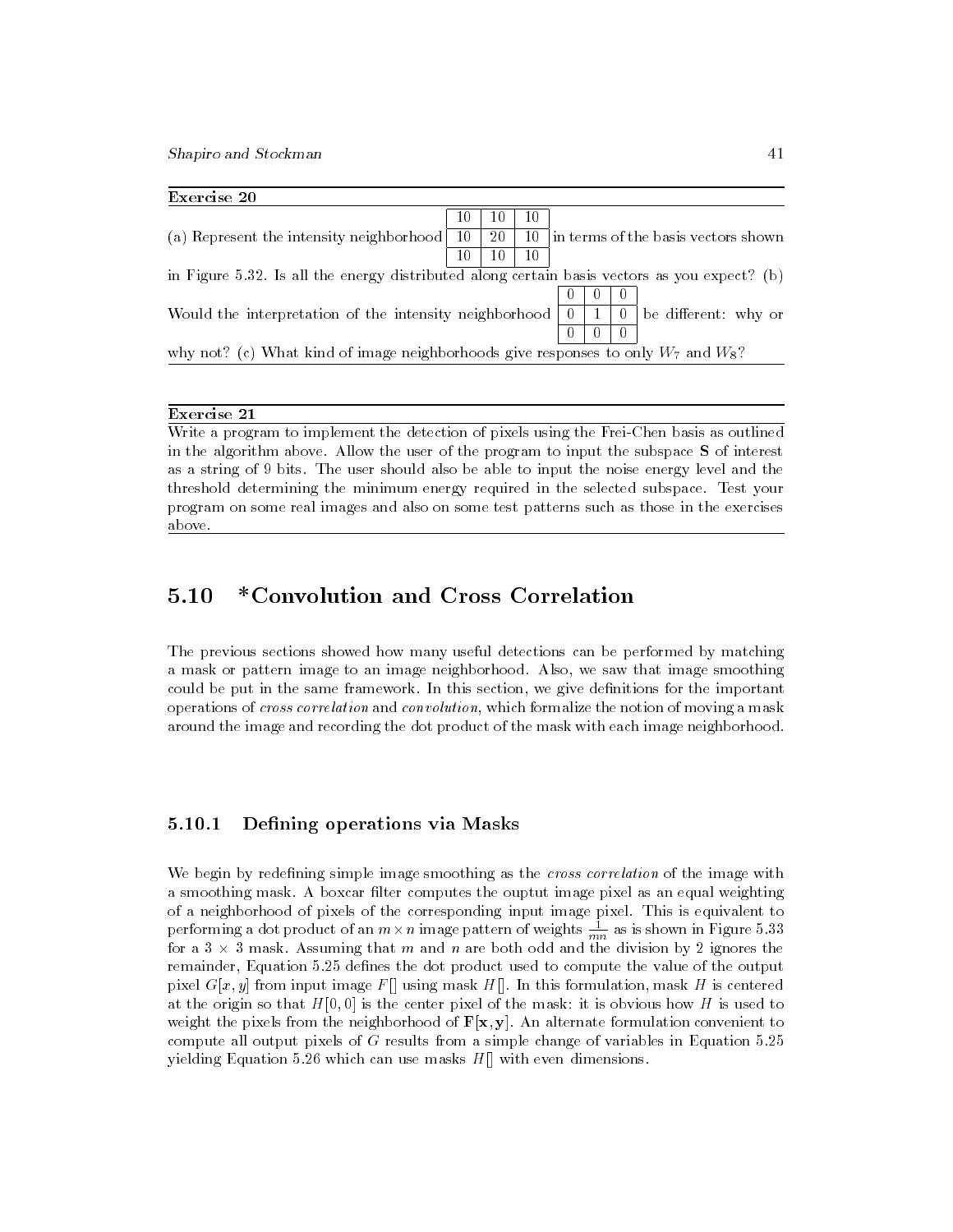19 DEFINITION The cross correlation of image  $F[x, y]$  and mask  $H[x, y]$  is defined as

$$
G[x, y] = F[x, y] \otimes H[x, y]
$$
  
= 
$$
\sum_{i=-w/2}^{w/2} \sum_{j=-h/2}^{h/2} F[x+i, y+j]H[i, j]
$$
  
(5.25)

For implementation of this computational formula: mask  $H[x, y]$  is assumed to be centered over the origin, so negative coordinates make sense;

image  $F[x, y]$  need not be centered at the origin;

result  $G[x, y]$  must be defined in an alternate manner when  $H[\]$  does not completely overlap  $F[]$ .

An alternate formulation does not require a mask with odd dimensions, but should be viewed as an entire image transformation and not just an operation centered on pixel  $G[x, y]$ .

$$
G[x, y] = \sum_{i=0}^{w-1} \sum_{j=0}^{h-1} F[x+i, y+j] H[i, j] \qquad (5.26)
$$

### Exercise 22

Suppose that an image  $\mathbf{F}[]$  has all 0 pixels except for a single 1 pixel at the image center. When output is found from convolving  $\Box$  and  $\Box$  with the 3 -  $\Box$  with the 3 -  $\Box$ Figure 5.33?

### Exercise 23

Design a single mask to detect edge elements making an angle of  $30^0$  with the X-axis. The mask should not respond strongly to edge elements of other directions or to other patterns.

### Exercise 24 Corner detection

(a) Design a set of four 5 - 5 masks to detect the corners of any rectangle aligned with the image axes. The rectangle can be brighter or darker than the background. (b) Are your masks orthogonal? (c) Specify a decision procedure to detect a corner and justify why it would work.

#### The Convolution Operation 5.10.2

20 DEFINITION The convolution of functions  $f(x, y)$  and  $h(x, y)$  is defined as

$$
g(x,y) = f(x,y) \star h(x,y) \equiv \int_{x'=-\infty}^{+\infty} \int_{y'=-\infty}^{+\infty} f(x',y')h(x-x',y-y')dx'dy' \qquad (5.27)
$$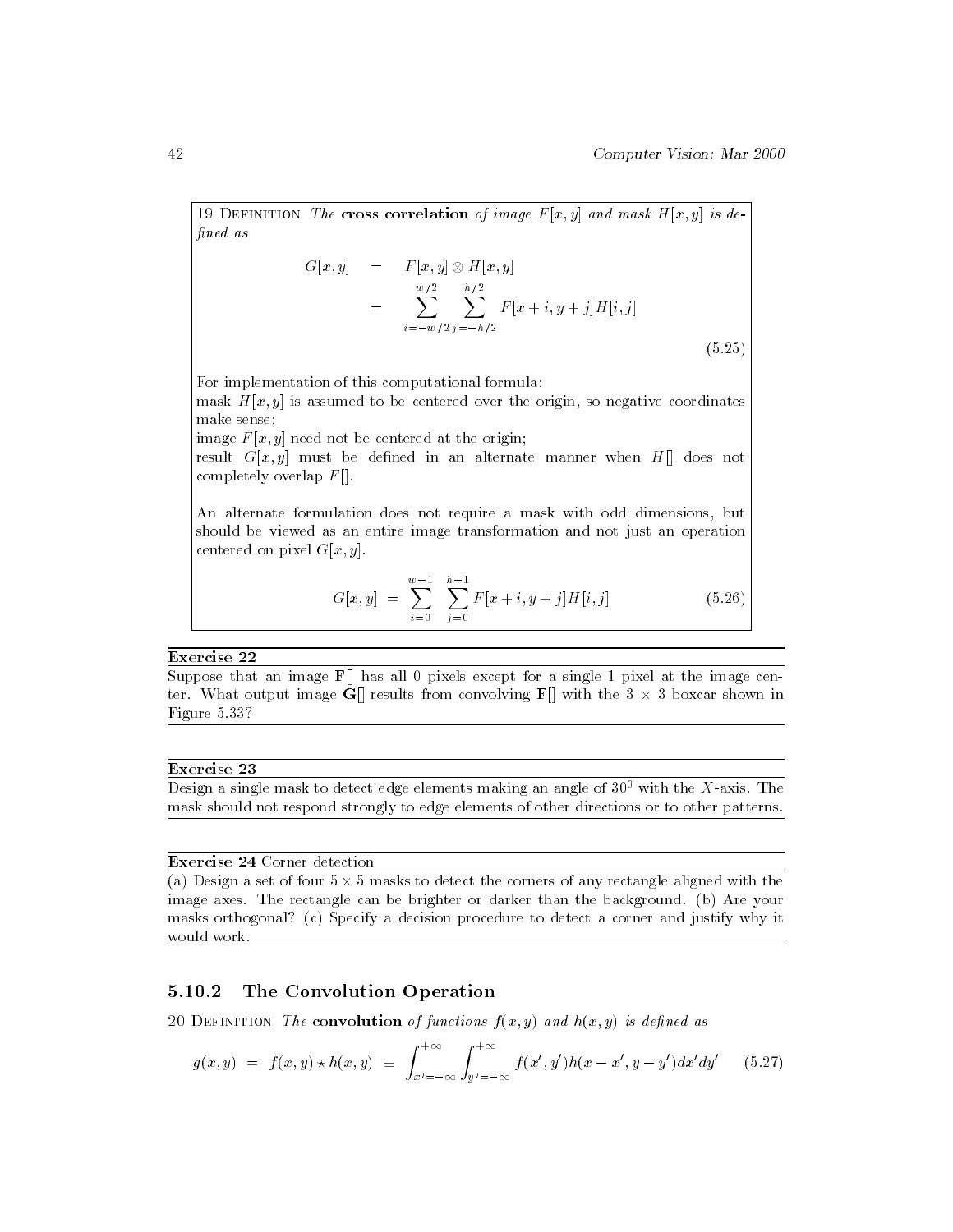

 $\mathcal{A}$  and  $\mathcal{A}$  and  $\mathcal{A}$  -  $\mathcal{A}$  -  $\mathcal{A}$  -  $\mathcal{A}$  -  $\mathcal{A}$  -  $\mathcal{A}$  -  $\mathcal{A}$  -  $\mathcal{A}$  -  $\mathcal{A}$  -  $\mathcal{A}$  -  $\mathcal{A}$  -  $\mathcal{A}$  -  $\mathcal{A}$  -  $\mathcal{A}$  -  $\mathcal{A}$  -  $\mathcal{A}$  -  $\mathcal{A}$  -  $\mathcal{A}$ dot product between every input image neighborhood and a mask (boxcar) that is a small image of equal values.

Convolution is closely related to cross correlation and is defined formally in terms of continuous picture functions in Equation 5.27. In order for the integrals to be defined and to have practical use, the 2D image functions  $f(x, y)$  and  $h(x, y)$  should have zero values outside of some finite rectangle in the  $xy$  - plane and have finite volume under their surface. For filtering, kernel function  $h(x, y)$  will often be zero outside some rectangle that is much smaller than the rectangle that supports  $f(x, y)$ . For a global analysis of the spatial frequency of f, the rectangle supporting h will include all of the support of f. More details are given in the optional section of Fourier analysis below. Figure 5.34 shows an interpretation of steps in computing the value of  $q(x)$  from the two functions being convolved in the case of 1D signals. Kernel function  $h(x)$  is first flipped about the origin and then translated to the point x at which  $q(x)$  is being computed.  $q(x)$  is then computed by integrating the products of the input function  $f(x')$  times the relocated kernel  $h(x'-x)$ ; since, that function is zero outside of the interval  $[a, b]$ , integration can be confined to this finite interval. Convolution is easily carried out with digital images by using discrete sums of products instead of the continuous integrals defined above.

Cross correlation translates the mask or kernel directly to the image point  $[x, y]$  without 
ipping it; otherwise it is the same operation used in convolution. Conceptually, it is easier not to have to think of flipping the kernel, but rather just placing it at some image location. If the kernel is symmetric so that the flipped kernel is the same as the original kernel, then the results of convolution and correlation will be identical. While this is the case for smoothing masks and other isotropic operators, many edge detection masks are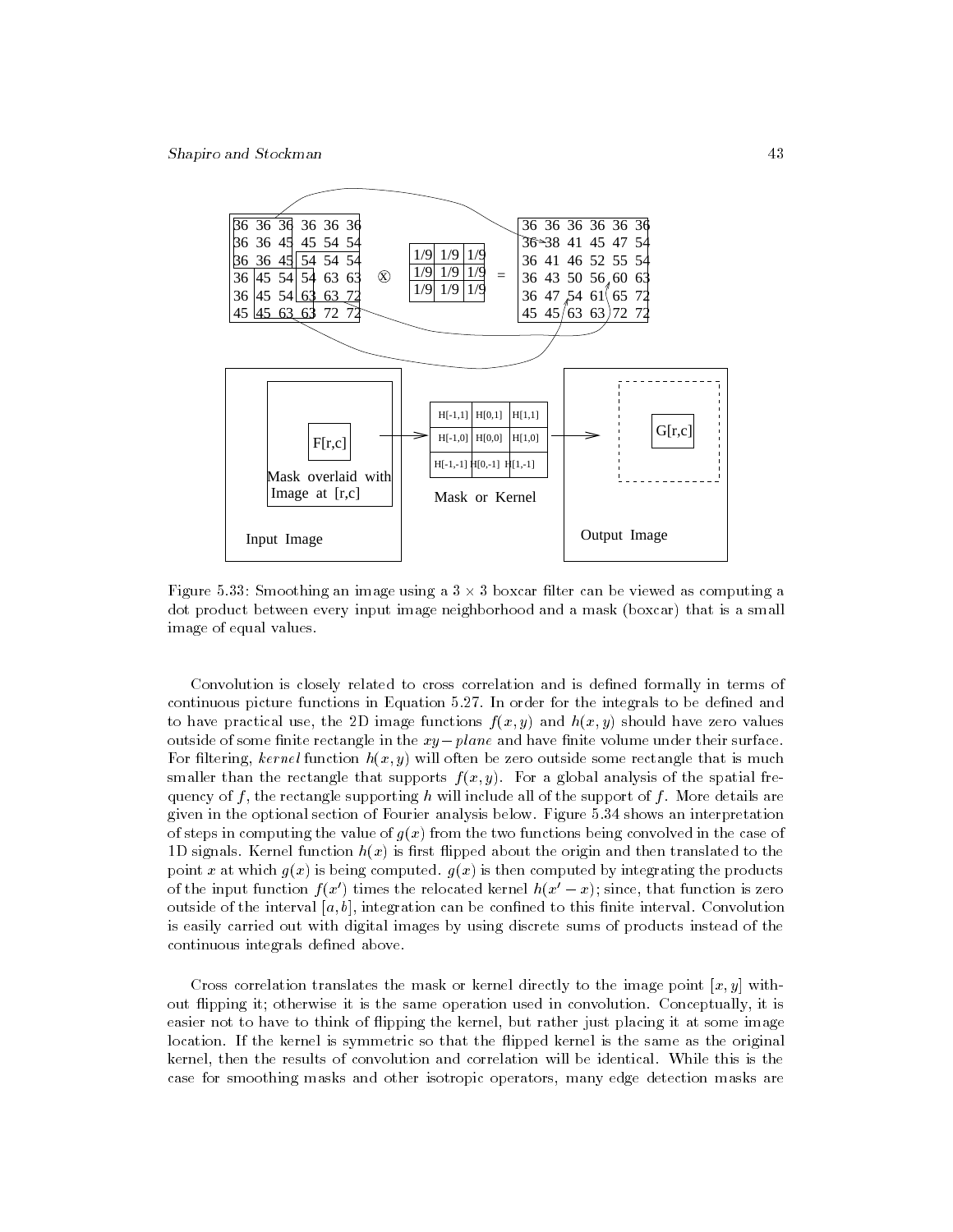### Exercise 25 Rectangle detection

Use the corner detection procedure of the previous exercise to implement a program that detects rectangles in an image. (Rectangle sides are assumed to align with the sides of the image.) The first step should detect candidate rectangle corners. A second step should extract subsets of four candidate corners that form a proper rectangle according to geometric constraints. An optional third step might further check the four corners to make sure that the intensity within the candidate rectangle is uniform and contrasting with the backgorund. What is the expected behavior of your program if it is given a noisy checkerboard image? Test your program on a noisy checkerboard, such as in Figure 5.7 and an image of a building with rectangular windows, such as in Figure 5.42.



Figure 5.34: Computing convolution  $g(x)$  of signal  $f(x)$  with kernel  $h(x)$  denoted  $g(x)$  =  $f(x) \times h(x)$ . For any domain point x, kerner *h* is impped and then translated to x, then,  $g(x)$  is computed by summing all the products of  $f(x)$  and the values of the flipped and translated h.



Figure 5.35: Computing the cross correlation  $G[x, y]$  of image  $F[x, y]$  with mask  $H[x, y]$ :  $G[x, y] = F[x, y] \otimes H[x, y]$ . To compute  $G[x, y]$ , the mask H  $[x, y]$  is centered on input image point  $F[x, y]$  to sum all the products of image values of F and the corresponding overlaid weights of H.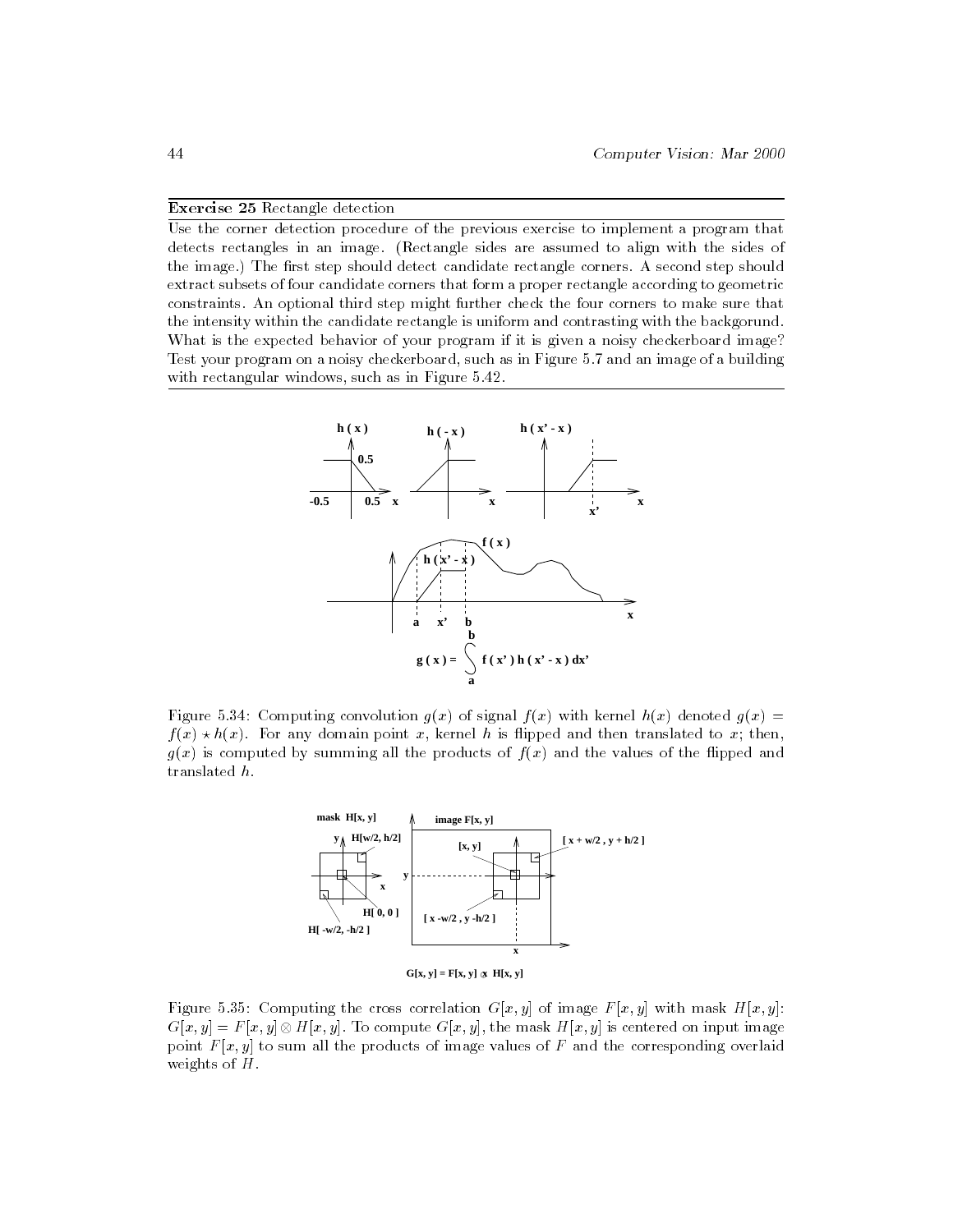| Ð      | л | h      | 5        |   | 5 |
|--------|---|--------|----------|---|---|
| b      | h | h      | b        |   | 5 |
| $10\,$ | C | 10     | $\bf{0}$ |   | 5 |
| 10     | 0 | $10\,$ | 0        | 5 | 5 |
| 10     |   | 10     | 5        |   | 5 |
| 0      |   | 5      | 5        |   | 5 |
|        |   |        |          |   |   |

| r. | n |   |  |
|----|---|---|--|
|    |   |   |  |
|    |   | ═ |  |
|    |   |   |  |
|    |   |   |  |
|    |   |   |  |

| 0 |     | $-5$  | $-5$ | - 5 |  |
|---|-----|-------|------|-----|--|
|   | - 5 | 10    | 5    | 5   |  |
|   | - 5 | 10    |      |     |  |
|   |     | $-10$ | 10   |     |  |
|   |     |       |      |     |  |

Cross correlation with a LOG mask produces zero-crossings at boundaries.

| 5 | 5 | 5  | 5  | 5  | 5  |
|---|---|----|----|----|----|
| 5 | 5 | 5  | 5  | 5  | 5  |
| 5 | 5 | 10 | 10 | 10 | 10 |
| 5 | 5 | 10 | 10 | 10 | 10 |
| 5 | 5 | 5  | 10 | 10 | 10 |
| 5 | 5 | 5  | 5  | 10 | 10 |

|  | ٠ |   |  |
|--|---|---|--|
|  |   |   |  |
|  |   | ⋍ |  |
|  | ٠ |   |  |
|  |   |   |  |
|  |   |   |  |
|  |   |   |  |

|   | .  |    |    |   |  |  |  |  |  |  |
|---|----|----|----|---|--|--|--|--|--|--|
| 0 |    |    | 0  | 0 |  |  |  |  |  |  |
| 0 | 5  | 5  | 0  | 0 |  |  |  |  |  |  |
| 0 | 10 | 10 | O  | 0 |  |  |  |  |  |  |
| 0 | 10 | 15 | 5  | 0 |  |  |  |  |  |  |
| 0 | 5  | 10 | 10 | 5 |  |  |  |  |  |  |
| 0 |    |    |    | 0 |  |  |  |  |  |  |

Cross correlation with column derivative mask detects column boundaries.

| 5 | 5 | 5      | 5  | 5  | 5  |  |
|---|---|--------|----|----|----|--|
| 5 | 5 | 5      | 5  | 5  | 5  |  |
| 5 | 5 | 10     | 10 | 10 | 10 |  |
| 5 | 5 | $10\,$ | 10 | 10 | 10 |  |
| 5 | 5 | 5      | 10 | 10 | 10 |  |
| 5 | 5 | 5      | 5  | 10 | 10 |  |

| ┷ |  |     |      | $-10$ |  |
|---|--|-----|------|-------|--|
|   |  |     | $-5$ | $-10$ |  |
|   |  | $=$ | 5    |       |  |
|   |  |     |      | 10    |  |
|   |  |     |      |       |  |

| 0 | 0   |       | O              |       |  |
|---|-----|-------|----------------|-------|--|
| O | - 5 | $-10$ | $-15$          | $-15$ |  |
| O | - 5 | $-10$ | $-15$          | $-15$ |  |
| O | 5   | 5     | $\overline{5}$ |       |  |
| O | 5   | 10    | 10             | 5     |  |
|   |     |       |                |       |  |

Cross correlation with row derivative mask detects column boundaries.

Figure 5.36: Cross correlation of an image with various masks to enhance regions boundaries: (top) second derivative operator produces a zero-crossing at boundaries; (center) column ( x ) derivative operator detects changes across columns; (right) column ( y ) derivative operator detects changes across rows.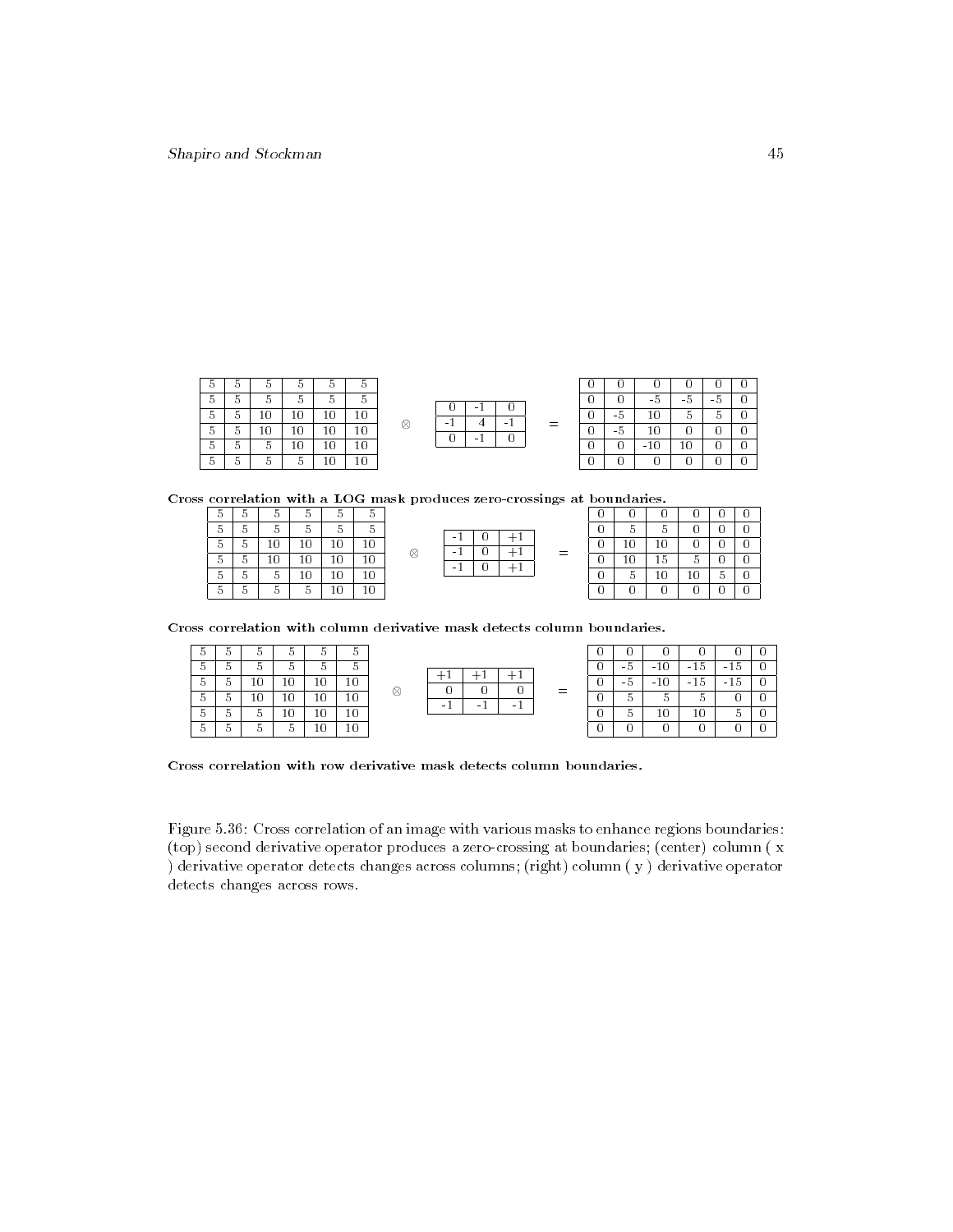asymmetric. Despite the formal difference between convolution and cross correlation, those who do image processing often loosely refer to either operation as "convolution" because of their similarity. The many masks used in this chapter, and others, have been presented assuming that they would not be flipped before being applied to an image. Normalized cross correlation will normalize by dividing  $G[x, y]$  by the magnitudes of both  $F[x, y]$  and  $H[x, y]$ so that the result can be interpreted as a result of matching the structure of  $F$  with the structure of <sup>H</sup> that is independent of scale factors, as has been discussed in previous sections.



which has  $F[x_0, y_0] = 1$  and all other pixels 0?

### Exercise 28

Suppose that function  $h(x)$  takes value 1 for  $-1/2 \le x \le 1/2$  and is zero elsewhere, and suppose that function  $f(x)$  takes value 1 for  $10 \le x \le 20$  and zero elsewhere. (a) Sketch the two functions f and h. (b) Compute and sketch the function  $g(x) = f(x) * h(x)$ . (c) Compute and sketch the function  $q(x) = h(x) \star h(x)$ .

### 5.10.3 Possible parallel implementations

One can see from the definition of convolution, that  $g(x_1, y_1)$  can be computed independently of  $g(x_2, y_2)$ ; in fact, all the integrations can be done at the same time in parallel. Also, each integration computing an individual value  $g(x, y)$  can form all of the products simultaneously, enabling a highly parallel system. Various computer architectures can be envisioned to perform all or some operations in parallel.

# 5.11 \*Analysis of spatial frequency using sinusoids

Fourier analysis is very important in signal processing; its theory and practice fills many books. We give only a brief snapshot here, building on the notions of a vector space already introduced.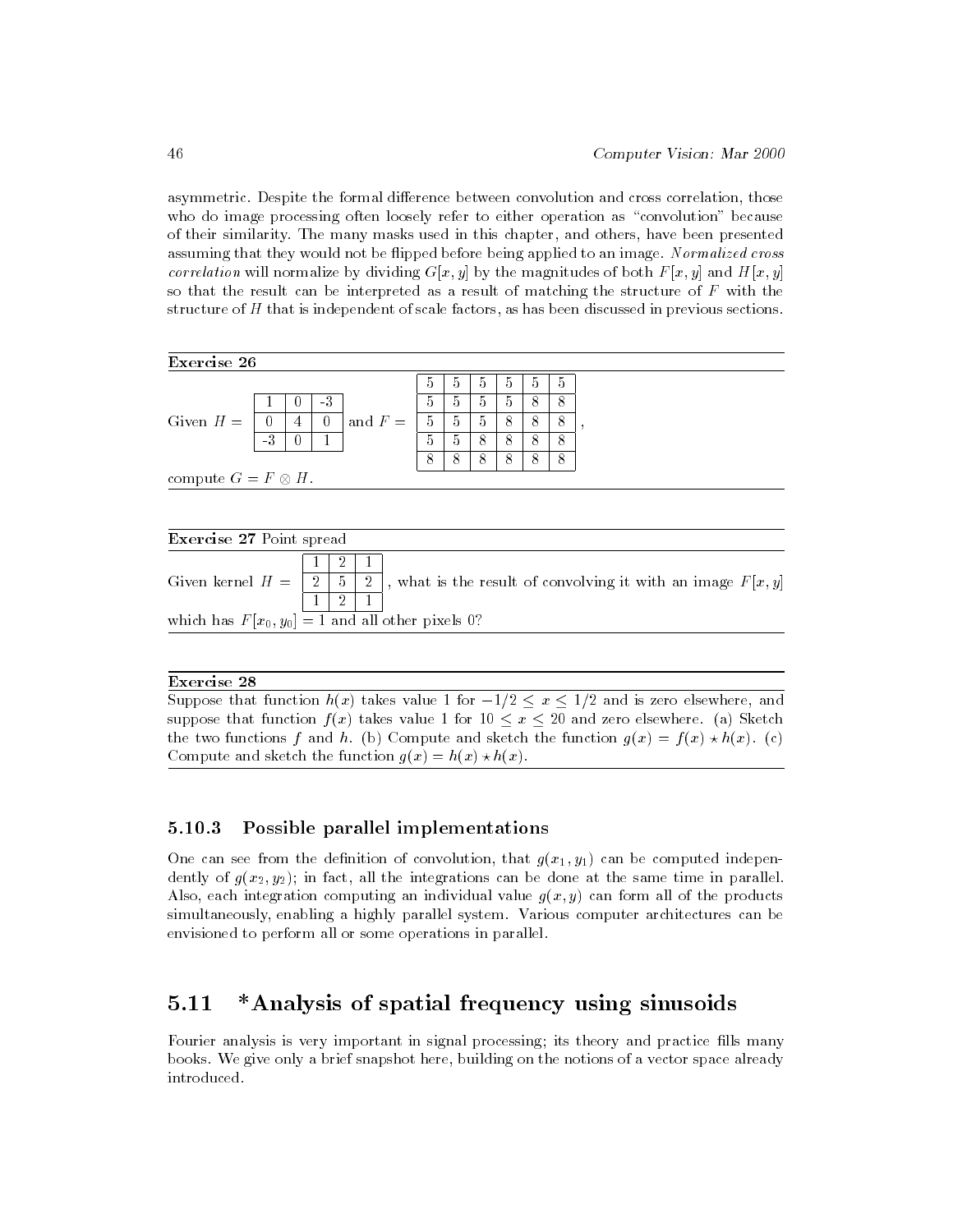### Exercise 29

The *pointilist* school of painters created their paintings by dabbing their paintbrush perpendicularly on the canvas and creating one dab/point of color at a time. Each dab is similar to a single pixel in a digital image. The human viewer of the artwork would stand back and a smooth picture would be perceived. Implement a program to do pointilist art. The program should present a palette of colors and some other options, such as choosing paintbrush size or whether '+' or 'XOR' would be used for dabbing, etc. When your program is working, create a painting of a starry night. Your program should work with an external file representing the painting in progress so that a user could save the session for later continuation.

### Exercise 30

Implement a program to convolve a mask with an image. The program should read both the image and mask from input files in the same format. Perhaps you can test it on the artwork produced by the program from the previous exercise.

### Exercise 31

Suppose in the search for extra terrestrial intelligence (SETI) deep space is scanned with the hope that interesting signals would be found. Suppose signal S is a concatenation of the first 100 prime numbers in binary form and that  **is some received signal that is much** longer than  $S$ . Assume that  $R$  has noise and has real valued coordinates. To find if  $S$  is embedded in R, would cross correlation or normalized cross correlation work? Why?



Figure 5.37: (Top row) Three sinusoids,  $100cos(2\pi \frac{1}{512})$ ,  $30cos(2\pi \frac{1}{512})$  and  $20cos(2\pi \frac{1}{512})$ ; (bottom row left) sum of all three and (bottom row right) sum of rst two.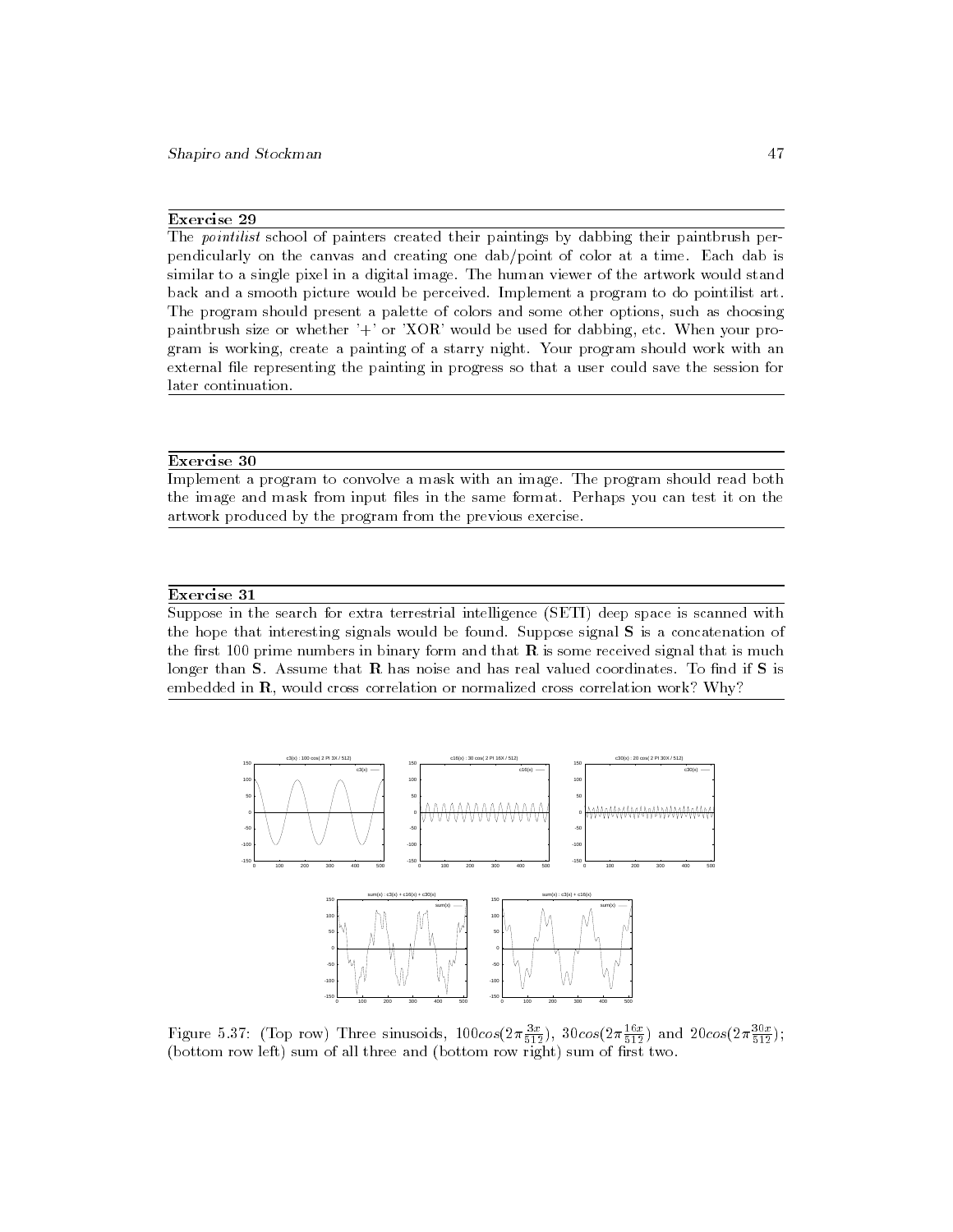

Figure 5.38: Different sinusoidal picture functions in the spatial domain  $[x, y]$ : The top left image was generated by the formula  $100\cos(2\pi(16x/512)) + 100$  and has 16 cycles along the x-axis. The bottom right image was generated by the formula  $100cos(2\pi(12y/512)) + 100$ and has 12 cycles along the y-axis. The bottom left image was generated by the formula  $100\cos(2\pi(16x/512 + 12y/512)) + 100$ : note how the waves of the bottom left image align with those of the top left and bottom right. The Fourier power spectrum is shown at the top right.

The mathematician Fourier imagined the surface of the sea as a sum of sine waves. Large waves caused by the tide or ships had long wavelengths (low frequency), while smaller waves caused by the wind or dropped objects, etc. had short wavelengths (high frequency). The top row of Figure 5.37 shows three pure waves of 3, 16, and 30 cycles across a 1D space of <sup>x</sup> 2 [0; 512]: in the bottom row are two functions, one which sums all three waves and one which sums only the first two. Similar sets of waves can be used to create 2D picture functions or even 3D density functions.

The Fourier theory in analysis shows how most real surfaces or real functions can be represented in terms of a basis of sinusoids. The energy along the basis vectors can be interpreted in terms of the structure of the represented surface (function). This is most useful when the surface has repetitive patterns across large regions of the surface; such as do city blocks of an aerial image of an urban area, waves on a large body of water, or the texture of a large forest or farm field. The idea is to expand the entire image, or various windows of it, using a Fourier basis and then filter the image or make decisions about it based on the image energy along various basis vectors. For example, high frequency noise can be removed by subtracting from the image all the components along high frequency sine/cosine waves. Equivalently, we can reconstruct our spatial image by adding up only the low frequency waves and ignoring the high frequency waves.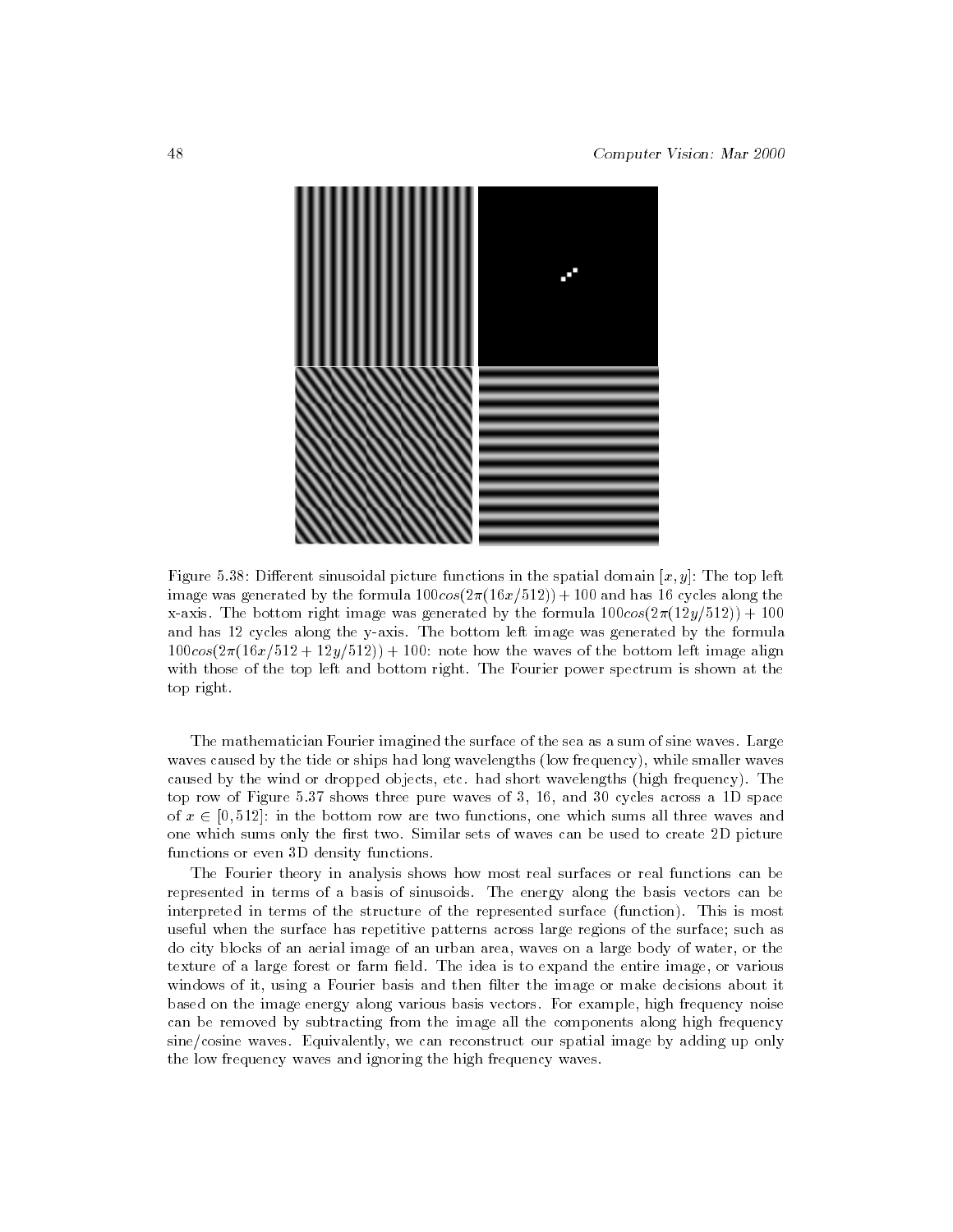

Figure 5.39: A picture function formed by the sum  $I[x, y] = 100E_i + 30E_j + 10E_k$  where  $E_i$  is as in the bottom right of Figure 5.38,  $E_j$  is as in the top left, and  $E_k$  is as in the bottom left. (Perhaps it models an orchard or foam padding?)

### 5.11.1 A Fourier Basis

For an intuitive introduction, let us assume an orthonormal set of sinusoidal basis images (or picture functions)  $E_k \approx E_{u,v}(x, y)$ . Presently, k and u, v are integers which define a finite set of basis vectors. It will soon become clear how parameters  $u, v$  determine the basis vectors, but right now, we'll use the single index <sup>k</sup> to keep our focus on the funda mental concept. The bottom row of Figure 5.37 shows two signals formed by summing three or two of the pure cosine waves shown in the top row of the figure. More complex functions can be created by using more pure cosine waves. Figure 5.39 shows the result of summing scaled versions of the three "pure" waves in Figure 5.38 to create a new picture function. By using the Fourier basis functions  $E_k$ , any picture function can be represented as  $I[x, y] = \sum_{k=0}^{N-1} a_k E_k[x, y]$ . As in previous sections,  $a_k$  is a measure of the similarity between  $I[x, y]$  and  $E_k[x, y]$  and the energy of image  $I[x, y]$  along that particular component wave. Useful image processing operations can be done by operating on the values of  $a_k$ rather than on the individual intensities  $I[x, y]$ . Three major operations are described below.

### Important image processing operations using the Fourier basis:

- 1. The Fourier basis can be used to remove high frequency noise from the image or signal. The signal f is represented as  $\sum_k a_k E_k$ . The values of  $a_k$  for the high frequency sinusoids  $E_k$  are set to zero and a new signal  $f$  is computed by summing the remaining basis functions with  $a_k \neq 0$ .
- 2. The Fourier basis can be used to extract texture features that can be used to classify the type of object in an image region. After representing the image, or image region, in the Fourier basis, various  $a_k$  can be used to compute features to be used for the classification decision. Regions of waves on water or crops organized by rows are amenable to such a process. The  $a_k$  are useful for determining both the frequency and direction of textured regions.
- 3. The Fourier basis can also be used for image compression. A sender can send a subset of the  $a_k$  and a receiver can reconstruct the approximate picture by summing the known sinusoidal components. All of the  $a_k$  can be transmitted, if needed, in either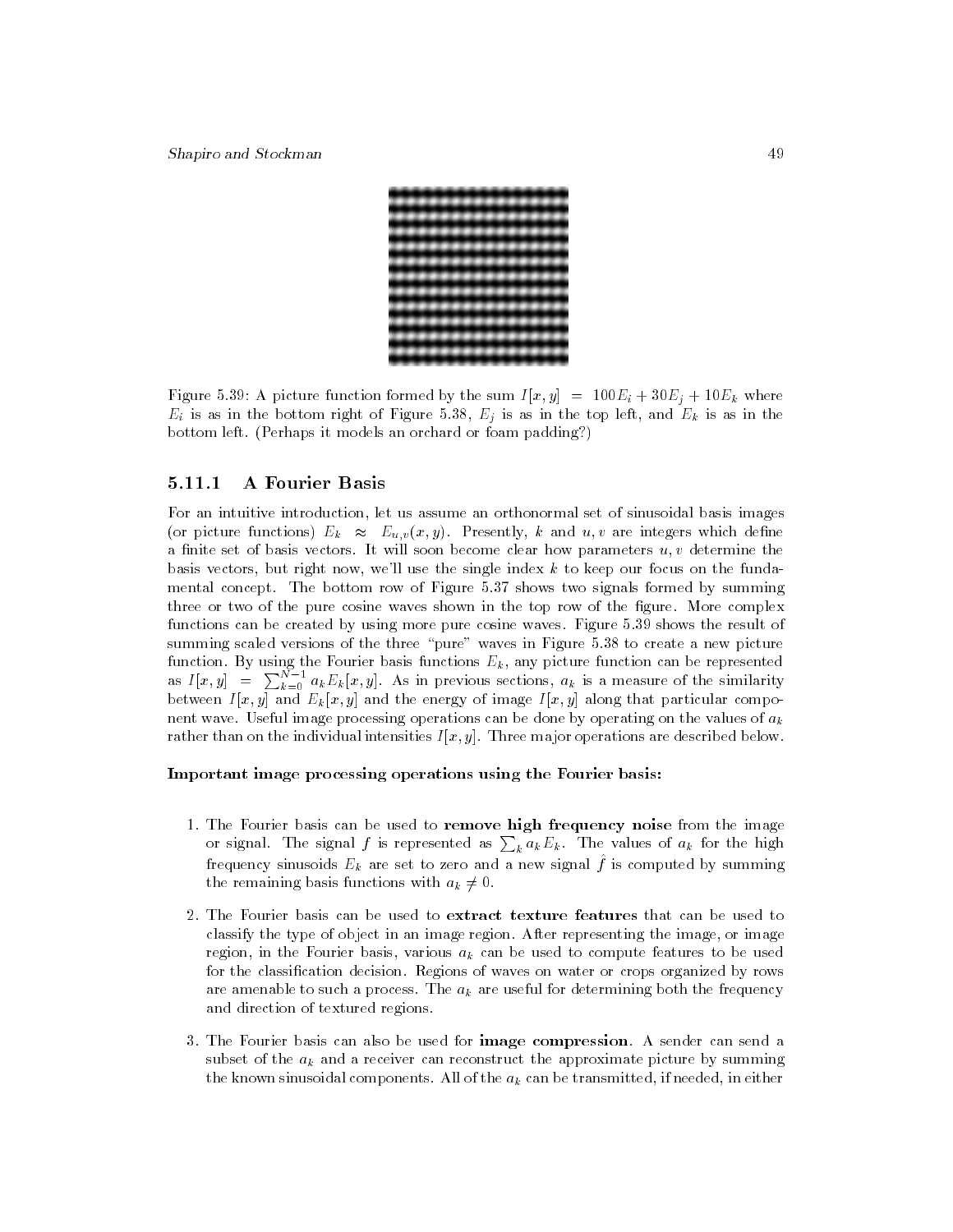order of energy, or in order of frequency: the receiver can terminate the transmission at any time based on the content received up to that point.

Our goal here is to produce a useful basis of picture functions and an understanding of how to use it in practice. Some important mathematical background using continuous functions is needed. For this development, lets assume that the origin of our coordinate system is at the center of our picture function, which is defined for a square region of the  $xy$ -plane. When we proceed to a digital version, the picture will be represented by digital image  $I(x, y)$  with  $N^{\pm}$  samples. First, we establish a set of sinusoids of different frequency as an orthogonal basis for continuous signals  $f$ . If  $m, n$  are any two different integers, then the two cosine waves with these frequency parameters are orthogonal over the interval  $[-\pi, \pi]$ . The reader should work through the following exercises to verify that the function set  $\{1, \sin(mx), \cos(nx), \ldots\}$  is an orthogonal set of functions on  $[-\pi, \pi]$ . The orthogonality of the cosine waves follows from Equation 5.28, since  $sin(k\pi) = 0$  for all integers k.

$$
\int_{-\pi}^{\pi} \cos(m\theta)\cos(n\theta)d\theta = \frac{\sin(m-n)\pi}{2(m-n)} + \frac{\sin(m+n)(-\pi)}{2(m+n)}
$$
  
= 0 for  $m^2 \neq n^2$  (5.28)

N symmetrically spaced samples of these cosine functions will create a set of vectors that will be orthogonal in the sense defined previously by the dot product.

### Exercise 32

Consider the set of all continuous functions f defined on the interval  $x \in [x_1, x_2]$ . Show that this set of functions  $f, g, h, \ldots$ , together with scalars  $a, b, c, \ldots$  forms a vector space by arguing that the following properties hold.

$$
f \oplus g = g \oplus f \qquad (f \oplus g) \oplus h = f \oplus (g \oplus h)
$$
  

$$
c(f \oplus g) = cf \oplus cg \qquad (a+b)f = af \oplus bf
$$
  

$$
(ab)f = a(bf) \qquad 1f = f
$$
  

$$
0f = 0
$$

#### 5.11.2 2D Picture Functions

21 DEFINITION The complex valued picture function

$$
E_{u,v}(x,y) \equiv e^{-j 2\pi(ux+vy)} = cos(2\pi(ux+vy)) - jsin(2\pi(ux+vy))
$$
 (5.30)

where u and v are spatial frequency parameters as shown in Figure 5.38 and  $j = \sqrt{-1}$ .

Using a complex value is a convenience that allows us to separately account for both a cosine and sine wave of the same frequency: the sine wave has the same structure as the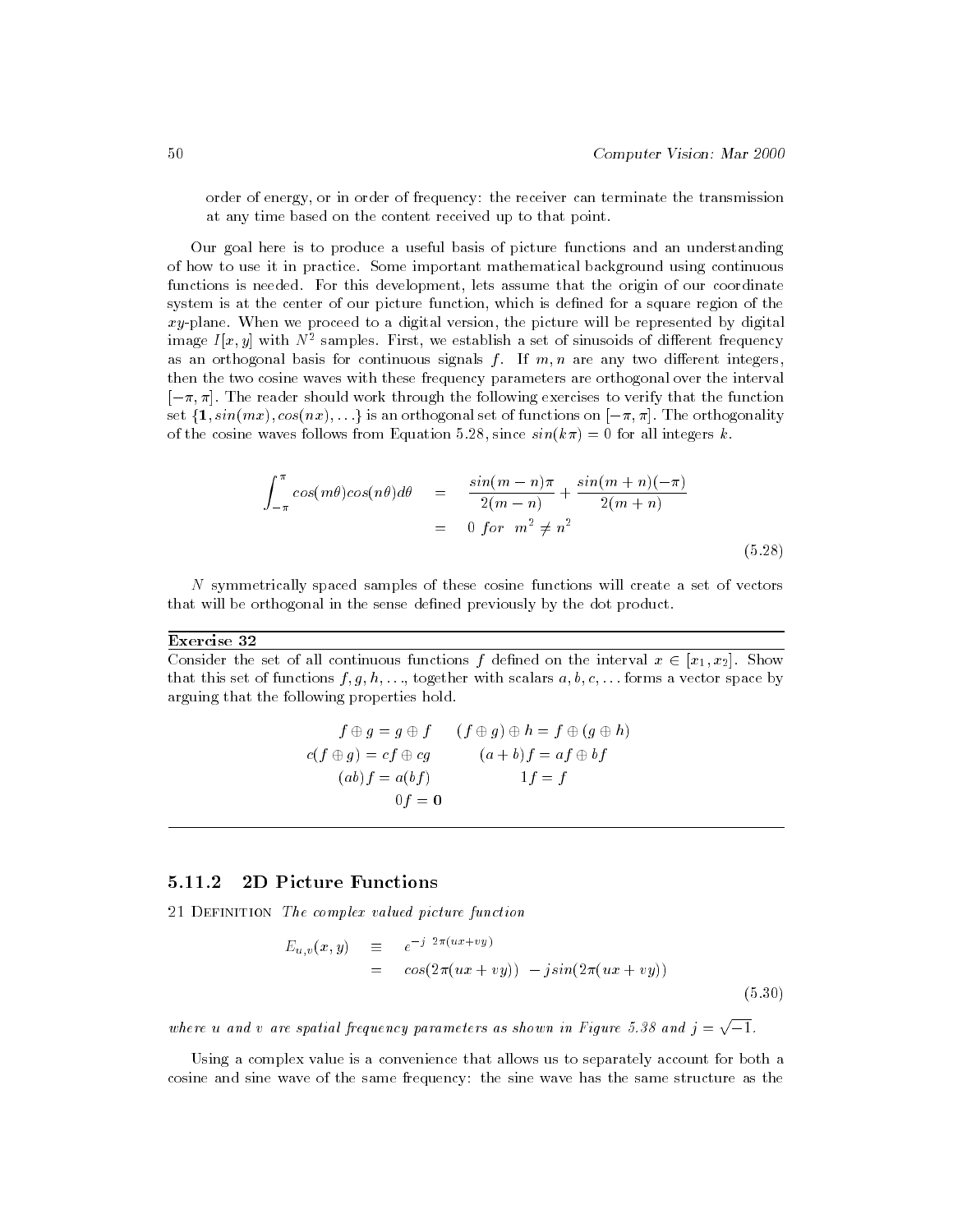### Exercise 33

For the space of continuous functions of  $x \in [x_1, x_2]$ , as in the exercise above, define a dot product and corresponding norm as follows.

$$
f \circ g = \int_{a}^{b} f(x)g(x)dx \quad ; \quad ||f|| = \sqrt{f \circ f} \tag{5.29}
$$

Argue why the following four properties of a dot product hold.

$$
(f \oplus g) \circ h = (f \circ g) + (g \circ h)
$$
  

$$
f \circ f \ge 0
$$
  

$$
f \circ f = 0 \Longleftrightarrow f = 0
$$
  

$$
f \circ g = g \circ f
$$
  

$$
(cf) \circ g = c(f \circ g)
$$

Exercise 34 Odd and even functions

A function is an even function iff  $f(-x) = f(x)$  and a function is an odd function if  $f(-x) = f(x)$  $-f(x)$ . (a) Show that  $cos(mx)$  is an even function and that  $sin(nx)$  is an odd function, where  $m,n$  are nonzero integers. (b) Let  $f$  and  $g$  be odd and even continuous functions on  $[-L, L]$ , respectively. Argue that  $\int_{-L}^{L} f(x)g(x)dx = 0$ .

### Exercise 35

Using the definition of the dot product given in Exercise 33 above, show that the set of sinusoidal functions  $f_k$  defined below are orthogonal on the interval  $[-\pi, \pi]$ .  $f_0(x) = 1$ ;  $f_1(x) = \sin(x)$ ;  $f_2(x) = \cos(x)$ ;  $f_3(x) = \sin(2x)$ ;  $f_4(x) = \cos(2x)$ ;  $f_5(x) =$  $sin(3x); f_6(x) = cos(3x); ...$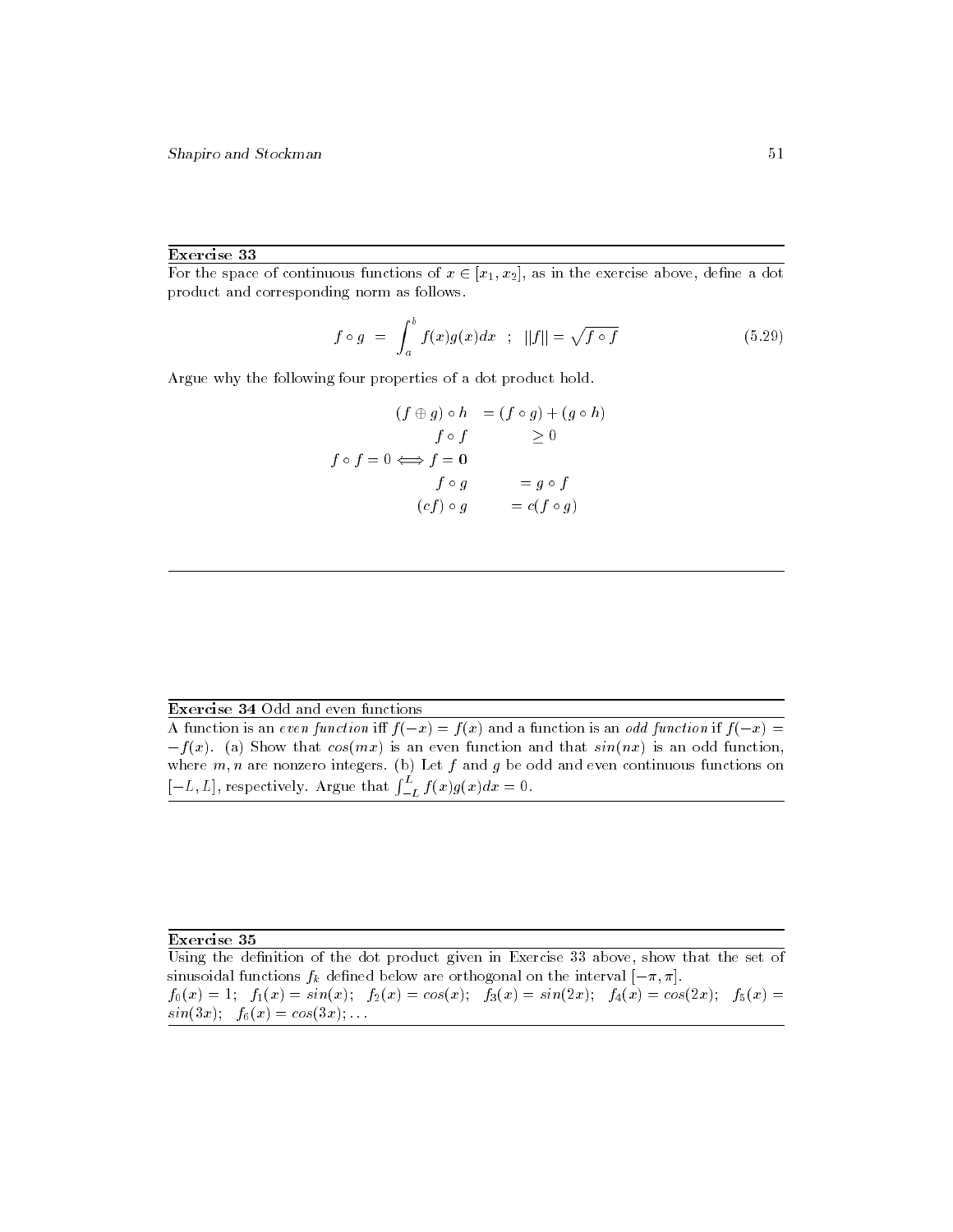cosine wave but is 1/4 wavelength out of phase with the cosine wave. When one of these basis functions correlates highly with a picture function, it means that the picture function has high energy in frequency u, v. The Fourier transform, converts a picture function into an array of these correlations. We start with the integral form and then give the discrete summation for digital images below.

22 DEFINITION The 2D Fourier Transform transforms a spatial function  $f(x, y)$  into the u; v frequency domain.

$$
F(u, v) \equiv \int_{-\infty}^{\infty} \int_{-\infty}^{\infty} f(x, y) E_{u, v}(x, y) dx dy
$$
  

$$
= \int_{-\infty}^{\infty} \int_{-\infty}^{\infty} f(x, y) e^{-j 2\pi (ux + vy)} dx dy
$$
(5.31)

The function  $f$  must be well-behaved; specifically, picture functions have the following properties which make the above formula well-defined.

 $\int_{-\infty}^{\infty}\int_{-\infty}^{\infty}\mid f(x,y)\mid dx dy$  is finite; moreover,  $f(x,y)=0$  outside of some rectangle R so the infinite limits in the formula can be replaced by the limits of  $R$ . Also,  $f$  has a finite number of extrema and no infinite discontinuities in  $R$ .

### Exercise 36

What is the special meaning of  $F(0,0)$ , where  $F(u, v)$  is the Fourier transform of picture function  $f(x, y)$ ?

Often, we want to work with the *power spectrum*, which combines energy from sine and cosine waves of the same frequency components  $u, v$ . A power spectrum is shown at the top right of Figure 5.38.

### 23 DEFINITION The Fourier power spectrum is computed as

$$
P(u, v) \equiv (Real(F(u, v))^{2} + Imaginary(F(u, v))^{2})^{1/2}
$$
 (5.32)

Figure 5.40 shows how the actual wavelength of a 2D sinusoid relates to the wavelengths projected along each axis.  $u$  is the frequency along the X-axis in cycles per unit length and  $1/u$  is the wavelength. v is the frequency along the Y-axis and  $1/v$  is the wavelength.  $\lambda$  is the wavelength of the sinusoid along its natural axis, or direction of travel. By computing the area of the triangle shown at the right in Figure 5.40 in two different ways, we obtain the following formula which will help us interpret what the power spectrum tells us about the frequency content of the original image.

$$
\lambda \sqrt{(1/u)^2 + (1/v)^2} = (1/u)(1/v) \n\lambda = \frac{1}{\sqrt{u^2 + v^2}}
$$
\n(5.33)

Let's assume that the both the width and height of our picture have length 1. In Figure 5.38 there are  $u = 16$  cycles across the width of the picture, so the wavelength is  $1/u = 1/16$ . Similarly, we have  $1/v = 1/12$ . Applying the formula in Equation 5.33, we obtain  $\lambda = 1/20$ . By counting the number of waves in Figure 5.38 at the bottom left, we see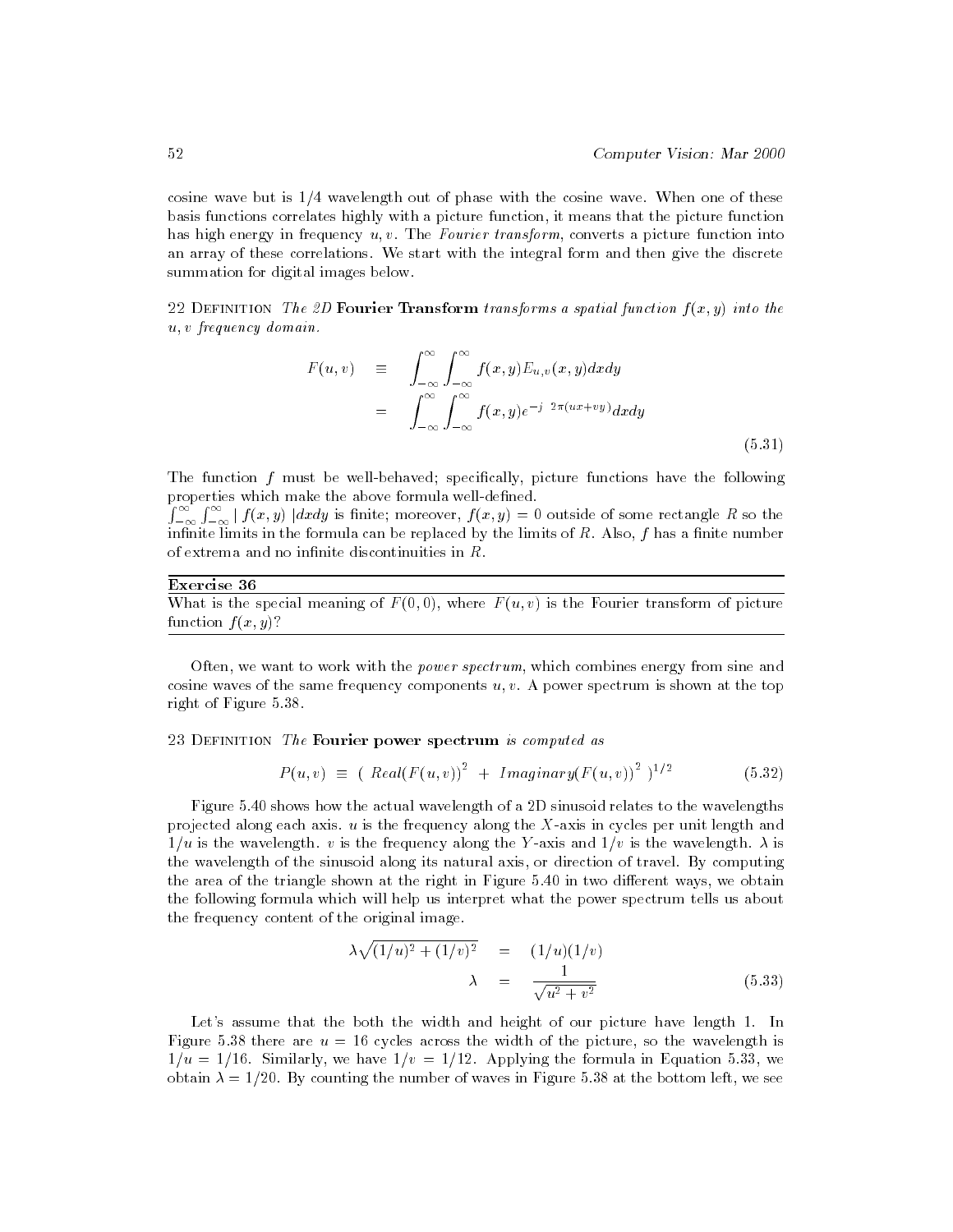

Figure 5.40: Relationships among the wavelengths  $1/u_0$  and  $1/v_0$  of a sinusoid intercepted by the X and Y axes and the wavelength  $\lambda$  of the 2D wave.



Figure 5.41: (Top row) three sinusoidal waves and (bottom row) their principle response in the power spectrum.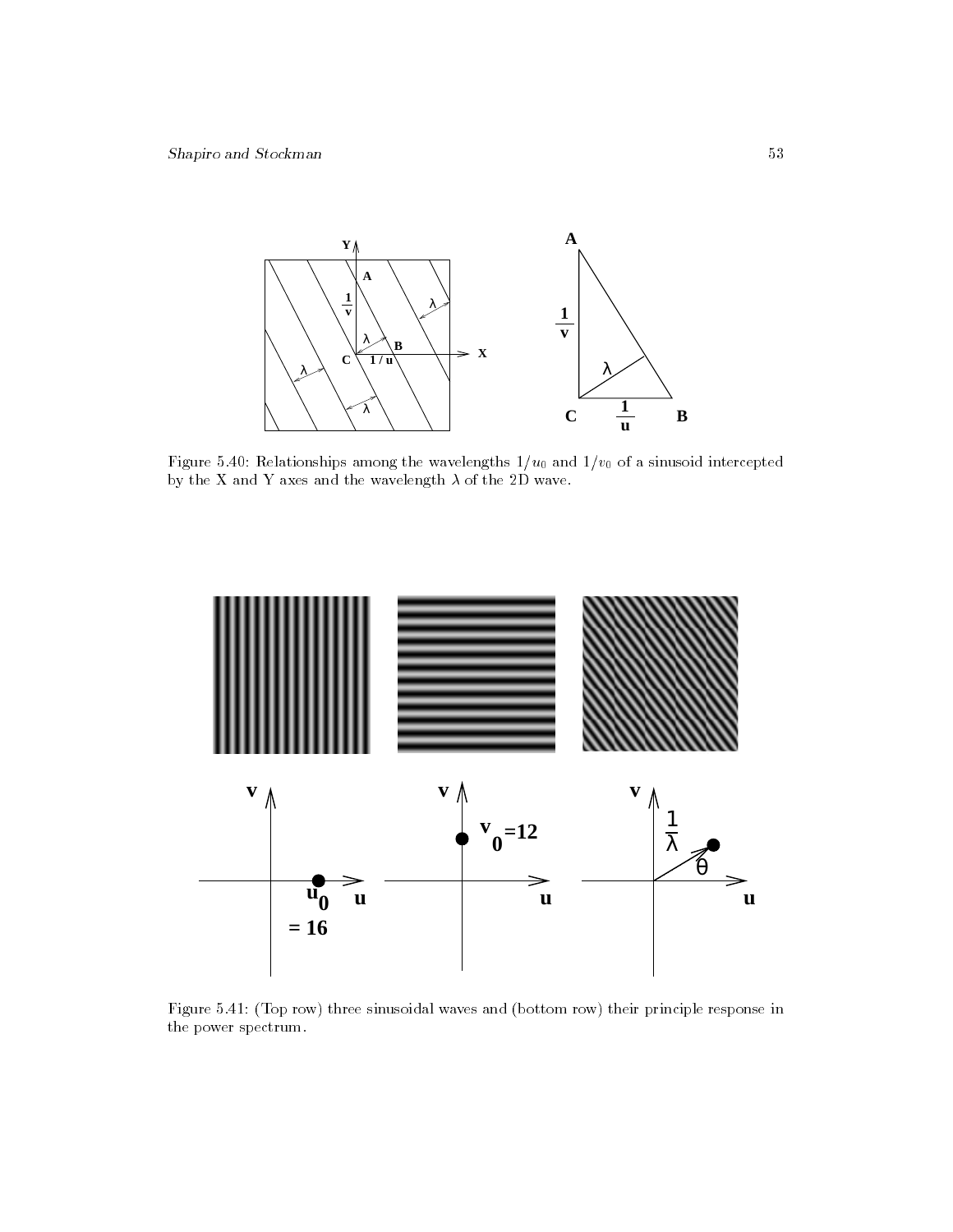

Figure 5.42: Four images (above) and their power spectrums (below). The power spectrum of the brick texture shows energy in many sinusoids of many frequencies, but the dominant direction is perpendicular to the  $6$  dark seams running about 45 degrees with the X-axis. There is noticable energy at  $0$  degrees with the  $X$  axis, due to the several short vertical seams. The power spectrum of the building shows high frequency energy in waves along the X-direction and the <sup>Y</sup> -direction. The third image is an aerial image of an orchard: the power spectrum shows the rows and columns of the orchard and also the \diagnonal rows". The far right image, taken from a phone book, shows high frequency power at about  $60^{\circ}$  with the X-axis, which represents the texture in the lines of text. Energy is spread more broadly in the perpendicular direction also in order to model the characters and their spacing.

27 waves across the 1.4 unit diagonal, yielding the expected frequency  $27/1.4 \approx 20$  along the actual direction of the 2D wave.

Figure 5.41 shows the principle response in the power spectrum of the three sinusoidal picture functions originally shown in Figure 5.38. The power spectrum at the top right of Figure 5.38 actually shows heavy responses at three points, not just one. First of all, note that  $F(0,0)$  is just the total energy in  $f(x, y)$ ; since each sinusoid of Figure 5.38 has mean of 100 and not 0, they have signicant average energy at zero frequency. Secondly, it is evident from the defintion that  $P(-u, -v) = P(u, v)$ , so the power spectrum is symmetric about the origin  $u = 0, v = 0$ . Figure 5.42 shows the power spectrums of four real images.

The power spectrum need not be interpreted as an image, but rather as a 2D display of the power in the original image versus the frequency parameters  $u$  and  $v$ . In fact, a transform can be computed via optics, and thus it can be realized as a physical image. In Chapter 2, there was brief mention of a sensor array partitioned into sectors and rings (refer back to the "ROSA" configuration in the relevant figure from Chapter 2). Since the power spectrum is symmetrical about the  $x$ -axis, as shown in Figure 5.42, the sectors can be used to sample directional power, while the rings sample frequency bands without regard to direction. Such sampling can also be done in software. In any case, if  $n_r$  rings and  $n_s$ sectors are sampled, one obtains  $n_r + n_s$  features that may be useful for classification of the image neighborhood from which they were obtained.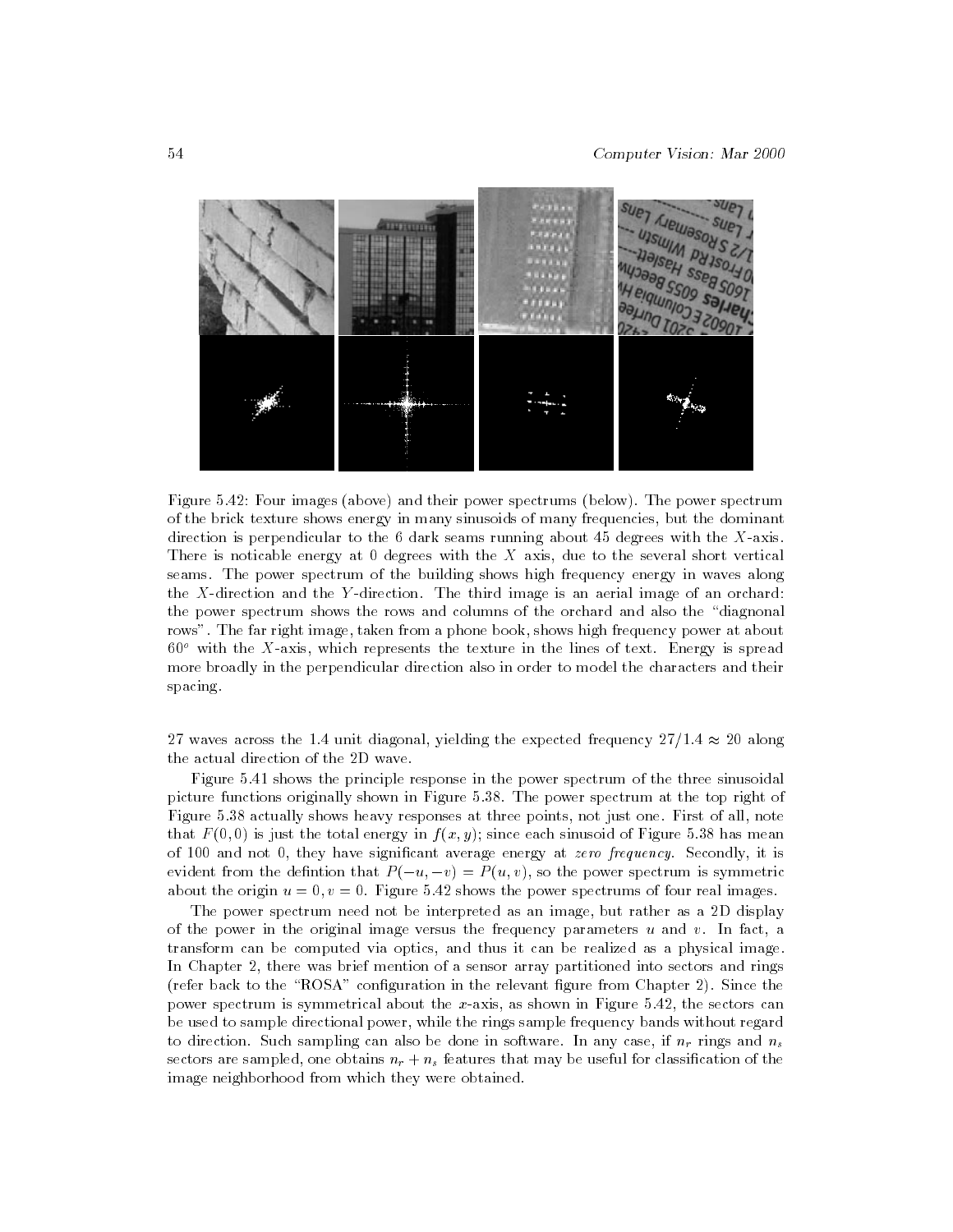Shapiro and Stockman 55

### 5.11.3 Discrete Fourier Transform

The discrete Fourier transform, or DFT, which is immediately applicable to digital images is demiculing in Equation 5.34. We already throw that a basis for the set of  $\alpha$  in  $\alpha$  -  $\alpha$ real intensity values must have  $N^2$  basis vectors. Each of these is determined by a pair of frequency parameters  $u, v$  which range from 0 to  $N - 1$  as used in the formulas below.

24 DEFINITION The Discrete Fourier Transform (DFT) transforms an image of  $N \times$ Iv spatial samples  $I[x,y]$  theo an IV  $\wedge$  IV array  $I$   $[u,v]$  of coefficents used in its frequency reresentation.

$$
F[u, v] \equiv \frac{1}{N} \sum_{x=0}^{N-1} \sum_{y=0}^{N-1} I[x, y] e^{\frac{-2\pi}{N} j(xu + yv)} \tag{5.34}
$$

To compute the single frequency domain element ("pixel")  $F [u, v]$ , we just compute the dot product between the entire image  $I[x, y]$  and a "mask"  $E_{u, v}[x, y]$ , which is usually not actually created, but computed implicitly in terms of  $u, v$  and the cos and sin functions as needed. We also define an inverse transform to transform a frequency domain representation  $F$  [u, v] into a spatial image  $I[x, y]$ . Although it is useful to display the transform F as a 2D image, it might be less confusing to insist that it is NOT really an image. We have used the formal term frequency representation instead.

 $\sim$  Definition The Inverse Discrete Fourier Transform (IDFT) transforms while  $N$  frequency representation  $F$   $[a, v]$  into an  $N \times N$  image  $F[x, y]$  of spatial samples.

$$
I[x, y] \equiv \frac{1}{N} \sum_{u=0}^{N-1} \sum_{v=0}^{N-1} F[u, v] e^{\frac{+2\pi}{N} (ux + vy)}
$$
(5.35)

If  $F[x, y]$  was computed by "forward" transforming  $I[x, y]$  in the first place, we want the inverse transform to return to that original image. This property does hold for the pair of definitions given above: proof is left to the guided exercises below. We first focus the discussion on the practical use of the **DFT** & **IDFT**. For storage or communication of an image, it might be useful to transform it into its frequency representation; the input image can be recovered by using the inverse transform. In image processing, it is common to perform some enhancement operation on the frequency representation before transforming back to recover the spatial image. For example, high frequencies can be reduced or even removed by reducing, or zeroing, the elements of  $F[u, v]$  that represent high frequency waves. The convolution theorem below gives an elegant theoretical interpretation of this intuitive process.

Exercise 37 Some basics about complex numbers

Use the definition  $e^z = \cos \omega + j \sin \omega$ . (a) Show that  $(e^z)^{-1} = \cos(n\omega) + j \sin(n\omega)$ . (b) Show that  $x = e^{j\pi x}$  is a solution to the equation  $x^N - 1 = 0$  for  $k = 0, 1, \ldots, N - 1$ . (c) Let  $x_0 = 1 = e^{\int \frac{x}{N}} \dots x_k = e^{\int \frac{x}{N}}$  be the N roots of the equation  $x^N - 1 = 0$ . Show that  $x_1 + x_2 + x_3 + \ldots + x_{N-1} = 0$ .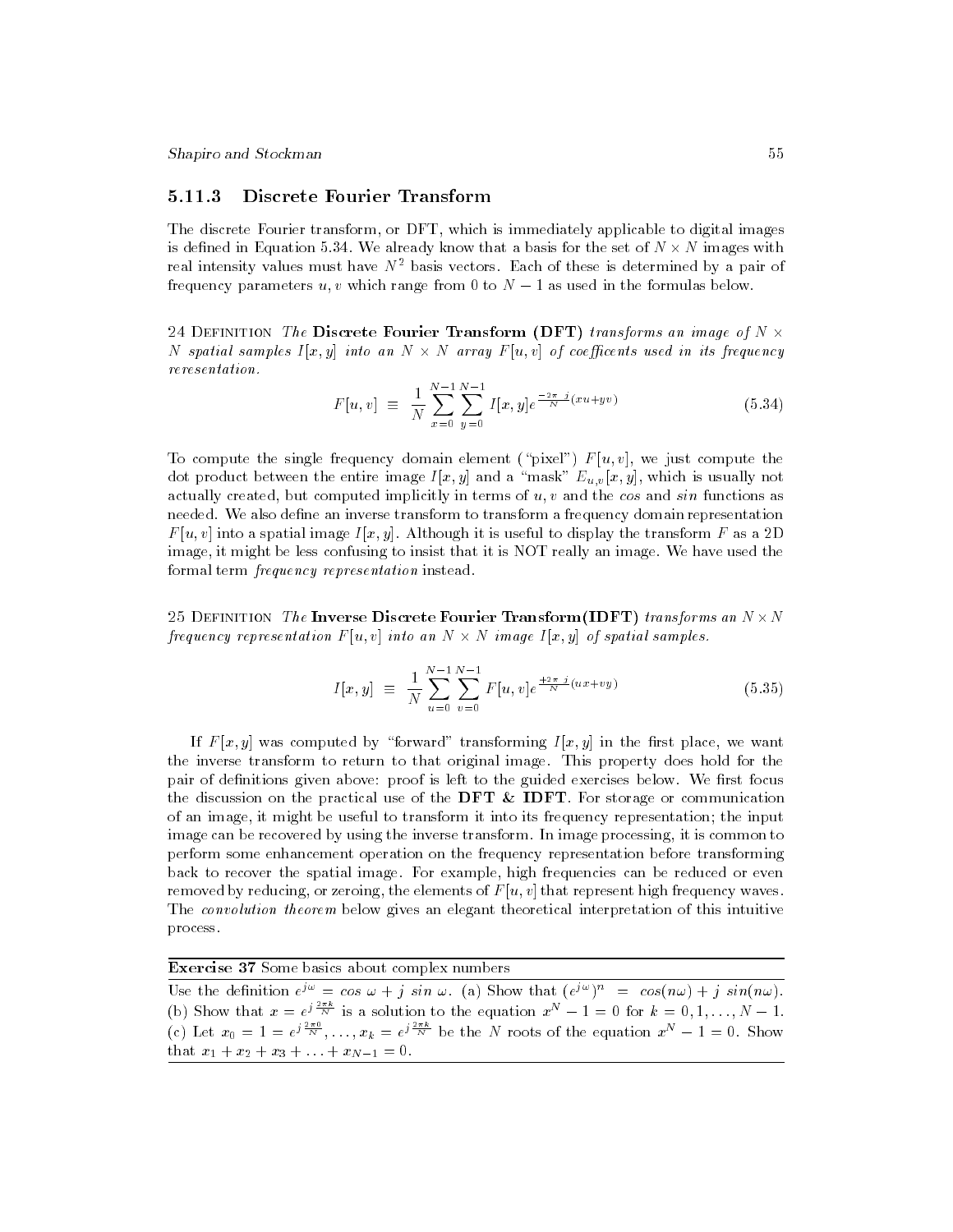### Exercise 38 Proof of invertability of DFT/IDFT transforms

We want to prove that substituting the  $F[u, v]$  from Equation 5.34 into Equation 5.35 returns the exact original value  $I[x, y]$ . Consider the following summation, where  $x, y, s, t$  are integer parameters in the range  $[0, N - 1]$  as used in the transform definitions:

$$
G(x, y, s, t) = \sum_{u=0}^{N-1} \sum_{v=0}^{N-1} e^{\frac{j \cdot 2\pi}{N}((x-s)u + (y-t)v)}.
$$

(a) Show that if  $s = x$  and  $t = y$ , then  $G(x, y, s, t) = \sum_{u=0}^{N-1} \sum_{v=0}^{N-1} 1 = N^2$ . (b) Show that if  $s \neq x$  or  $t \neq y$  then  $G(x, y, s, t) = 0$ .

(c) Now show the major result that the inverse transform applied to the transform returns the original image.



Figure 5.43: Bandpass filtering can be performed by a Fourier transformation into the frequency domain  $(F[u, v])$  followed by multiplication  $(*)$  by a bandpass filter. The multiplication can set the "coefficients"  $u, v$  of various frequencies to zero, as shown in the top row. This modied frequency representation is then inverse transformed to obtain the modified spatial linage **1** [**x**, **y**].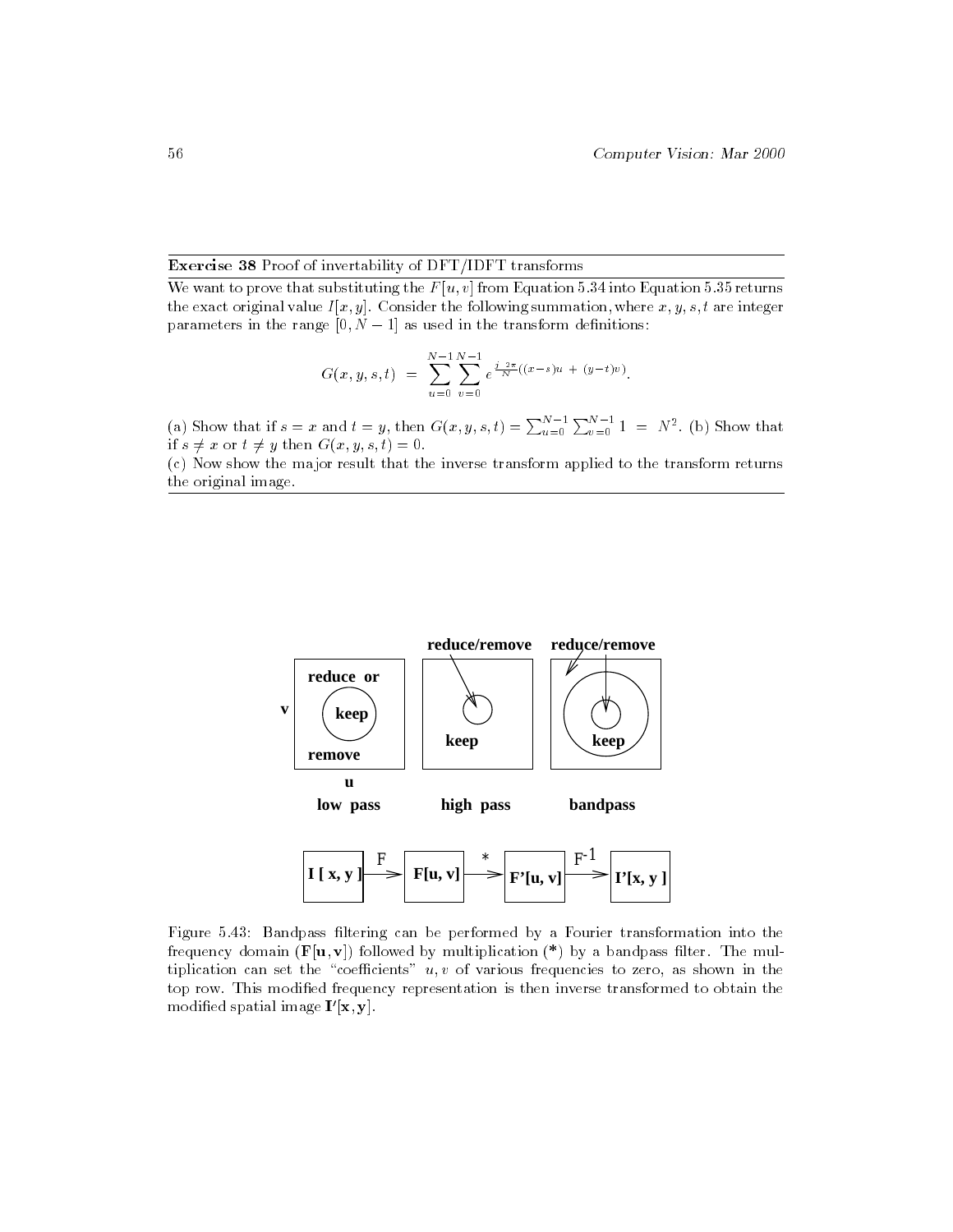### 5.11.4 Bandpass Filtering

Bandpass filtering is a common image processing operation performed in the frequency domain and is sketched in Figure 5.43. The DFT is used to transform the image into its frequency representation where the coefficients for some frequencies are reduced, perhaps to zero, while others are preserved. A sketch of the low pass filter is given at the left of Figure 5.43; intuitively, the high frequencies are erased and then the altered frequency representation is inverse transformed via Equation 5.35 to obtain a smoothed version of the original image. Instead of erasing elements of the frequency representation, we can take the dot product of  $F[u, v]$  with a 2D Gaussian, which will weight the low frequency components high and weight the high frequency components low. Figure 5.43 also shows how the frequency representation would be altered to accomplish high pass and bandpass ltering. The theory of convolution below provides more insight to these operations.

#### Discussion of the Fourier Transform 5.11.5

The Fast Fourier Transform saves computational time by sharing common operations for different pairs of  $u, v$  and is usually used on square images of size  $2^{m} \times 2^{m}$ . Despite its common use in image processing, the Fourier Transform can cause unwanted degradation in local features of images because it is a global transform that uses all image pixels in every computation of  $F[u, v]$ . For example, to represent hair or grass, or some other fine feature, high frequency waves must be used. First, such high frequencies might be filtered out as noise; however, even if not filtered out, a high frequency response  $F[u_h, v_h]$  would be computed by the dot product of a high frequency wave with the entire image. Since the region of hair or grass would only be a small part of the entire image, the value of the dot product could be high or low, depending on the rest of the image content. In the last ten years, there has been a strong movement toward using wavelets instead of image-size waves. Wavelets allow more sensitivity to local image variation, yet retain some major advantages of using global sinusoids. JPEG and other picture compression schemes use cosine wave representations on subimages to reduce the data size. Sometimes such compression must be suppressed in order to preserve needed local image detail.

#### 5.11.6 \*The Convolution Theorem

In this section, we sketch a proof of the important *convolution theorem*, which tells us that convolution of two functions in the spatial domain is equivalent to pointwise multiplication of their frequency representations. This equivalence has great practical utility as has already been seen.

### Convolution Theorem:

If  $f(x, y)$  and  $h(x, y)$  are well-behaved functions of spatial parameters x, y, then  $\mathbf{F}(f(x, y))$  $h(x, y)$   $\equiv$  F((f  $x$   $h$ )(x, y))  $\equiv$  F(f(x, y))F( $h(x, y)$ )  $\equiv$  F(u, v)H(u, v), where F is the Fourier transform operator and  $\star$  is the convolution operator.

Before sketching a proof in the 1D case, we make the interpretation that is commonly used in signal processing: convolution can be carried out without applying a mask  $h(x, y)$ to all points of an image  $f(x, y)$ .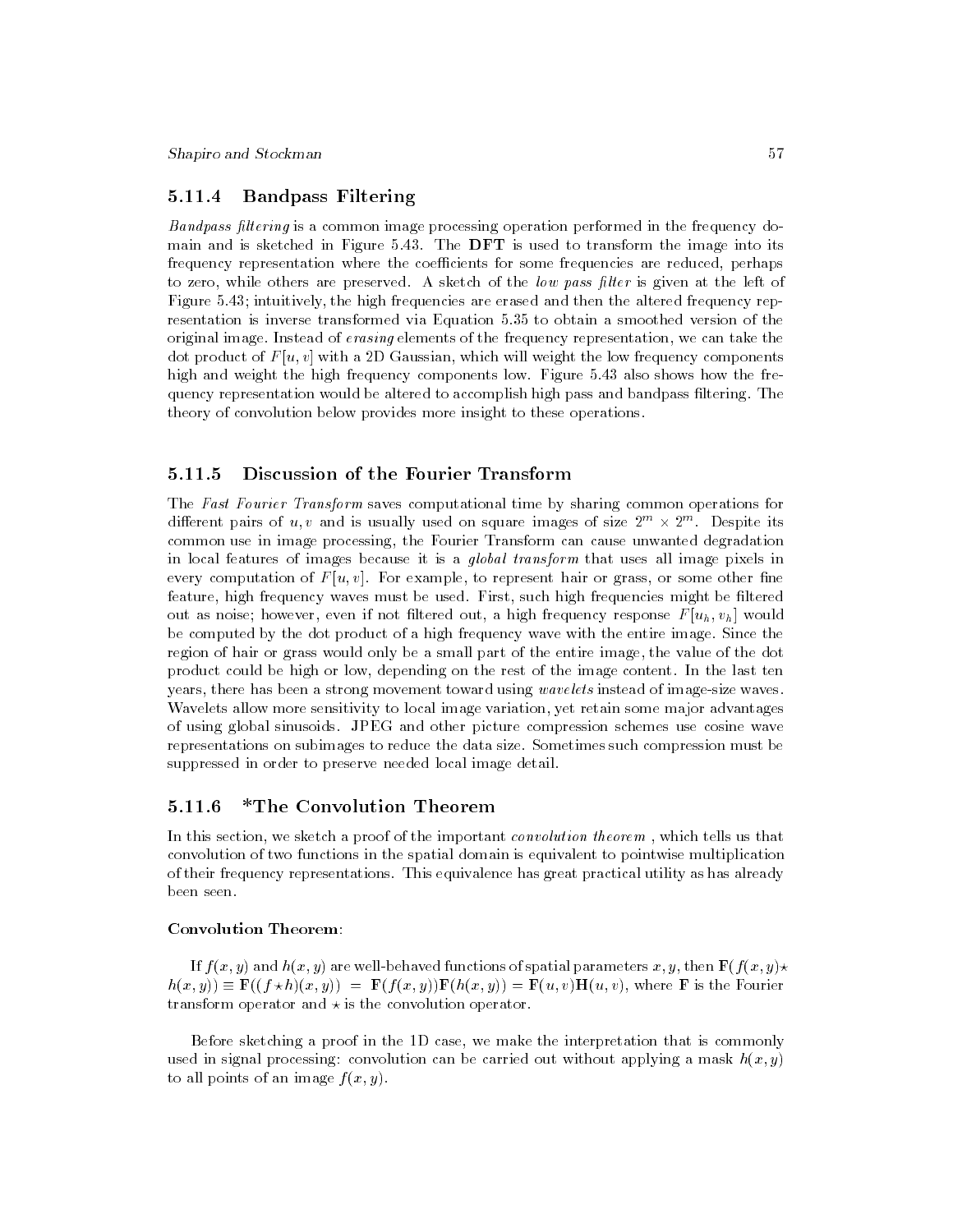Filter image  $f(x, y)$  with mask  $h(x, y)$ 

(1) Fourier transform the image  $f(x, y)$  to obtain its frequency rep.  $F(u, v)$ .

(2) Fourier transform the mask  $h(x, y)$  to obtain its frequency rep.  $H(u, v)$ 

(3) multiply  $F(u, v)$  and  $H(u, v)$  pointwise to obtain  $F'(u, v)$ 

(4) apply the inverse Fourier transform to  $F'(u, v)$  to obtain the filtered image  $f'(x, y)$ .

Algorithm 3: Filtering image  $f(x, y)$  with mask  $h(x, y)$  using the Fourier transform

For commonly used filters h, the transform  $H$  is likely to be available either in closed functional form or as a stored array in memory, thus short cutting step (2). Signal processing texts typically contain a table of transform pairs  $\langle h, H \rangle$  described both graphically and in functional form so that the user can select a filter with appropriate properties. We now sketch a proof of the convolution theorem for the 1D case; these same steps can be followed for the 2D case. An intermediate step is to show what happens to the transform when the function is shifted.

Shift Theorem:  $\mathbf{F}(f(x-x_0)) = e^{-j/2\pi ux_0}\mathbf{F}(f(x))$ 

By definition  $\mathbf{F}(f(x-x_0)) \equiv \int_{-\infty}^{+\infty} f(x-x_0)e^{-j2\pi ux}dx$ . Making the change of variable  $x_0 = x - x_0$ , we obtain

$$
\mathbf{F}(f(x-x_0)) = \int_{-\infty}^{+\infty} f(x')e^{-j2\pi u(x'+x_0)}dx'
$$
\n
$$
= \int_{-\infty}^{+\infty} e^{-j2\pi ux_0}f(x')e^{-j2\pi ux'}dx'
$$
\n
$$
= e^{-j2\pi ux_0}\mathbf{F}(f(x)),
$$
\n(5.36)

since the first factor is constant with respect to the variable of integration  $x'$ . Note that

$$
|e^{-j 2\pi ux_0}|^2 = \cos^2(2\pi ux_0) + \sin^2(2\pi ux_0) = 1,
$$
\n(5.37)

so shifting the function does not change the energy of  $f(x)$  or  $\mathbf{F}(u)$ .

We can now use the above result to sketch the proof of the convolution theorem.

$$
\mathbf{F}((f \star h)(x)) \equiv \int_{x=-\infty}^{x=+\infty} \left( \int_{t=-\infty}^{t=+\infty} f(t)h(x-t)dt \right) e^{-j2\pi ux} dx. \tag{5.38}
$$

Using the good behavior assumed for functions  $f$  and  $h$  allows the order of integration to be interchanged.

$$
\mathbf{F}((f \star h)(x)) = \int_{t=-\infty}^{t=+\infty} f(t) \left( \int_{x=-\infty}^{x=+\infty} h(x-t) e^{-j 2\pi ux} dx \right) dt \tag{5.39}
$$

Using the shift theorem,

$$
\int_{x=-\infty}^{x=+\infty} h(x-t)e^{-j2\pi ux}dx = e^{-j2\pi ut} \mathbf{H}(u),
$$
\n(5.40)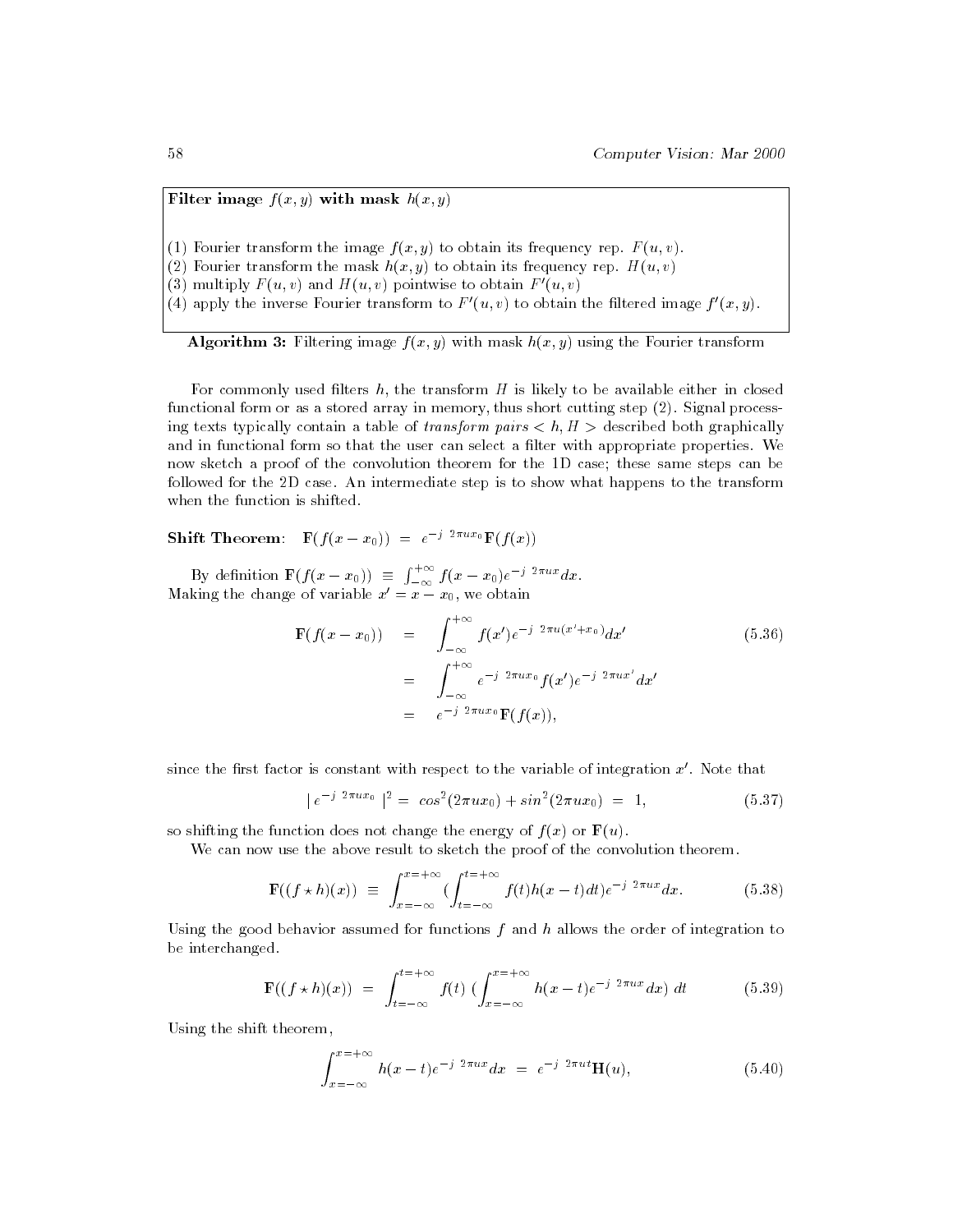Shapiro and Stockman 59

where  $\mathbf{H}(u)$  is the Fourier transform of  $h(x)$ . We now have that

$$
\mathbf{F}((f \star h)(x)) = \int_{t=-\infty}^{t=+\infty} f(t)(e^{-j2\pi ut}\mathbf{H}(u)) dt
$$
  
\n
$$
= \mathbf{H}(u) \int_{t=-\infty}^{t=+\infty} f(t)e^{-j2\pi ut} dt
$$
  
\n
$$
= \mathbf{H}(u)\mathbf{F}(u) = \mathbf{F}(u)\mathbf{H}(u) \qquad (5.41)
$$

and the theorem is proved for the 1D case.

Exercise 39 Follow the steps given above for proving the Shift Theorem and Convolution Theorem in the 1D case and extend them to the 2D case.

#### 5.12 **Summary and Discussion**

This was a long chapter covering several methods and many examples: it is important to review major concepts. Methods were presented to enhance appearance of images for either human consumption or for automatic processing. A few methods were given for remapping intensity levels to enhance the appearance scene objects; it was shown that often some image regions were improved at the expense of degrading others. The methods were presented only for grey level images; however, most can be extended to color images, as you may already know from using some image enhancing tool. Edge enhancement was also presented as a method for human consumption. Hopefully, the artists toolbox has been expanded.

The most important concept of the chapter is that of using a mask or kernel to define a local structure to be applied throughout the image. Convolution and cross correlation are two very powerful and related techniques which compute a result at  $I[x, y]$  by taking the sum of the pointwise products of the input image intensity and a corresponding mask value. These are linear operations that are pervasive in both theory and practice. Within this context, it was shown that the response to a particular mask at a particular image point (the correlation) is a measure of how similar the structure of the mask is to the structure of the image neighborhood. This notion provides a practical method for designing masks, or filters, for a variety of tasks, such as smoothing, edge detection, corner detection, or even texture detection.

There is a large literature on edge detection, and several different schemes were covered in this chapter. It should be clear that specifc edge detector output can be very useful for particular machine vision tasks. The dream of many developers has not been realized, however — to produce a single uniform solution to the low level vision problem of representing signicant object boundaries by some description based on detected edges. Perhaps it is unrealistic to expect this. After all, given an image of a car, how does the low level system know whether or not a car is present, is of interest, is moving or still, or whether we are interested in inspecting for scratches in its paint or the fit of its doors versus just recognizing the make? Many of the edgemaps extracted in our examples seemed very promising for various applications. Indeed they are  $-$  many methods of subsequent chapters will be based on representations built using edge input. The reader should not be overly optimistic, however, because the reader has interpeted the images of this chapter using much higher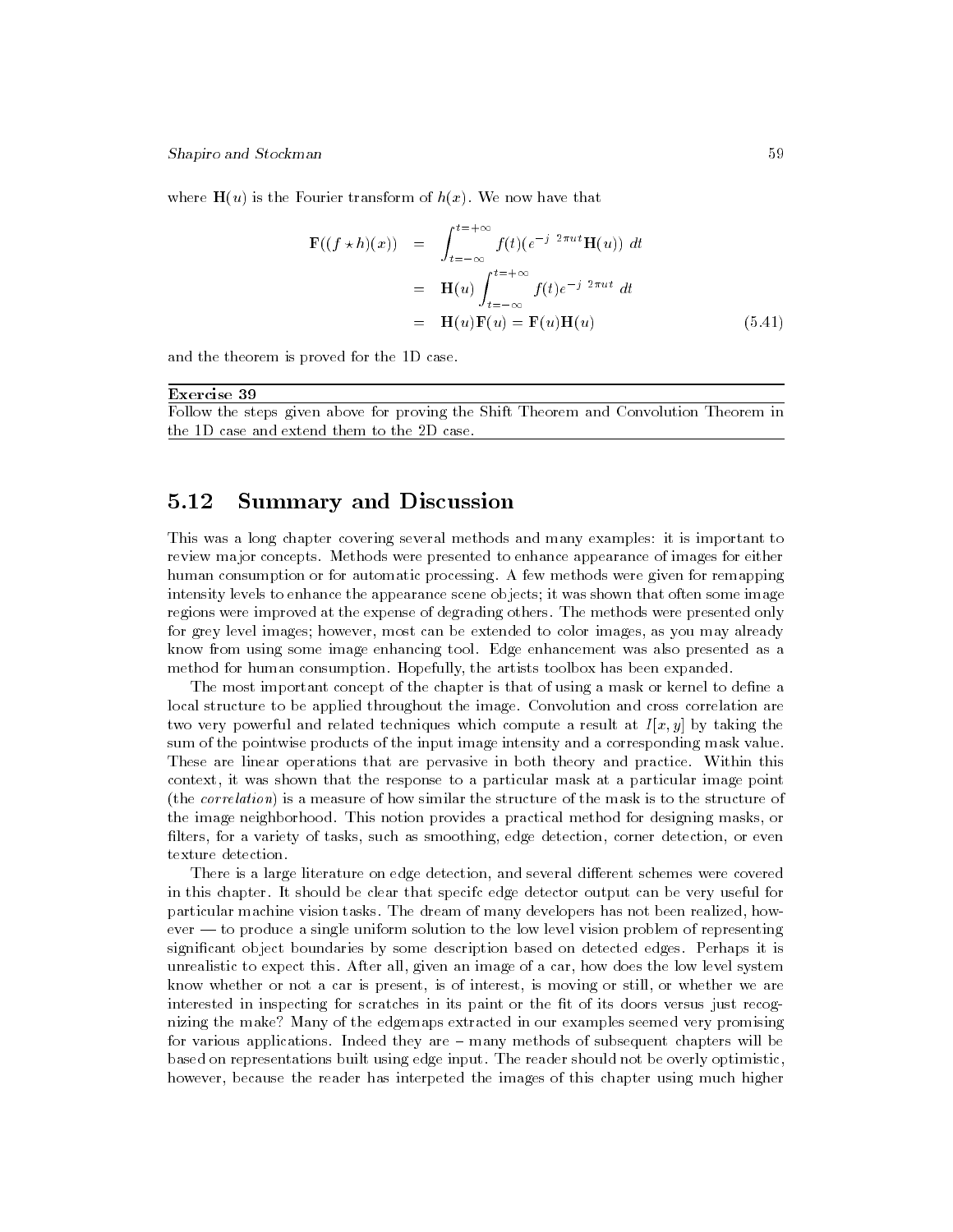level organization and knowledge of objects and the world. The higher level methods that we develop must be tolerant, because our edgemaps have gaps, noise, and multiple levels of structure, which will challenge the algorithms that build from them.

# 5.13 References

Because few of the modern specialized journals existed when early work on image processing and computer vision was done, research papers are scattered across many different journals. Larry Roberts published his seminal thesis work in recognition of 3D block-world objects in 1965. Part of that work was the detection of edges using the operator which now bears his name. Roberts could not have anticipated the large amount of edge detection work which would soon follow. Other early work was published by Prewitt in 1970 and Kirsch in 1971. The Kirsch masks are now regarded as corner detectors rather than edge detectors. Recent work by Shin et al (1998) supports the current popularity of the Canny step edge detector  $(1986)$  by showing that it is one of the best in both performance and efficiency, at least in a structure-from-motion task. The paper by Huertas and Medioni (1986) takes a deep practical look at implementing LOG filters and shows how to use them to locate edges to subpixel accuracy. The work on edge detection can easily be extended to 3D volume images as has been done by Zucker and Hummel (1981).

The book by Kreider et al (1966) gives required linear algebra background focused on its use in the analysis of functions, such as our picture functions: chapters 1,2 and 7 are most relevant. Chapters 9 and 10 give background on Fourier series approximation of 1D signals and are useful background for those wanting to explore the use of Fourier analysis of 2D picture functions. One can consult the optics text by Hecht and Lajac (1974) for Fourier interpretations of images as a superposition of waves. The book on algorithms by Cormen et al  $(1990)$  gives two algorithms for selecting the *i*-th smallest of *n* numbers: the theoretical bound on one of them is  $O(n)$  effort, which puts median filtering in the same theoretical complexity class as boxcar ltering.

- 1. J. Canny (1986), A computational approach to edge detection, IEEE Trans. on Pattern Analysis and Machine Intelligence, Vol. 8, No. 6 (Nov 1986)679-698.
- 2. T. Cormen, C. Leiserson, and R. Rivest (1990) Introduction to Algorithms, MIT Press, Cambridge, Mass.
- 3. W. Frei and C-C. Chen (1977) Fast Boundary Detection: A Generalization and New Algorithm, IEEE Trans. on Computers, Vol. C-26, No. 10, (October 1977)pp988-998.
- 4. E. Hecht and A. Lajac (1974), Optics, Addison-Wesley. A. Huertas and G. Medioni (1986), Detection of Intensity Changes with Subpixel Accuracy Using Laplacian-Gaussian Masks IEEE-T-PAMI, Vol. 8, No. 5 (Sept 1986)651-664.
- 5. R. Kirsch (1971) Computer Determination of the Constituent Structure of Biological Images, Computers and Biomedical Research, Vol. 4, No. 3 (June 1971) pp315- 328.
- 6. D. Kreider, R. Kuller, D. Ostberg, and F. Perkins (1966) An Introduction to Linear Analysis, Addison-Wesley, New York.